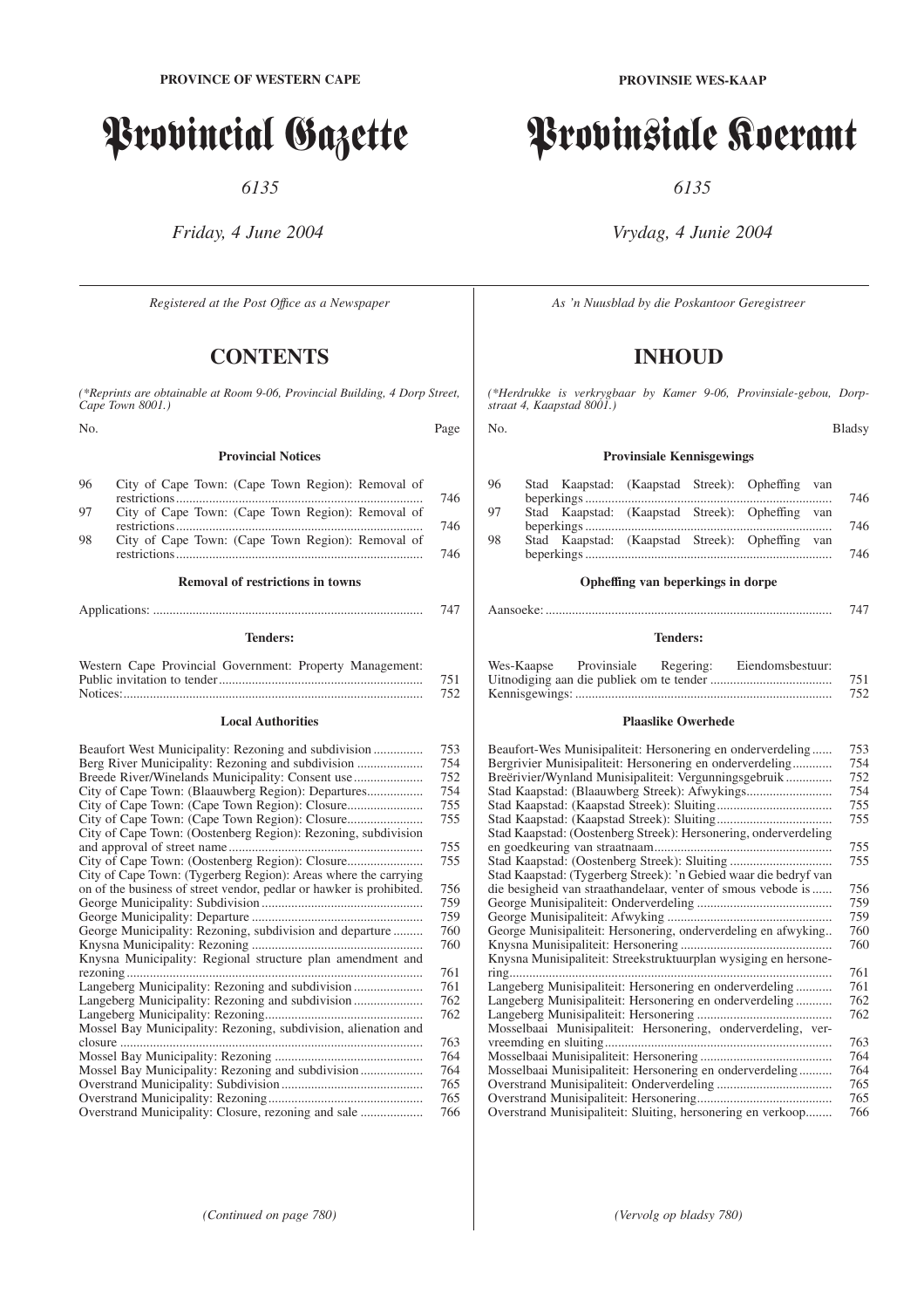| 746                                                | Provinsie Wes-Kaap: Provinsiale Koerant 6135                                                                                                                                                                                                                                                                                                                                                                                                                                                                                   |                                                |                                                 | 4 Junie 2004                                                                                                                                                                                                                                                                                                                                                                                                                                                                                           |
|----------------------------------------------------|--------------------------------------------------------------------------------------------------------------------------------------------------------------------------------------------------------------------------------------------------------------------------------------------------------------------------------------------------------------------------------------------------------------------------------------------------------------------------------------------------------------------------------|------------------------------------------------|-------------------------------------------------|--------------------------------------------------------------------------------------------------------------------------------------------------------------------------------------------------------------------------------------------------------------------------------------------------------------------------------------------------------------------------------------------------------------------------------------------------------------------------------------------------------|
|                                                    | <b>PROVINCIAL NOTICES</b>                                                                                                                                                                                                                                                                                                                                                                                                                                                                                                      |                                                | <b>PROVINSIALE KENNISGEWINGS</b>                |                                                                                                                                                                                                                                                                                                                                                                                                                                                                                                        |
| tion.                                              | The following Provincial Notices are published for general informa-                                                                                                                                                                                                                                                                                                                                                                                                                                                            | gepubliseer.                                   |                                                 | Die volgende Provinsiale Kennisgewings word vir algemene inligting                                                                                                                                                                                                                                                                                                                                                                                                                                     |
| G. A. LAWRENCE,<br>DIRECTOR-GENERAL                |                                                                                                                                                                                                                                                                                                                                                                                                                                                                                                                                | G. A. LAWRENCE,<br>DIREKTEUR-GENERAAL          |                                                 |                                                                                                                                                                                                                                                                                                                                                                                                                                                                                                        |
| Provincial Building,<br>Wale Street,<br>Cape Town. |                                                                                                                                                                                                                                                                                                                                                                                                                                                                                                                                | Provinsiale-gebou,<br>Waalstraat,<br>Kaapstad. |                                                 |                                                                                                                                                                                                                                                                                                                                                                                                                                                                                                        |
| P.N. 96/2004                                       | 4 June 2004                                                                                                                                                                                                                                                                                                                                                                                                                                                                                                                    | P.K. 96/2004                                   |                                                 | 4 Junie 2004                                                                                                                                                                                                                                                                                                                                                                                                                                                                                           |
|                                                    | CITY OF CAPE TOWN:                                                                                                                                                                                                                                                                                                                                                                                                                                                                                                             |                                                | STAD KAAPSTAD:                                  |                                                                                                                                                                                                                                                                                                                                                                                                                                                                                                        |
|                                                    | <b>CAPE TOWN ADMINISTRATION</b>                                                                                                                                                                                                                                                                                                                                                                                                                                                                                                |                                                | KAAPSTAD ADMINISTRASIE                          |                                                                                                                                                                                                                                                                                                                                                                                                                                                                                                        |
|                                                    | REMOVAL OF RESTRICTIONS ACT, 1967                                                                                                                                                                                                                                                                                                                                                                                                                                                                                              |                                                | WET OP OPHEFFING VAN BEPERKINGS, 1967           |                                                                                                                                                                                                                                                                                                                                                                                                                                                                                                        |
|                                                    | I, Anthony Barnes, in my capacity as Director in the Department of<br>Environmental Affairs and Development Planning: Western Cape, acting<br>in terms of the powers contemplated by section $2(1)$ of the Removal of<br>Restrictions Act, 1967 (Act 84 of 1967), duly delegated to me in terms of<br>section 1 of the Western Cape Delegation of Powers Law, 1994, and on<br>application by the owner of Erf 50685, Cape Town at Claremont, remove<br>condition B.A.4. in Deed of Transfer No. T.61556 of 1998.               | Nr. T.61556 van 1998, op.                      |                                                 | Ek, Anthony Barnes, in my hoedanigheid as Direkteur in die<br>Departement van Omgewingsake en Ontwikkelingsbeplanning: Wes-<br>Kaap, handelende ingevolge die bevoegdheid beoog in artikel 2(1) van<br>die Wet op Opheffing van Beperkings, 1967 (Wet 84 van 1967), behoorlik<br>aan my gedelegeer ingevolge artikel 1 van die Wes-Kaapse Wet op die<br>Delegasie van Bevoegdhede, 1994, en op aansoek van die eienaar van Erf<br>50685, Kaapstad te Claremont, hef voorwaarde B.A.4. in Transportakte |
| P.N. 97/2004                                       | 4 June 2004                                                                                                                                                                                                                                                                                                                                                                                                                                                                                                                    | P.K. 97/2004                                   |                                                 | 4 Junie 2004                                                                                                                                                                                                                                                                                                                                                                                                                                                                                           |
|                                                    | <b>CITY OF CAPE TOWN:</b>                                                                                                                                                                                                                                                                                                                                                                                                                                                                                                      |                                                | STAD KAAPSTAD:                                  |                                                                                                                                                                                                                                                                                                                                                                                                                                                                                                        |
|                                                    | <b>CAPE TOWN ADMINISTRATION</b>                                                                                                                                                                                                                                                                                                                                                                                                                                                                                                |                                                | KAAPSTAD ADMINISTRASIE                          |                                                                                                                                                                                                                                                                                                                                                                                                                                                                                                        |
|                                                    | REMOVAL OF RESTRICTIONS ACT, 1967                                                                                                                                                                                                                                                                                                                                                                                                                                                                                              |                                                | WET OP OPHEFFING VAN BEPERKINGS, 1967           |                                                                                                                                                                                                                                                                                                                                                                                                                                                                                                        |
| 1981.                                              | I, Anthony Barnes, in my capacity as Director in the Department of<br>Environmental Affairs and Development Planning: Western Cape, acting<br>in terms of the powers contemplated by section $2(1)$ of the Removal of<br>Restrictions Act, 1967 (Act 84 of 1967), duly delegated to me in terms of<br>section 1 of the Western Cape Delegation of Powers Law, 1994, and on<br>application by the owner of Erf 58239, portion of Erf 56147, Cape Town<br>at Claremont, remove condition B.(3) in Deed of Transfer No. T.5855 of |                                                | B.(3) in Transportakte Nr. T.5855 van 1981, op. | Ek, Anthony Barnes, in my hoedanigheid as Direkteur in die<br>Departement van Omgewingsake en Ontwikkelingsbeplanning: Wes-<br>Kaap, handelende ingevolge die bevoegdheid beoog in artikel 2(1) van<br>die Wet op Opheffing van Beperkings, 1967 (Wet 84 van 1967), behoorlik<br>aan my gedelegeer ingevolge artikel 1 van die Wes-Kaapse Wet op die<br>Delegasie van Bevoegdhede, 1994, en op aansoek van die eienaar van Erf<br>58239, gedeelte van Erf 56147, Kaapstad te Claremont, hef voorwaarde |
| P.N. 96/2004                                       | 4 June 2004                                                                                                                                                                                                                                                                                                                                                                                                                                                                                                                    | P.K. 96/2004                                   |                                                 | 4 Junie 2004                                                                                                                                                                                                                                                                                                                                                                                                                                                                                           |
|                                                    | CITY OF CAPE TOWN:                                                                                                                                                                                                                                                                                                                                                                                                                                                                                                             |                                                | STAD KAAPSTAD:                                  |                                                                                                                                                                                                                                                                                                                                                                                                                                                                                                        |
|                                                    | CAPE TOWN ADMINISTRATION                                                                                                                                                                                                                                                                                                                                                                                                                                                                                                       |                                                | KAAPSTAD ADMINISTRASIE                          |                                                                                                                                                                                                                                                                                                                                                                                                                                                                                                        |
|                                                    | REMOVAL OF RESTRICTIONS ACT, 1967                                                                                                                                                                                                                                                                                                                                                                                                                                                                                              | WET OP OPHEFFING VAN BEPERKINGS, 1967          |                                                 |                                                                                                                                                                                                                                                                                                                                                                                                                                                                                                        |

I, Anthony Barnes, in my capacity as Director in the Department of Environmental Affairs and Development Planning: Western Cape, acting in terms of the powers contemplated by section 2(1) of the Removal of Restrictions Act, 1967 (Act 84 of 1967), duly delegated to me in terms of section 1 of the Western Cape Delegation of Powers Law, 1994, and on application by the owner of remainder Erf 1091, Fresnaye, remove condition (c) on page 3 in Deed of Transfer No. T.17382 of 2003.

Ek, Anthony Barnes, in my hoedanigheid as Direkteur in die Departement van Omgewingsake en Ontwikkelingsbeplanning: Wes-Kaap, handelende ingevolge die bevoegdheid beoog in artikel 2(1) van die Wet op Opheffing van Beperkings, 1967 (Wet 84 van 1967), behoorlik aan my gedelegeer ingevolge artikel 1 van die Wes-Kaapse Wet op die Delegasie van Bevoegdhede, 1994, en op aansoek van die eienaar van restant Erf 1091, Fresnaye, hef voorwaarde (c) op bladsy 3 in Transportakte Nr. T.17382 van 2003, op.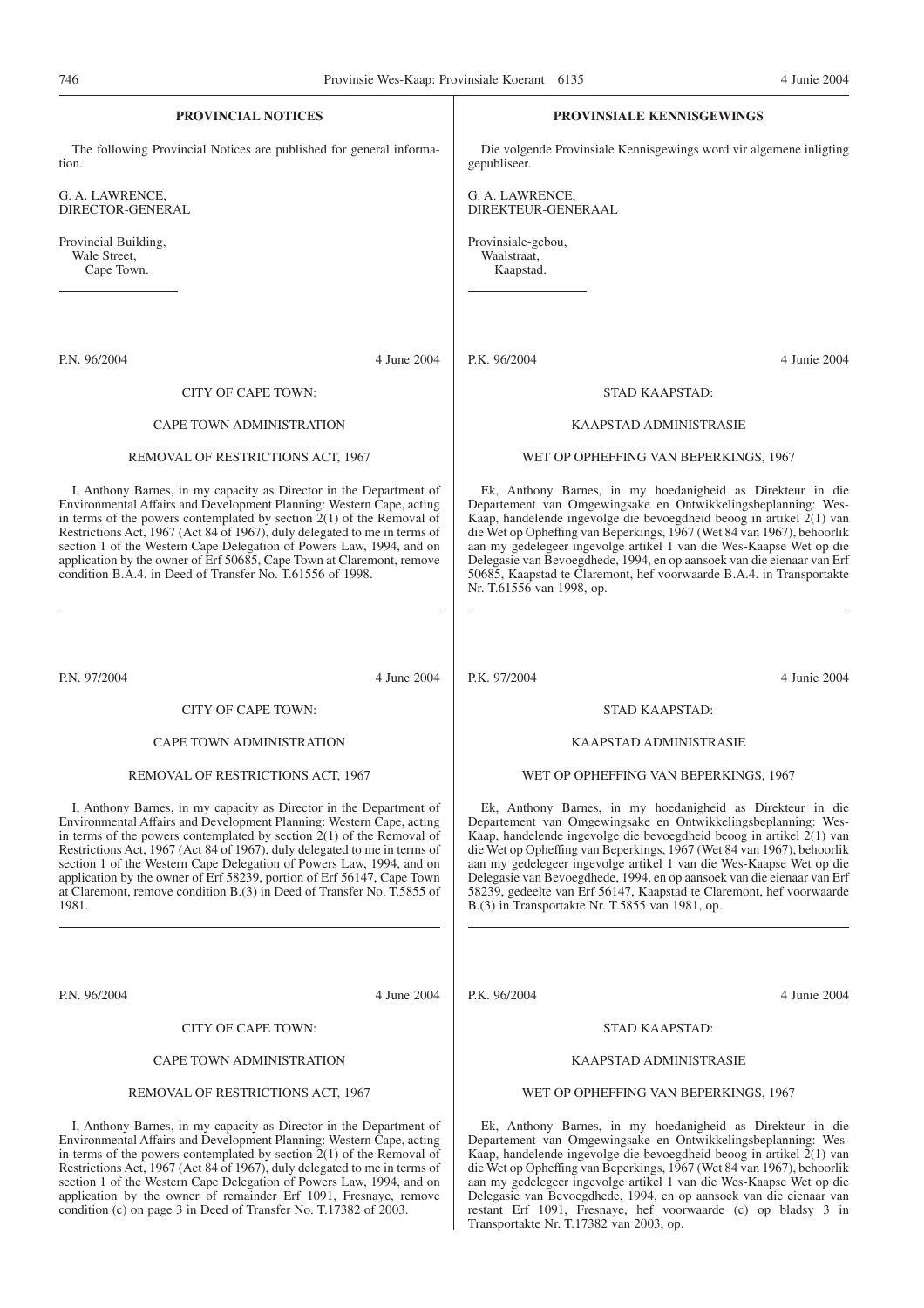# CITY OF CAPE TOWN (SOUTH PENINSULA REGION)

#### REMOVAL OF RESTRICTIONS AND LAND USE DEPARTURE: ERF 1924, LLANDUDNO

1) Notice is hereby also given in terms of section 3(6) of the Removal of Restrictions Act, Act 84 of 1967 that the undermentioned application is being considered:

*Applicant:* Tommy Brummer (on behalf of J. and R. Hemphill Inv. CC)

*Nature of application:* Amendment of restrictive title conditions applicable to Erf 1924, 17 Steens Way, Llandudno, to enable the owner to utilise the existing dwelling on the property as a bed and breakfast facility.

Details are available for inspection from 08:00-12:30 at the City of Cape Town, Plessey Building, 1st Floor, Victoria Road, Plumstead 7800, (tel. (021) 710-8202) and at the Hout Bay libraries. Details are also available for inspection at Provincial Administration of the Western Cape, Land Development Management, 27 Wale Street, Cape Town (Room 601), from 08:00-12:30 and 13:00-15:30 (tel. (021) 483-4634). Any objections, in respect of the removal of restriction, with full reasons, should be lodged in writing at the office of the above-mentioned Director: Land Development Management, Private Bag X9086, Cape Town 8000, with a copy to the above-mentioned Local Authority on or before 5 July 2004, quoting the above Act and the objector's erf number.

2) Notice is hereby given in terms of section 15(2)(a) of the Land Use Planning Ordinance 15 of 1985 that the undermentioned application is being considered:

*Nature of application:* Proposed land use departure to permit a bed and breakfast facility, accommodating six double bedrooms.

# *Ref:* Lum/33/1924

Opportunity is given for public participation in respect of proposals under consideration by the City of Cape Town. Any comment or objection, together with reasons, must be lodged in writing, preferably by registered mail, with reference quoted, to the City Manager, Private Bag X5, Plumstead 7801, or forwarded to fax (021) 710-8283 (M. Barnes) by no later than 5 July 2004. In terms of section 21(4) of the Municipal Systems Act, Act 32 of 2000 any person who cannot write may come during office hours to the above office and will be assisted to transcribe his/her comment or representations.

W. A. Mgoqi, City Manager.

4 June 2004.

# THEEWATERSKLOOF MUNICIPALITY

# PROPOSED SUBDIVISION, GREYTON, ERF 736

Notice is hereby given, in terms of the provisions of section 24 of the Land Use Planning Ordinance, 1985 (No. 15 of 1985), that the Municipal Manager has received the undermentioned application, which is available for inspection during office hours (08:00-13:00 and 14:00-16:00) at the Greyton Municipal Offices, Greyton.

| Applicant |  |
|-----------|--|
|           |  |

# *Applicant Nature of Application*

Spronk & Associates Professional Land Surveyors

The subdivision of Erf 736, Greyton, into two portions namely: Portion A: 2 303 m<sup>2</sup> Remainder: 2 863 m<sup>2</sup>.

Written comments or objections, if any, stating reasons and directed to the Municipal Manager, P.O. Box 24, Caledon 7230, quoting the notice number, will be received from 4 June to 5 July 2004.

In the event of a person not being able to write, the person may verbally state his/her comment or objection at the Municipal Offices, Plein Street, Caledon, where a personnel member will assist in formulating his/her comment or objections in writing.

D. J. Adonis, Acting Municipal Manager.

File Reference Number: G/736

Notice Number: KOR. 76 4 June 2004.

# STAD KAAPSTAD (SUIDSKIEREILAND-STREEK)

# OPHEFFING VAN BEPERKINGS EN AFWYKING VAN DIE GRONDGEBRUIK: ERF 1924, LLANDUDNO

1) Kennis geskied ook hiermee ingevolge artikel 3(6) van die Wet op Opheffing van Beperkings, Wet 84 van 1967 dat die onderstaande aansoek oorweeg word:

*Aansoeker:* Tommy Brummer (namens J. en R. Hemphill Inv. BK)

*Aard van aansoek:* Wysiging van beperkende titelvoorwaardes van toepassing op Erf 1924, Steensweg 17, Llandudno, om die eienaar in staat te stel om die bestaande woning op die eiendom as 'n bed-en-ontbytgerief te gebruik.

Besonderhede is vanaf 08:00-12:30 ter insae beskikbaar by die Stad Kaapstad, Plessey-gebou, 1ste Verdieping, Victoriaweg, Plumstead 7800, (tel. (021) 710-8202) en by die Houtbaai biblioteke. Besonderhede is ook vanaf 08:00-12:30 en 13:00-15:30 (tel. (021) 483-4634) ter insae beskikbaar by die Provinsiale Administrasie van die Wes-Kaap, Grondontwikkelingsbestuur, Waalstraat 27, Kaapstad (Kamer 601). Enige besware teen die opheffing van beperking moet skriftelik, met volledige redes, ingedien word by die kantoor van bogenoemde Direkteur: Grondontwikkelingsbestuur, Privaatsak X9086, Kaapstad 8000, met 'n afskrif aan bogenoemde plaaslike owerheid op of voor 5 Julie 2004, met vermelding van bogenoemde Wet en die beswaarmaker se erfnommer.

2) Kennis geskied ook hiermee ingevolge artikel 15(2)(a) van die Ordonnansie op Grondgebruikbeplanning 15 van 1985 dat die onderstaande aansoek oorweeg word:

*Aard van aansoek:* Voorgestelde afwyking van die grondgebruik om 'n bed-en-ontbytgerief met ses dubbelkamers toe te laat.

*Verw:* Lum/33/1924

Geleentheid word gebied vir openbare deelname ten opsigte van die voorstelle wat deur die Stad Kaapstad oorweeg word. Enige kommentaar of beswaar moet skriftelik, met redes en verwysing, verkieslik per aangetekende pos ingedien word by die Stadsbestuurder, Privaatsak X5, Plumstead 7801, of gefaks word na (021) 710-8283 (M. Barnes), teen nie later nie as 5 Julie 2004. Ingevolge artikel 21(4) van die Wet op Munisipale Stelsels, Wet 32 van 2000 kan enige persoon wat nie kan skryf nie, gedurende kantoorure na bogenoemde kantoor kom waar hy/sy gehelp sal word om sy/haar kommentaar of vertoë neer te skryf.

W. A. Mgoqi, Stadsbestuurder.

4 Junie 2004.

# MUNISIPALITEIT THEEWATERSKLOOF

# VOORGESTELDE ONDERVERDELING: GREYTON, ERF 736

Kennis geskied hiermee ingevolge die bepalings van artikel 24 van die Ordonnansie op Grondgebruikbeplanning, 1985 (Nr. 15 van 1985) dat die onderstaande aansoek deur die Munisipale Bestuurder ontvang is, wat gedurende kantoorure (08:00-13:00 en 14:00-16:00) by die Greyton Munisipale Kantore te Greyton ter insae lê.

| Spronk & Medewerkers<br>Professionele | Die onderverdeling van Erf 736, Greyton, in<br>twee gedeeltes naamlik: |
|---------------------------------------|------------------------------------------------------------------------|
| Landmeters                            | Gedeelte A: $2.303 \text{ m}^2$                                        |
|                                       | Restant: $2863 \text{ m}^2$ .                                          |

*Aansoeker Aard van Aansoek*

Skriftelike besware of kommentare, indien enige, met volledige redes daarvoor en gerig aan die Munisipale Bestuurder, Posbus 24, Caledon 7230, met vermelding van die kennisgewingnommer, word ingewag vanaf 4 Junie tot 5 Julie 2004.

Indien 'n persoon nie kan lees of skryf nie, kan so 'n persoon sy kommentare of besware mondelings by die Munisipale Kantore, Pleinstraat, Caledon, aflê waar 'n personeellid sal help om sy/haar kommentaar of besware op skrif te stel.

D. J. Adonis, Waarnemende Munisipale Bestuurder.

Verwysingsnommer: G/736

Kennisgewingnommer: KOR 76 4 Junie 2004.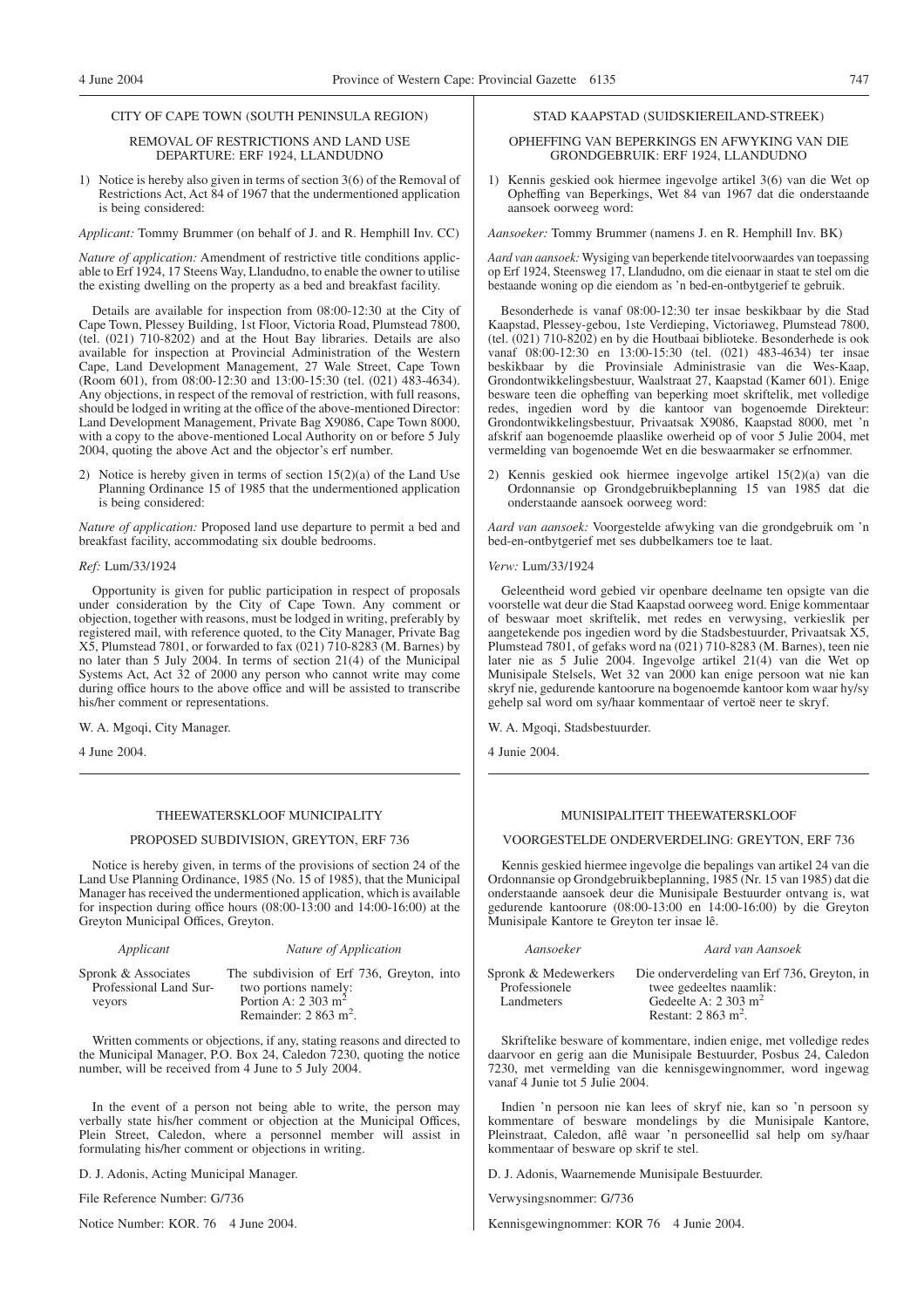# CITY OF CAPE TOWN (SOUTH PENINSULA REGION)

# REMOVAL OF RESTRICTIONS AND SUBDIVISION: ERF 82186, CAPE TOWN AT RETREAT

1) Removal of Restrictions Act, 1967 (Act 84 of 1967): Notice is hereby given in terms of section 3(6) of the above Act, that the undermentioned application has been received and is open to inspection at the office of the City Manager, City of Cape Town, 1st Floor, 3 Victoria Road, Plumstead, from 08:30-12:30 (Monday to Friday) — *enquiries:* P. Absolon (tel. (021) 710-8236). This application is also open for inspection at the offices of the Director: Land Development Management, Provincial Government of the Western Cape, at Room 601, 27 Wale Street, Cape Town, from 08:00-12:30 and 13:00-15:30 (Monday to Friday). Telephonic enquiries in this regard may be made at (021) 483-3009 and the Directorate's fax number is (021) 483-3633.

*Applicant:* Messrs. Jennings Goullee Thomson (on behalf of the Old Apostolic Church of Africa)

*Ref:* E17/2/2/2/Ar13/ Erf 82186, Retreat

*Nature of application:* Removal of restrictive title conditions applicable to Erf 82186, abutting Sasmeer, Lewin and Scottsville Roads, Retreat, to enable the owners to subdivide the property into seven portions for residential purposes (between 469 m<sup>2</sup> and 547 m<sup>2</sup> in size) and remainder road.

2) Land Use Planning Ordinance, 1985 (No. 15 of 1985): Notice is hereby given in terms of section 24(2) of the above Ordinance that the undermentioned application has been received. Opportunity for public participation is given in respect of proposals under consideration by the City of Cape Town. Any comment or objection, together with reasons, must be lodged in writing, preferably by registered mail, with reference quoted, to the Director: Land Use Management, Private Bag X5, Plumstead 7801, or forwarded to fax (021) 710-8283 on or before 12 July 2004. Any comments received after the aforementioned closing date may be disregarded. Details are available for inspection from 08:30-12:30 at the City of Cape Town, 1st Floor, 3 Victoria Road, Plumstead 7800 (tel. (021) 710-8236) *enquiries:* P. Absolon.

*Applicant:* Messrs. Jennings Goullee Thomson (on behalf of the Old Apostolic Church of Africa)

*Ref:* E17/2/2/2/AR13/ Erf 82186, Retreat, LUM/00/82186

*Nature of application:* Application to subdivide Erf 82186, Cape Town, abutting Sasmeer, Lewin and Scottsville Roads, Retreat, into seven portions for residential purposes (between  $469 \text{ m}^2$  and  $547 \text{ m}^2$  in size) and remainder road.

3) Municipal Systems Act, Act 32 of 2000: In terms of section 21(4) of the above-mentioned Act, any person who cannot write may, during office hours, come to the above office and will be assisted to transcribe his/her comment or representations.

W. A. Mgoqi, City Manager.

# STAD KAAPSTAD (SUIDSKIEREILAND-STREEK)

# OPHEFFING VAN BEPERKINGS EN ONDERVERDELING: ERF 82186, KAAPSTAD TE RETREAT

1) Wet op Opheffing van Beperkings, 1967 (Wet 84 of 1967): Kennis geskied hiermee ingevolge artikel 3(6) van bogenoemde Wet dat die onderstaande aansoek ontvang is en Maandag tot Vrydag vanaf 08:30-12:30 ter insae beskikbaar is by die kantoor van die Stadsbestuurder, Stad Kaapstad, 1ste Verdieping, Victoriaweg 3, Plumstead — *navrae:* P. Absolon (tel. (021) 710-8236). Hierdie aansoek is ook Maandag tot Vrydag vanaf 08:00-12:30 and 13:00- 15:30 ter insae beskikbaar by die kantore van die Direkteur: Grondontwikkelingsbestuur, Provinsiale Regering van die Wes-Kaap, Waalstraat 27, Kaapstad. Telefoniese navrae in hierdie verband kan gerig word aan (021) 483-3009 en die Direkteur se faksnommer is  $(021)$  483-3633.

*Aansoeker:* Mnre. Jennings Goullee Thomson (namens die Ou Apostoliese Kerk van Afrika)

*Verw:* E17/2/2/2/Ar13/ Erf 82186, Retreat

*Aard van aansoek:* Opheffing van beperkende titelvoorwaardes van toepassing op Erf 82186, aangrensend Sasmeer-, Lewin- en Scottsvilleweg, Retreat, om die eienaars in staat te stel om die eiendom in sewe gedeeltes te onderverdeel vir residensiële doeleindes (tussen  $469 \text{ m}^2$  en 547 m<sup>2</sup> in grootte) en restant pad.

2) Ordonnansie op Grondgebruikbeplanning, 1985 (Nr. 15 of 1985): Kennis geskied hiermee ingevolge artikel 24(2) van bogenoemde Ordonnansie dat die onderstaande aansoek ontvang is. Geleentheid word gebied vir openbare deelname ten opsigte van voorstelle wat deur die Stad Kaapstad oorweeg word. Enige kommentaar of beswaar moet skriftelik, met redes en verwysing, verkieslik per aangetekende pos ingedien word by die Direkteur: Grondgebruikbestuur, Privaatsak X5, Plumstead 7801, of gefaks word na (021) 710-8283, voor of op 12 Julie 2004. Enige kommentaar wat na die voormelde sluitingsdatum ontvang word, mag buite rekening gelaat word. Besonderhede is tussen 08:30-12:30 ter insae beskikbaar by die Stad Kaapstad, 1ste Verdieping, Victoriaweg 3, Plumstead 7800 (tel. (021) 710-8236) — *navrae:* P. Absolon.

*Aansoeker:* Mnre. Jennings Goullee Thomson (namens die Ou Apostoliese Kerk van Afrika)

*Verw:* E17/2/2/2/AR13/ Erf 82186, Retreat, LUM/00/82186

*Aard van aansoek:* Opheffing van beperkende titelvoorwaardes van toepassing op Erf 82186, aangrensend Sasmeer-, Lewin- en Scottsvilleweg, Retreat, om die eienaars in staat te stel om die eiendom in sewe gedeeltes te onderverdeel vir residensiële doeleindes (tussen 469 m<sup>2</sup> en  $547 \text{ m}^2$  in grootte) en restant pad.

3) Wet op Munisipale Stelsels, Wet 32 of 2000: Ingevolge artikel 21(4) van die Wet op Munisipale Stelsels, Wet 32 van 2000, kan enige persoon wat nie kan skryf nie, gedurende kantoorure na bogenoemde kantoor kom waar hy/sy gehelp sal word om sy/haar kommentaar of vertoë neer te skryf.

W. A. Mgoqi, Stadsbestuurder.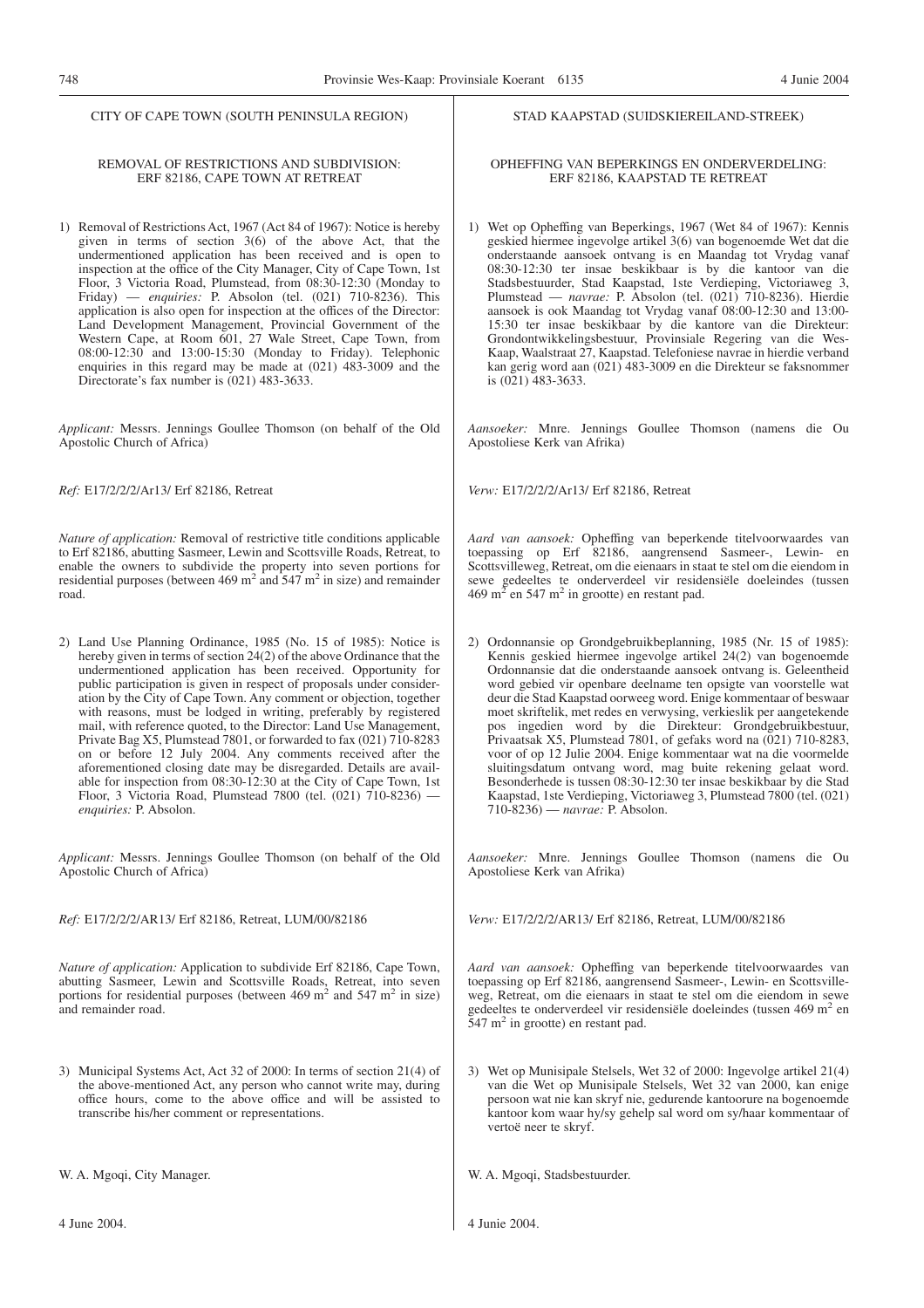## CITY OF CAPE TOWN (BLAAUWBERG REGION)

# REMOVAL OF RESTRICTIONS: ERF 5275, TABLE VIEW

Notice is hereby given in terms of section 3(6) of the Removal of Restrictions Act, 1967 (Act 84 of 1967) that the undermentioned application has been received and is open for inspection at the office of the City Manager, Milpark Centre, cnr. Koeberg Road and Ixia Street, Milnerton (P.O. Box 35, Milnerton 7435), and at the office of the Director: Land Development Management, Provincial Administration of the Western Cape, Room 601, 27 Wale Street, Cape Town, from 08:00-12:30 and 13:00-15:30 (Monday to Friday). Any objections, with full reasons, should be lodged in writing at the office of the above-mentioned Director: Land Development Management, Private Bag X9086, Cape Town 8000, with a copy to the above-mentioned Local Authority on or before 12 July 2004, quoting the above Act and the objector's erf number.

*Ref:* LC5275T

*Applicant:* M. Farahbakhsh

*Nature of application:* Removal of restrictive title conditions applicable to Erf 5275, 21 Van de Graaff Road, Milnerton at Table View, to enable the owner to subdivide the property into two portions (Portion A  $\pm$  582 m<sup>2</sup> and remainder  $\pm$  422 m<sup>2</sup>) for residential purposes.

W. A. Mgoqi, City Manager.

4 June 2004.

# BERG RIVER MUNICIPALITY

# APPLICATION FOR DEPARTURE AND SUBDIVISION: ERF 364, VELDDRIF

# REMOVAL OF RESTRICTIONS ACT, 1967 (ACT 84 OF 1967)

Notice is hereby given in terms of sections 15 and 24 of the Land Use Planning Ordinance, 1985 (Ordinance 15 of 1985) as well as section 3(6) of the Removal of Restrictions Act, 1967 (Act 84 of 1967) that the undermentioned application has been received and is open to inspection at the office of the Municipal Manager, Berg River Municipality and any enquiries may be directed to Mr. W. Wagener: Head Planning and Development, P.O. Box 60 (13 Church Street), Piketberg 7320, at tel. (022) 913-1126 or fax (022) 913-1380. The application is also open to inspection at the office of the Director: Land Development Management, Provincial Government of the Western Cape, at Room 601, 27 Wale Street, Cape Town, from 08:00-12:30 and 13:00-15:30 (Monday to Friday). Telephonic enquiries in this regard may be made at (021) 483-4589 or fax number (021) 483-3633. Any objections, with full reasons therefor, should be lodged in writing at the office of the above-mentioned Director: Land Development Management at Private Bag X9086, Cape Town 8000, with a copy to above-mentioned Municipal Manager on or before 1 July 2004, quoting the above Act the objector's erf number. Any comments received after the aforementioned closing date may disregarded.

# *Applicant Nature of Application*

J. E. Elston, R. G. Ellis Removal of restrictive title conditions applicated to Erf 364, corner of Granaat Road and Waterkant Street, Velddrif, in order to subdivide the property into two portions (Portion  $A \pm 58$  m<sup>2</sup> and remain- $\text{der } \pm 576 \text{ m}^2$ ). The building line height restrictions will be encroached.

A. J. Bredenhann, Municipal Manager, Municipal Offices, P.O. Box 60, Piketberg 7320.

MN 37/2004 4 June 2004.

# STAD KAAPSTAD (BLAAUWBERG-STREEK)

# OPHEFFING VAN BEPERKINGS: ERF 5275, TABLE VIEW

Kennis geskied hiermee ingevolge artikel 3(6) van die Wet op Opheffing van Beperkings, 1967 (Wet 84 van 1967) dat die onderstaande aansoek ontvang is en by die Stadsbestuurder, Milparksentrum, h.v. Koebergweg en Ixiastraat, Milnerton (Posbus 35, Milnerton 7435), en by die kantoor van die Direkteur: Grondontwikkelingsbestuur, Provinsiale Administrasie van die Wes-Kaap, Kamer 601, Waalstraat 27, Kaapstad, vanaf 08:00-12:30 en 13:00-15:30 (Maandag tot Vrydag) ter insae lê. Enige besware, met redes, moet skriftelik voor 12 Julie 2004 ingedien word by die kantoor van bogenoemde Direkteur: Grondontwikkelingsbestuur, Privaatsak X9086, Kaapstad 8000, met 'n afskrif aan bogenoemde plaaslike owerheid en met vermelding van bogenoemde Wet en die beswaarmaker se erfnommer.

*Verw:* LC5275T

*Aansoeker:* M. Farahbakhsh

*Aard van aansoek:* Opheffing van beperkende titelvoorwaardes van toepassing op Erf 5275, Van de Graaffweg 21, Milnerton te Table View, ten einde die eienaars in staat te stel om die eiendom in twee gedeeltes (Gedeelte A  $\pm 582$  m<sup>2</sup> en restant  $\pm 422$  m<sup>2</sup>) te onderverdeel vir residensiële doeleindes.

W. A. Mgoqi, Stadsbestuurder.

4 Junie 2004.

# BERGRIVIER MUNISIPALITEIT

# AANSOEK OM AFWYKING EN ONDERVERDELING: ERF 364, VELDDRIF

# WET OP OPHEFFING VAN BEPERKINGS, 1967 (WET 84 VAN 1967)

Kragtens artikels 15 en 24 van die Ordonnansie op Grondgebruikbeplanning, 1985 (Ordonnansie 15 van 1985) asook kragtens artikel 3(6) van die Wet op Opheffing Beperkings, 1967 (Wet 84 van 1967) word hiermee kennis gegee dat die onderstaande aansoek ontvang is on ter insae lê by die kantoor van die Munisipale Bestuurder, Bergrivier Munisipaliteit en enige navrae kan gerig word aan mnr. W. Wagener: Hoof Beplanning en Ontwikkeling, Posbus 60 (Kerkstraat 13), Piketberg 7320, tel. (022) 913-1126 of faks (022) 913-1380. Die aansoek lê ook ter insae by die kantoor van die Direkteur: Grondonwikkelingsbestuur, Provinsiale Regering van die Wes-Kaap, by Kamer 601, Waalstraat 27, Kaapstad, vanaf 08:00-12:30 en 13:00-15:30 (Maandag tot Vrydag). Telefoniese navrae in hierdie verband kan gerig word aan (021) 483-4589 en faksnommer (021) 483-3633. Enige besware, met die volledige redes daarvoor, moet skriftelik by kantoor van die bogenoemde Direkteur: Grondontwikkelingsbestuur, Privaatsak X9086, Kaapstad 8000, met 'n afskrif aan die bogenoemde Munisipale Bestuurder, ingedien word op of voor 1 Julie 2004 met vermelding van bogenoemde Wet en die beswaarmaker se erfnommer. Enige kommentaar wat na die voorgemelde sluitingsdatum ontvang word, mag moontlik nie in ag geneem word nie.

#### *Aansoeker Aard van Aansoek*

J. E. Elston, R. G. Ellis Opheffing van beperkende titelvoorwaardes van toepassing op Erf 364, hoek van Granaatweg en Waterkantstraat, Velddrif, ten einde die eiendom in twee gedeeltes (Gedeelte A  $\pm$  58 m<sup>2</sup> en restant  $\pm$  576 m<sup>2</sup>) te onderverdeel, boulyn en hoogtebeperkings sal oorskry word.

A. J. Bredenhann, Munisipale Bestuurder, Munisipale Kantore, Posbus 60, Piketberg 7320.

MK 37/2004 4 Junie 2004.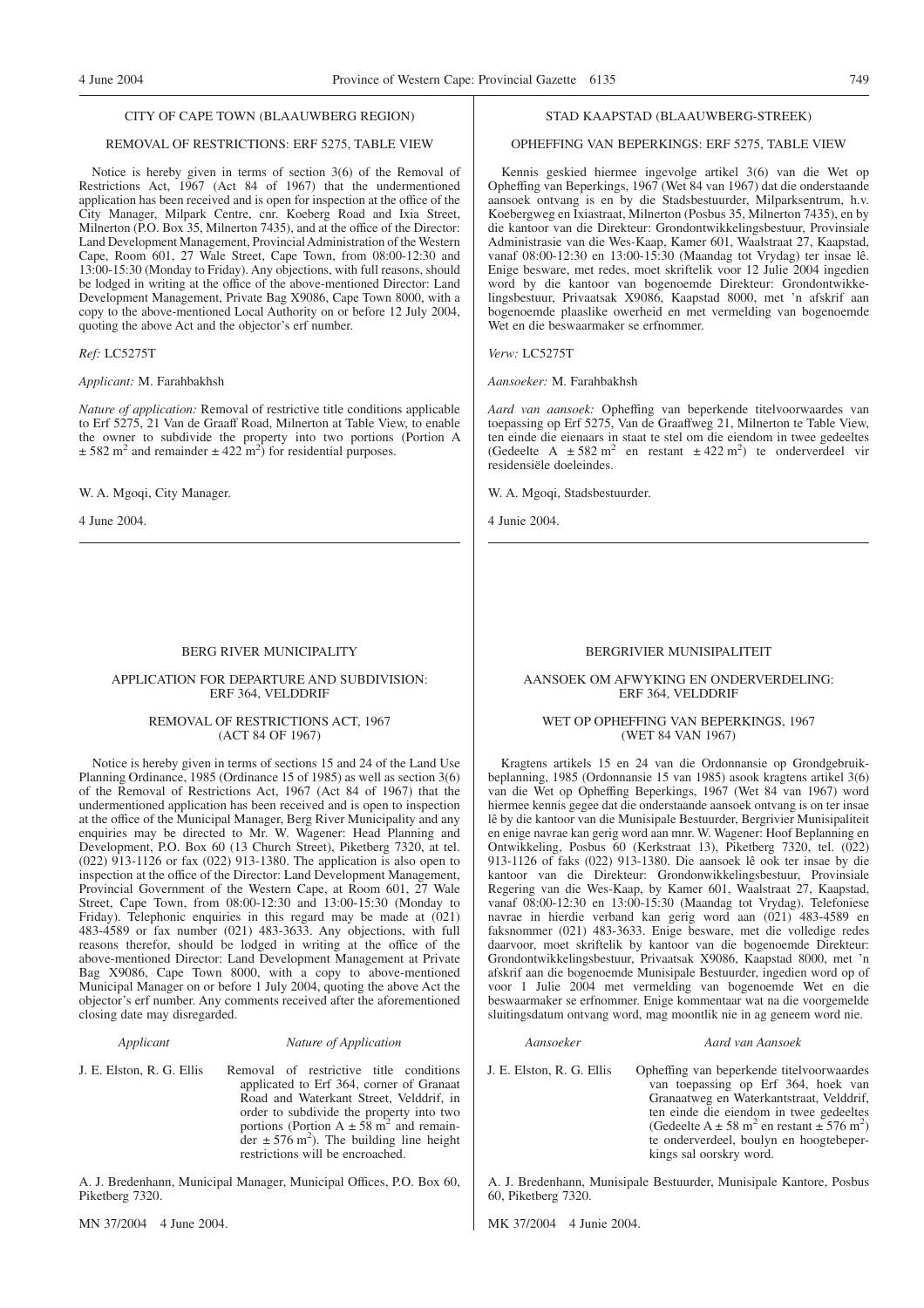# KNYSNA MUNICIPALITY

# REMOVAL OF RESTRICTIONS ACT, 1967 (ACT 84 OF 1967)

Notice is hereby given in terms of section 3(6) of the above Act that the undermentioned application has been received and is open for inspection at the office of the Acting Municipal Manager, Municipal Offices, Clyde Street, Knysna, and at the office of the Director: Land Development Management, Provincial Administration of the Western Cape, Room 601, 27 Wale Street, Cape Town, from 08:00-12:30 and 13:00-13:00 (Monday to Friday). Telephonic enquiries in this regard may be made at (021) 483-4114 and the Directorate's fax number is (021) 493-3633. Any objections, with full reasons therefor, should be lodged in writing at the Office of the above-mentioned Director: Land Development Management, Private Bag X9086, Cape Town 8000, with a copy to the above-mentioned Local Authority on or before Monday, 5 July 2004 quoting the above Act and the objector's erf number. Any comments received after the aforementioned closing date may be disregarded.

Notice is further given in terms of section 21(4) of the Local Government Act: Municipal Systems 2000 (Act: 32 of 2000) that people who cannot write can approach the Town Planning section during normal office hours at the Municipal Offices where the secretary will refer you to the responsible official whom will assist you in putting your comments or objections in writing.

*Applicant Nature of Application*

R. A. & M. A. Law Removal of restrictive title conditions applicable to Erf 2339, Boekenhout Street, Knysna, to enable the owner to erect a second dwelling.

D. Daniels, Municipal Manager.

File reference: 2339 Kny 4 June 2004.

# KNYSNA MUNISIPALITEIT

# WET OP OPHEFFING VAN BEPERKINGS, 1967 (WET 84 VAN 1967)

Kennis geskied hiermee ingevolge artikel 3(6) van bogenoemde Wet dat die onderstaande aansoek ontvang is en by die Waarnemende Munisipale Bestuurder, Munisipale Kantore, Clydestraat, Knysna, en by die kantoor van die Direkteur: Grondontwikkelingsbestuur, Provinsiale Administrasie, van die Wes-Kaap, Kamer 601, Waalstraat 27, Kaapstad, vanaf 08:00-12:30 en 13:00-15:30 (Maandag tot Vrydag) ter insae lê. Telefoniese navrae in hierdie verband kan gerig word by  $(021)$  483-4114 en die Direktoraat se faksnommer is (021) 483-3633. Enige besware, met redes, moet skriftelik voor of op Maandag, 5 Julie 2004 by die kantoor van bogenoemde Direkteur: Grondontwikkelingsbestuur, Privaatsak X9086, Kaapstad 8000, met 'n afskrif aan bogenoemde Plaaslike Owerheid ingedien word met vermelding van bogenoemde Wet en beswaarmaker se erfnommer. Enige kommentaar wat na die voorgemelde sluitingsdatum ontvang word, mag moontlik nie in ag geneem word nie.

Ingevolge artikel 21(4) van die Wet op Plaaslike Regering: Munisipale Stelsels 2000 (Wet 32 van 2000) word verder kennis gegee dat persone wat nie kan skryf nie die Stadsbeplanningsafdeling kan nader tydens normale kantoorure waar die sekretaresse u sal verwys na die betrokke amptenaar wat u sal help om u kommentaar of besware op skrif te stel.

*Aansoeker Aard van Aansoek*

R. A. & M. A. Law Opheffing van beperkende titelvoorwaardes van toepassing op Erf 2339, Boekenhoutstraat, Knysna, ten einde die eienaar in staat te stel om 'n tweede wooneenheid op te rig.

D. Daniels, Munisipale Bestuurder.

Lêerverwysing: 2339 Kny 4 Junie 2004.

# STELLENBOSCH MUNICIPALITY

# REMOVAL OF RESTRICTIONS ACT, 1967 (ACT 84 VAN 1967): ERF 860, 4 ACKERMANN STREET, **STELLENBOSCH**

It is hereby notified in terms of section 3(6) of Act 84 of 1967 that the undermentioned application has been received and is open to inspection at the office of the Chief Town Planner, Department of Planning and Economic Development Services, Town Hall, Plein Street, Stellenbosch, from 08:00 until 12:30 (weekdays) and at the office of the Director: Land Development Management, Provincial Government of the Western Cape, at Room 601, 27 Wale Street, Cape Town, from 08:00 until 12:30 and 13:00 until 15:30 (Monday to Friday). Telephonic enquiries in this regard may be at telephone number (021) 483-4634 and the Directorate's fax number is (021) 483-3633. Any objections, with full reasons therefor, should be lodged in writing at the office of the above-mentioned Director: Land Development Management, Private Bag X9086, Cape Town 8000, with a copy to the Municipal Manager, P.O. Box 17, Stellenbosch, on or before 14 June 2004, quoting the above Act and the objector's erf number.

# *Applicant Nature of Application*

Architect Pieter J. Pelser Incorporated on behalf of P. and M. A. Coertzen

Removal of restrictive title conditions applicable to erf 860, 4 Ackermann Street, Stellenbosch, to enable the owners to erect a second dwelling (granny flat). The street and lateral building line restrictions will also be contravened.

Acting Municipal Manager.

6/2/2/5 Erf 860 Notice No. 57. 4 June 2004.

#### MUNISIPALITEIT STELLENBOSCH

# WET OP OPHEFFING VAN BEPERKINGS, 1967 (WET 84 VAN 1967): ERF 860, ACKERMANNSTRAAT 4, **STELLENBOSCH**

Kragtens artikel 3(6) van Wet 84 van 1967 word hiermee kennis gegee dat onderstaande aansoek ontvang is en ter insae lê by die kantoor van die Hoofstadsbeplanner, Departement: Beplanning en Ekonomiese Ontwikkelingsdienste, Stadshuis, Pleinstraat, Stellenbosch, vanaf 08:00 tot 12:30 (weeksdae) en by die kantoor van die Direkteur: Grondontwikkelingsbestuur, Provinsiale Regering van die Wes-Kaap, by Kamer 601, Waalstraat 27, Kaapstad, vanaf 08:00-12:30 en 13:00-15:30 (Maandag tot Vrydag). Telefoniese navrae in hierdie verband kan gerig word aan telefoonnommer (021) 483-4634 en die Direktoraat se faksnommer is (021) 483-3633. Enige besware, met die volledige redes daarvoor, moet skriftelik by die kantoor van die bogenoemde Direkteur: Grondontwikkelingsbestuur, Privaatsak X9086, Kaapstad 8000, met 'n afskrif aan die Munisipale Bestuurder, Posbus 17, Stellenbosch, ingedien word op of voor 14 Junie 2004 met vermelding van bogenoemde Wet en beswaarmaker se erfnommer.

# *Aansoeker Aard van Aansoek*

Argitek Pieter J. Pelser Ingelyf, namens P. en M. A. Coertzen

Opheffing van beperkende titelvoorwaardes van toepassing op Erf 860, Ackermannstraat 4, Stellenbosch, ten einde die eienaars in staat te stel om 'n tweede woning (oumawoonstel) op te rig. Die straat- en laterale boulynbeperkings sal oorskry word.

Waarnemende Munisipale Bestuurder.

6/2/2/5 Erf 860 Kennisgewing Nr. 57. 4 Junie 2004.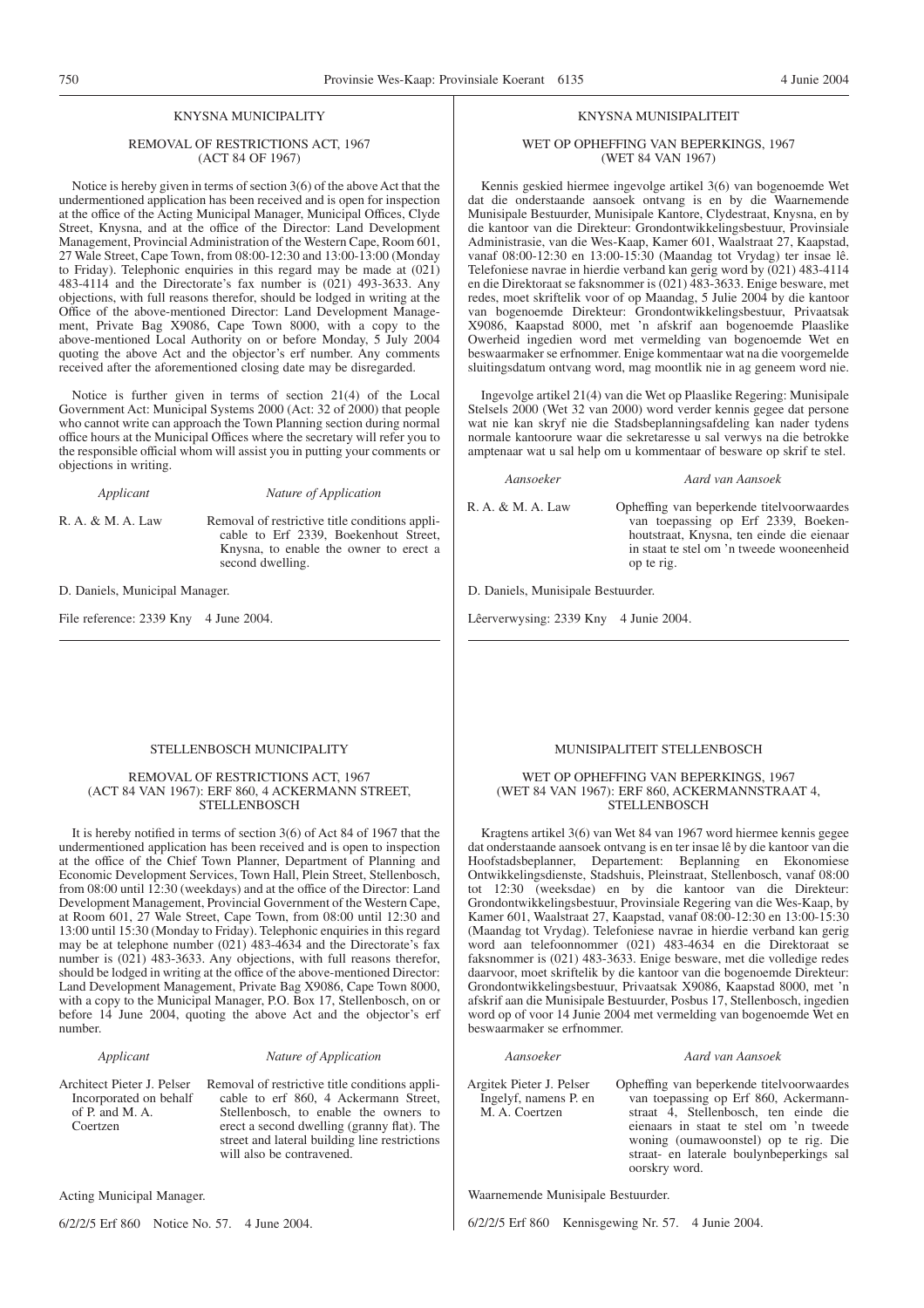# **TENDERS**

**N.B.** Tenders for commodities/services, the estimated value of which exceeds R20 000, are published in the Government Tender Bulletin, which is obtainable from the Government Printer, Private Bag X85, Pretoria, on payment of a subscription.

# **TENDERS**

**L.W.** Tenders vir kommoditeite/dienste waarvan die beraamde waarde meer as R20 000 beloop, word in die Staatstenderbulletin gepubliseer wat by die Staatsdrukker, Privaatsak X85, Pretoria, teen betaling van 'n intekengeld verkrygbaar is.

# WESTERN CAPE PROVINCIAL GOVERNMENT

# BRANCH: PUBLIC WORKS

# CHIEF DIRECTORATE: PROPERTY MANAGEMENT

# PUBLIC INVITATION TO TENDER

# STANFORD, ERF 430

#### (Tender No. PM04/2004)

Tenders for the purchase of the following property is hereby invited:

Erf 430, Stanford (in extent 1 313 m<sup>2</sup>)

*Zoning:* Single residential

*Actual use:* Vacant

*Location:* Adderley Street, Stanford

*Tender documents:* Available for collection at R30,00 per set from Ms Vanessa Harrison, Room 4-17, 4th Floor, 9 Dorp Street, Cape Town between the hours 08:00-12:15 and 13:30-15:00 on weekdays. No documents will be mailed or faxed.

*Closing date and time:* All tenders should be submitted before 11:00 on Tuesday, 29 June 2004 (closing time and date). Tenders should be addressed to: *The Assistant Executive Manager: Property Management* and submitted in sealed envelopes, marked *''Erf 430, Stanford (Tender number PM04/2004).''* Tenders to be deposited in the tender box situated on the Ground Floor, 9 Dorp Street, Cape Town. Tenders submitted after the closing date and time shall not be considered.

It should be noted that the Western Cape Provincial Government is under no obligation to accept the highest or any tender. Interested parties are invited to attend the opening of tenders immediately after the closing time. Adjudication will take place later.

Tenders will be adjudicated in terms of the provisions of the policy of the Western Cape Province for the disposal of fixed assets. Full details are set out in the Tender Document.

*Enquiries:* Ms Vanessa Harrison, Telephone no: (021) 483-5599, Fax No.: (021) 483-4297 and on e-mail: vaharris@pgwc.gov.za.

4 June 2004. 7051

WES-KAAPSE PROVINSIALE REGERING

TAK: OPENBARE WERKE

HOOFDIREKTORAAT: EIENDOMSBESTUUR

# UITNODIGING AAN DIE PUBLIEK OM TE TENDER

# STANFORD, ERF 430

#### (Tendernommer PM04/2004)

Tenders vir die aankoop van die volgende eiendom word hiermee aangevra:

Erf 430, Stanford  $(1\ 313 \text{ m}^2 \text{ groot})$ 

*Sonering:* Enkelresidensieel

*Werklike gebruik:* Vakant

*Ligging:* Adderleystraat, Stanford

*Tenderdokumente:* Beskikbaar vir afhaal (teen R30,00 per stel) by me. Vanessa Harrison, Kamer 4-17, 4de Verdieping, Dorpstraat 9, Kaapstad van 08:00 tot 12:15 en van 13:30 tot 15:00 op weeksdae. Geen dokumente sal gepos of gefaks word nie.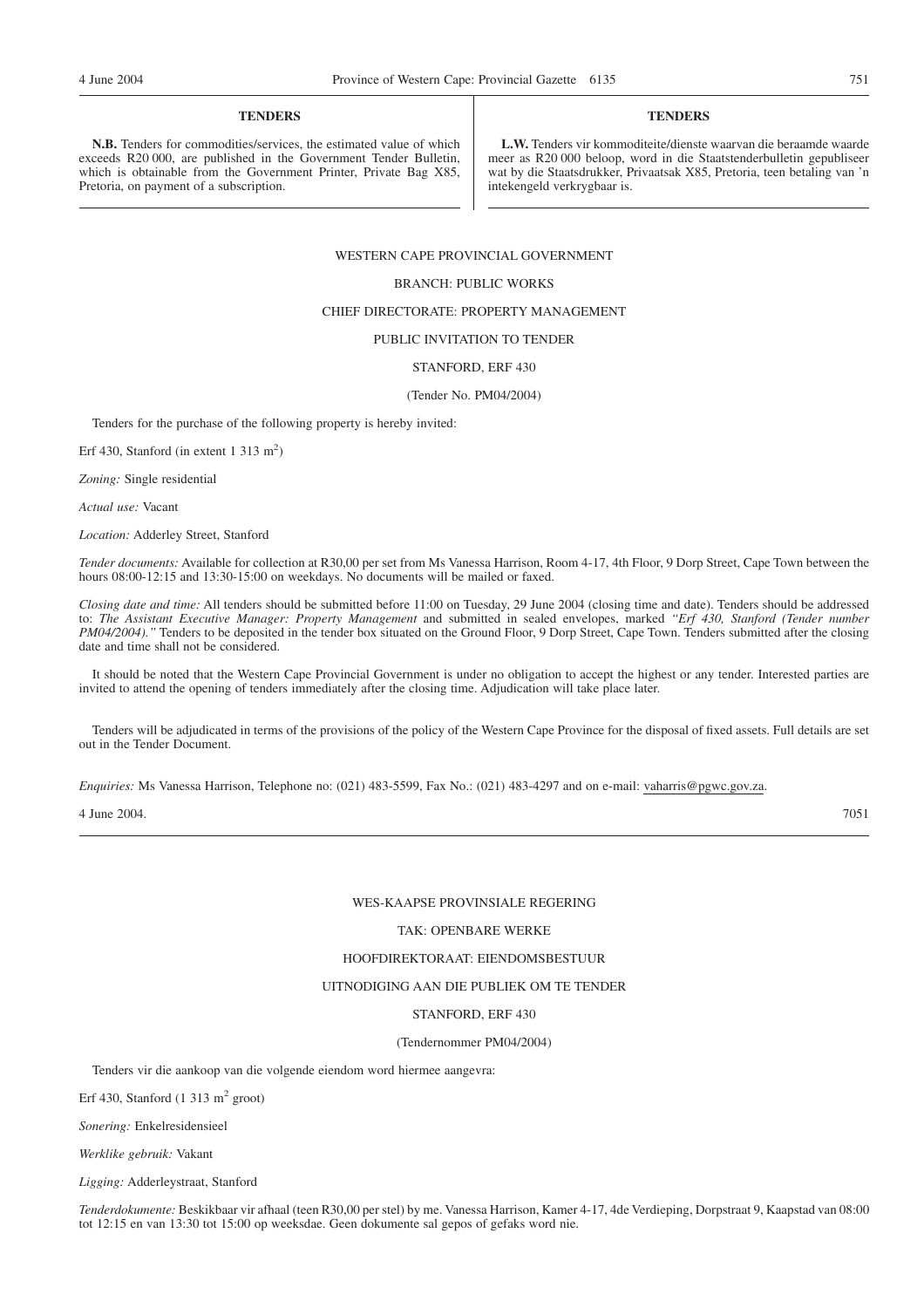*Sluitingsdatum en -tyd:* Alle tenders moet ingedien word voor 11:00 op Dinsdag, 29 Junie 2004 (sluitingstyd en -datum). Tenders moet gerig word aan: *Die Assistent Uitvoerende Bestuurder: Eiendomsbestuur* en moet in verseëlde koeverte ingedien word, gemerk *''Erf 430, Stanford (Tendernommer PM04/2004)''.* Tenders moet in die tenderbus op die grondvlak by Dorpstraat 9, Kaapstad geplaas word. Tenders wat na die sluitingsdatum en -tyd ontvang word, sal nie oorweeg word nie.

Let daarop dat die Wes-Kaapse Provinsiale Regering onder geen verpligting is om die hoogste of enige tender hoegenaamd te aanvaar nie. Belangstellendes word uitgenooi om teenwoordig te wees wanneer die tenders onmiddellik na die sluitingstyd oopgemaak word. Toekenning vind later plaas.

Tenders sal toegeken word ingevolge die bepalings van die beleid van die Wes-Kaapse Provinsiale Regering ten opsigte van die vervreemding van vaste bates. Volledige besonderhede word in die Tenderdokument uiteengesit.

*Navrae:* Me. Vanessa Harrison, by telefoonnommer (021) 483-5599, faksnommer (021) 483-4297 of per e-pos by vaharris@pgwc.gov.za. 4 Junie 2004. 7051

# URHULUMENTE WEPHONDO LENTSHONA KOLONI

# ICANDELO LEMISEBENZI YAKWARHULUMENTE

# ICANDELO LOMLAWULI OYINTLOKO WOLAWULO MIHLABA

# ISIMEMELO SOKWENZIWA KWEETHENDA

# ISIZA 430, ESTANFORD

(Inomb. yeThenda. PM04/2004)

Kumemelelwa iithenda zentengo yale mihlaba ilandelayo:

Isiza 430, Stanford (esibukhulu buyi- 1 313 m<sup>2</sup>)

*Ukusikwa komhlaba:* Indawo yokuhlala

*Into osetyenziswa kuyo:* Uvulelekile

*Indawo:* Adderley Street, Stanford

*Amaxwebhu okwenza ithenda: Ayafumaneka ukuze (nge-R30,00 iseti)* kuNkszn Vanessa Harrison, kwiGumbi 4-17, kuMgangatho 4, kwa-9 Dorp Street, eKapa phakathi kweeyure 08:00-12:15 kunye no-13:30-15:00 phakathi evekini. Akayi kwamkelwa amaxwebhu athunyelwe nge-imeyili okanye ngefeksi.

*Umhlaa nexesha lokuvala:* Zonke iithenda kufuneka zithunyelwe ngaphambi ko-11:00 ngoLwesibini, umhla wama-29 kuJuni 2004 (ixesha nomhla wokuvala) lithenda kufuneka zithunyelwe ngale dilesi ku: The Assistant Executive Manager: Property Management uze uyithumele ngemvulophu evaliweyo enolu phawu, *''Erf 430, Stanford (Tender number PM04/2004)'',* ze ezo Thenda zifakwe kwibhokisi yethenda ekuMgangathi oseZantsi kwa-9 Dorp Street, eKapa. Ithenda ezithunyelwe emva kwexesah nomhla wokuvala aziyi kuqwalaselwa.

Kufuneka iqwalaselwe into yokuba uRhulumente wePhondo leNtshona Koloni akayi kuthi phantsi kwayo nayiphi na imeko amkele ithenda ephezulu, kungenjalo usenokungamkele nayiphi na ithenda. Kumemelelwa amaqela achaphazelekayo ukuba abekho xa kuvulwa iithenda nje emva kokuba kuvaliwe. Inkqubo yokwahlulela yobe ilandele kamva.

Ukwahlulelwa kweethenda kuya kwenziwa ngokwemiqathango yemimiselo yomgaqo-nkqubo wePhondo leNtshona Koloni ukuze kutshitshiswe ii-aseti ezingenakushuma. Iinkcukacha ezipheleleyo zifakiwe kuXwebhu lokwenza iThenda.

*Imibuzo ingabhekiswa:* kuNkszn Vanessa Harrison, kule nomb. yefowuni: (021) 483-5599, INomb. yeFeksi: (021) 483-4297 nangale Imeyili vaharris@pgwc.gov.za.

4 June 2004. 7051

BREEDE RIVER/WINELANDS MUNICIPALITY

# Montagu Office

# MN NR. 48/2004

# PROPOSED CONSENT USE

# ERF 5211, 42 LONG STREET, MONTAGU

(Montagu Zoning Scheme Regulations)

Notice is hereby given in terms of the Land Use Planning Ordinance No. 15 of 1985 that Council has received an application for consent use from TPS, on behalf of J. N. and A. P. Boyd, to run a guest-farm on Erf 5211, Montagu.

The application for the proposed consent use will be open for inspection at the Montagu office during normal office hours. Written legal and fully motivated objections/comments, if any, must be lodged with the Municipal Manager, Private Bag X2, Ashton 6715, before or on 21 June 2004. Further details are obtainable from Mr. Jack van Zyl (023) 614-8000 during office hours. Any person who cannot write may come to the office mentioned above, during office hours where a staff member of the municipality will assist that person to transcribe his/her comments or representations.

N. Nel, Municipal Manager, Municipal Office, Private Bag X2, Ashton 6712.

4 June 2004. 7009

# **NOTICES BY LOCAL AUTHORITIES KENNISGEWINGS DEUR PLAASLIKE OWERHEDE**

MUNISIPALITEIT BREËRIVIER/WYNLAND

Montagu Kantoor

## MK NR. 48/2004

# VOORGESTELDE VERGUNNINGSGEBRUIK

#### ERF 5211, LANGSTRAAT 42, MONTAGU

(Montagu Soneringskemaregulasies)

Kennis geskied hiermee ingevolge die Ordonnansie op Grondgebruikbeplanning Ordonnansie Nr. 15 van 1985, dat die Raad 'n aansoek om vergunningsgebruik ontvang het van TPS, namens J. N en A. P. Boyd, ten einde 'n gasteplaas te bedryf op Erf 5211, Montagu.

Die aansoek insake die voorgenome vergunningsgebruik lê ter insae gedurende kantoorure in die Montagu kantoor en skriftelike regsgeldige en goed gemotiveerde besware/kommentaar, indien enige moet nie later as 21 Junie 2004 skriftelik by die Munisipale Bestuurder, Privaatsak X2, Ashton 6715, ingedien word nie. Navrae kan gerig word aan mnr. Jack van Zyl by telefoonnommer (023) 614-8000. 'n Persoon wat nie kan skryf nie kan gedurende kantoorure na bogenoemde kantoor om waar 'n personeellid van die munisipaliteit daardie persoon sal help om sy/haar kommentaar of vertoë af te skryf.

N. Nel, Munisipale Bestuurder, Munisipale Kantoor, Privaatsak X2, Ashton 6715.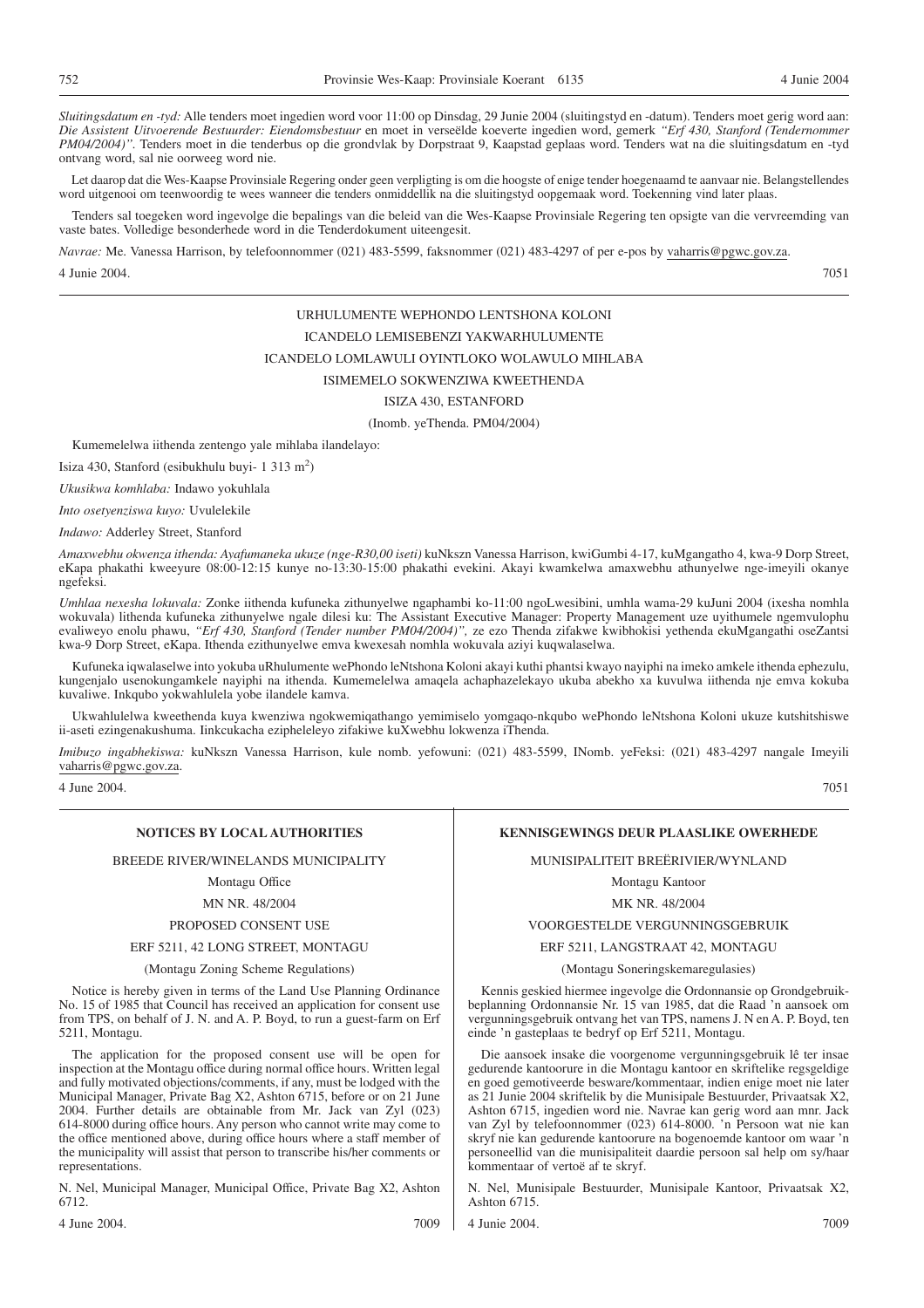# MUNICIPALITY BEAUFORT WEST

# Notice No. 39/2004

# REZONING AND SUBDIVISION

Notice is hereby given in terms of the undermentioned Ordinances, Regulations and Acts, that the Beaufort West Municipality received an application for the rezoning and subdivision of the relevant erven. The application is available for comments during office hours (07:30-16:15) from Mondays to Fridays.

Any written comments or objections, as well as reasons therefor, should be submitted at the office of the Acting Director: Corporate Services on or before 25 June 2004, including your name and contact details. The reference number must be included.

*Relevant properties:* Portion Farm 185 and portion Erf 5372, Beaufort West.

*Proposed development:* The proposed development of the relevant properties comprises a subsidised housing project. Provision is made for 511 residential erven, five open space erven, one business erf, one authority use erf and roads.

Applications in terms of the Land Use Planning Ordinance, 1985 (No. 15 of 1985)

*Applicant:* Urban Dynamics Western Cape Town and Regional Planners *Nature of the application:*

- The Subdivision of a 13,06 ha portion of Farm 185, Beaufort West
- The rezoning of a portion of Farm 185 and Erf 5372 Beaufort West in terms of section  $17$  to subdivision area for residential zone I, business zone I, open space zone I and transport zone I.
- The Subdivision of a portion of Farm 185 and Erf 5372 Beaufort West in terms of section 24 for 511 residential zone I erven, 1 business zone I erf, one open space zone I and transport zone I erven.
- Application for departure in terms of section  $15(1)(a)(i)$  for building line relaxation from 2 m to 0 m for only one lateral boundary of erven as residential zone I, according to the section 8 Zoning Scheme Regulations.

Applications in terms of the Environment Conservation Act, 1989 (No. 73 of 1989)

*Applications:* Beaufort West Municipality

*Nature of the applications:* Authorisation for the proposed subsidised housing project and associated infrastructure as described above is sought from the relevant authority (Western Cape Department of Environmental Affairs and Development Planning) in terms of the provisions of the Regulations published in Government Notice Nos. R1182 and R1183 of 5 September 1997, as amended, promulgated in terms of sections 21, 26 and 28 of the Environment Conservation Act, 1989 (No. 73 of 1989).

*Invitation to comment:* Interested and affected parties are invited to comment on or raise any concerns about any aspect of the proposed development. Such comments or concerns must be lodged in writing with the Beaufort West Municipality in the manner described above. The closing date for comments is given above.

Application in terms of the National Heritage Resources Act, 1999 (No. 25 of 1999)

*Applicant:* Beaufort West Municipality

*Nature of the application:* Approval for the proposed subsidised housing project and associated infrastructure as described above is sought in terms of section 38 of the National Resources Act, 1999 (No. 25 of 1999), subject to the provisions of section 38(8) of the said Act.

*Invitation to comment:* Interested and affected parties are invited to comment on or raise any concerns about any aspect of the proposed development. Such comment or concerns must be lodged in writing with the Beaufort West Municipality in the matter described above. The closing date for comments is given above.

D. E. Welgemoed, Municipal Manager, Municipal Office, 15 Church Street, Beaufort West 6970.

4 June 2004. 7010

# MUNISIPALITEIT BEAUFORT-WES Kennisgewing Nr. 39/2004

# HERSONERING EN ONDERVERDELING

Kennis word hiermee, ingevolge die ondergenoemde Ordonnansies, Regulasies en Wette, gegee dat die Beaufort-Wes Munisipaliteit 'n aansoek ontvang het vir die hersonering en onderverdeling van die betrokke eiendomme. Die aansoek is vir insette beskikbaar tydens kantoor ure vanaf Maandae tot Vrydae tussen 07:30 tot 16:15.

Enige geskrewe kommentare of besware, asook redes daarvoor, moet ingedien word by die kantoor van die Wrnde. Direkteur: Korporatiewe Dienste, te Kerkstraat 15, Beaufort-Wes voor of op Vrydag, 25 Junie 2004, tesame met u naam en kontakbesonderhede. Die verwysingsnommer moet verstrek word.

*Betrokke eiendomme:* Gedeelte Plaas 185 en gedeelte Erf 5372, Beaufort-Wes.

*Voorgestelde ontwikkeling:* Die voorgestelde ontwikkeling van die betrokke eiendomme behels 'n gesubsidieerde behuisingsprojek. Voorsiening word gemaak vir 511 residensiële erwe, vyf erwe vir oopruimte doeleindes, een erf owerheidsgebruik, een vir 'n gemeenskapsfasiliteite en paaie.

Aansoek ingevolge die Ordonnansie op Grondgebruikbeplanning, 1985 (Nr. 15 van 1985)

*Aansoeker:* Urban Dynamics Wes-Kaap Stads- en Streeksbeplanners *Aard van aansoek:*

- Die onderverdeling van 'n  $\pm$  13.06 ha gedeelte vanaf Plaas 185, Beaufort-Wes.
- Die hersonering van 'n 13,06 ha gedeelte van Plaas 185 en 'n 0.26 ha gedeelte van Erf 5372 Beaufort-Wes in terme van artikel 17 vanaf onbepaalde sone na onderverdelingsgebied vir residensiële sone I, sake sone I, owerheidsone, oopruimte sone I en vervoer sone I.
- Die onderverdeling van 'n gedeelte van Plaas 185 en Erf 5372 Beaufort-Wes in terme van artikel 24 vir 511 residensiële sone I erwe, 1 sakesone, 1 owerheidsone erf, 5 oopruimte sone I erwe en vervoersone.
- Aansoek om afwyking in terme van Artikel 15(1)(a)(i) vir boulynverslapping van  $\overline{2}$  m na 0 m van slegs een sygrens van 'n erf gesoneer vir residensiële sone I ingevolge die artikel 8 Skema Regulasies.

Aansoek ingevolge die Wet op Omgewingsbewaring, 1989 (Nr. 73 van 1989)

*Aansoeker:* Beaufort-Wes Munisipaliteit

*Aard van aansoek:* Magtiging vir die voorgestelde ontwikkeling en gepaardgaande grondgebruike en infrastruktuur soos hierbo beskryf, word verlang van die betrokke owerheid (Wes-Kaapse Departement van Omgewingsake en Ontwikkelingsbeplanning) ingevolge die bepalings van die Regulasies soos gepubliseer in die Regeringskennisgewing Nr. R1182 en R1183 van 5 September 1997 (soos gewysig) gepromulgeer ingevolge Artikels 21, 26 en 28 van die Wet op Omgewingsbewaring, 1989 (Nr. 73 van 1989).

*Uitnodiging vir kommentaar:* Geïnteresseerde partye en belangegroepe word uitgenooi om kommentaar te lewer op, of om enige kwessie te lig rakende enige aspekte van die voorgestelde ontwikkeling. Sodanige geskrewe kommentaar of insette moet ingehandig word op die manier soos bo beskryf. Die sluitingsdatum vir kommentaar word bo aangetoon.

Aansoek in terme van die Wet op Nasionale Erfenis Hulpbronne, 1994 (Nr. 25 van 1999)

*Aansoeker:* Beaufort-Wes Munisipaliteit

*Aard van aansoek:* Goedkeuring vir die voorgestelde gesubsidieerde behuisingsprojek en gepaardgaande infrastruktuur soos bo beskryf word verlang in terme van artikel 38 van die Wet op Nasionale Erfenis Hulpbronne, 1999 (Nr. 25 van 1999), onderhewig aan die bepalings van artikel 38(8) van hierdie Wet.

*Uitnodiging vir kommentaar:* Geïnteresseerde partye en belangegroepe word uitgenooi om kommentaar te lewer op, of om enige kwessie te lig rakende enige aspekte van die voorgestelde ontwikkeling. Sodanige geskrewe kommentaar of insette moet ingehandig word op die manier soos hierbo beskryf. Die sluitingsdatum vir kommentaar word bo aangetoon.

D. E. Welgemoed, Munisipale Bestuurder, Munisipale Kantore, Kerkstraat 15, Beaufort-Wes 6970.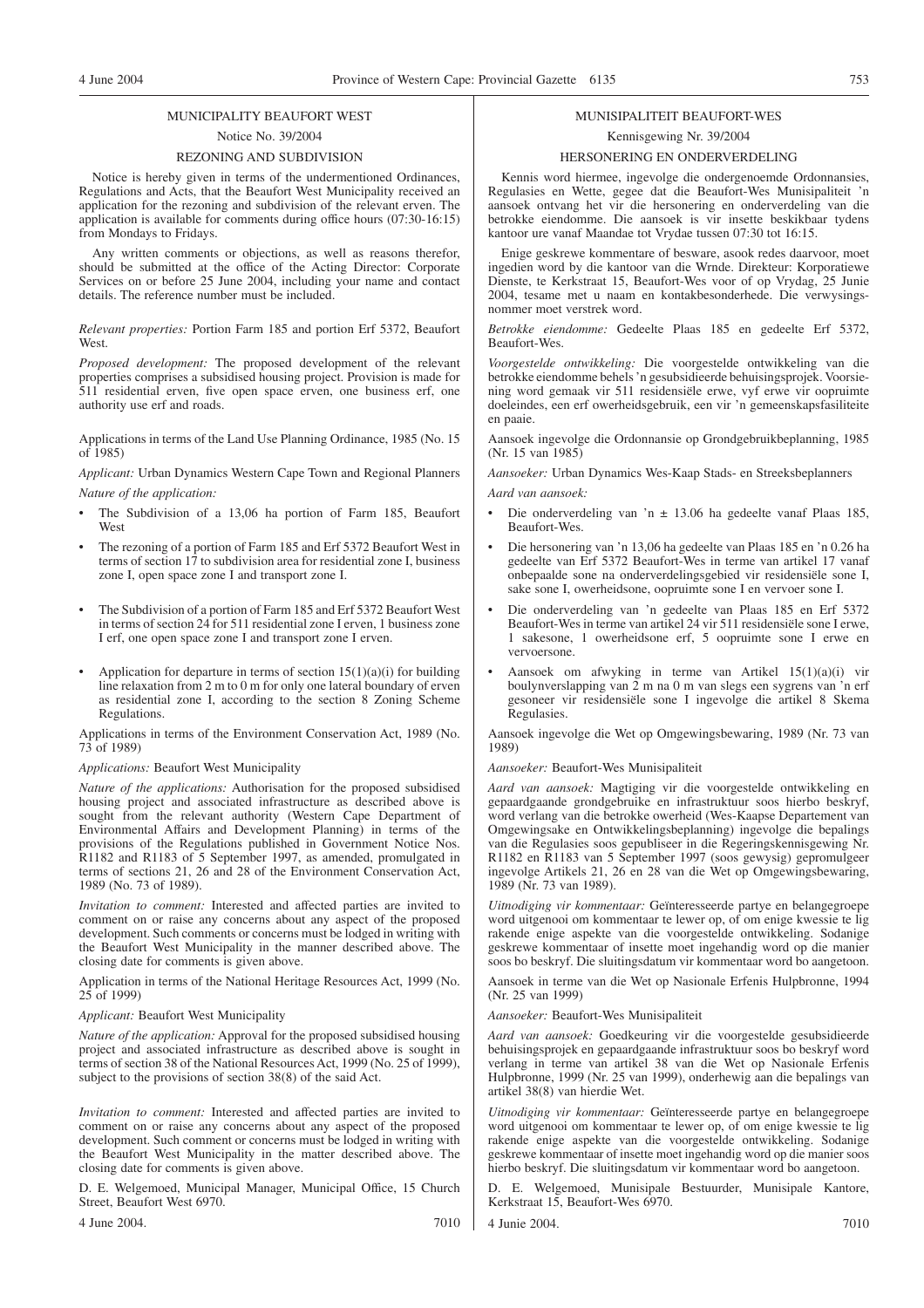# BERG RIVER MUNICIPALITY

# APPLICATION FOR REZONING AND SUBDIVISION: ERF 190, PIKETBERG

It is hereby notified in terms of sections 17 and 24 of the Land Use Planning Ordinance, 1985 (Ordinance 15 of 1985), that the undermentioned application has been received, which is open to inspection at the offices of the Local Authority. Any objections to the application, with full reasons therefor, should be lodged in writing with the Municipal Manager, Church Street, Piketberg (P.O. Box 60, Piketberg 7320), or fax (022) 913-1380 by no later than 12:00 on 1 July 2004, quoting the above Ordinance as well as the objector's erf number.

*Applicant Nature of Application*

Mr. Fox Subdivision of Erf 190, Piketberg, into<br>Portion A ( $\pm$  2 684 m<sup>2</sup>) and remainder  $(\pm 3.464 \text{ m}^2)$ . Rezoning of Portion A from single residential zone to general residential in order to utilise it for group housing/ town houses.

*Enquiries: Mr. W. Wagener, Piketberg, telephone (022) 913-1126.*

A. J. Bredenhann, Municipal Manager, Municipal Offices, P.O. Box 50, Piketberg 7320.

MN 36/2004 4 June 2004. 2005 7011

# CITY OF CAPE TOWN (BLAAUWBERG REGION)

# DEPARTURES: ERF 10958, TABLE VIEW

It is hereby notified that the undermentioned application has been received by the City of Cape Town and is open for inspection at Milpark Centre (Ground Floor), cnr. Koeberg Road and Ixia Street, Milnerton. Any objection, with full reasons, should be lodged in writing with the City Manager, P.O. Box 35, Milnerton 7435, by no later than 25 June 2004, quoting the objector's erf number.

*Ref No:* LC10958T

*Nature of applications:* Departures in terms of section 15(1)(a)(i) of the Land Use Planning Ordinance, 1985 (Ordinance 15 of 1985) on Erf 10958, Blaauwberg Road, Marine Circle, Table View, in order to permit a multi-storey, mixed use development. Departures relate to the following:

- 1) The rear building line (abutting Erf 4651) on first floor 0,0 m in lieu of 4,5 m;
- 2) The lateral building line (abutting Erf 4572) on the first floor 0,0 m in lieu of 4,5 m;
- 3) The rear building line (abutting Erf 4651) on the second floor 0,0 m in lieu of 4,5 m;
- 4) The lateral building line (abutting Erf 4572) on the second floor  $0,0$  m in lieu of  $4.5$  m:
- 5) The relaxation of restrictions on bulk for residential accommodation, 10 608 m<sup>2</sup> in lieu of 2 474,1 m<sup>2</sup>, total bulk applicable on development, 11 850 m<sup>2</sup> in lieu of 7 697,2 m<sup>2</sup>;
- 6) The relaxation of restrictions on coverage for the block of flats, 37% in lieu of 30%.

*Applicant:* Urban Dynamics Western Cape, Town & Regional Planners for Swish Property Group

W. A. Mgoqi, City Manager.

4 June 2004. 7012

# BERGRIVIER MUNISIPALITEIT

# AANSOEK OM HERSONERING EN ONDERVERDELING: ERF 190, PIKETBERG

Kragtens artikels 17 en 24 van die Ordonnansie op Grondgebruikbeplanning, 1985 (Ordonnansie 15 van 1985), word hiermee kennis gegee dat die onderstaande aansoek ontvang is en ter insae lê by die kantore van die Plaaslike Owerheid. Enige besware, met die volledige redes daarvoor, moet skriftelik by die Munisipale Bestuurder, Kerkstraat, Piketberg (Posbus 60, Piketberg, 7320), of per faks (022) 913-1380 ingedien word voor 12:00 op 1 Julie 2004 met vermelding van bogenoemde Ordonnansie asook die beswaarmaker se erfnommer.

*Aansoeker Aard van Aansoek*

Mnr. Fox Onderverdeling van Erf 190, Piketberg in Gedeelte  $\overrightarrow{A}$  ( $\pm$  2.684 m<sup>2</sup>) en restant (± 3 464 m2 ). Hersonering van Gedeelte A vanaf enkelresidensiële sone na algemene residensiële sone ten einde dit aan te wend vir groepbehuising/dorpshuise.

*Navrae: Mnr. W. Wagener, Piketberg, telefoon (022) 913-1126.*

A. J. Bredenhann, Munisipale Bestuurder, Munisipale Kantore, Posbus 60, Piketberg 7320.

MK 36/2004 4 Junie 2004. 7011

# STAD KAAPSTAD (BLAAUWBERG-STREEK)

# AFWYKINGS: ERF 10958, TABLE VIEW

Kennisgewing geskied hiermee dat die onderstaande aansoek deur die Stad Kaapstad ontvang is en ter insae lê by Milpark-sentrum (Grondverdieping), h.v. Koebergweg en Ixiastraat, Milnerton. Enige besware, met volledige redes daarvoor, moet teen nie later as 25 Junie 2004 skriftelik by die Stadsbestuurder, Posbus 35, Milnerton 7435, ingedien word met vermelding van die beswaarmaker se erfnommer.

*Verw Nr:* LC10958T

*Aard van aansoek:* Aansoek om afwykings ingevolge artikel 15(1)(a)(i) van die Ordonnansie op Grondgebruikbeplanning, 1985 (Ordonnansie 15 van 1985) op Erf 10958, Blaauwbergweg, Marinesirkel, Table View, ten einde 'n multiverdieping-, gemengdegebruikontwikkeling op te rig. Die volgende afwykings is van toepassing:

- 1) Die agterboulyn (aangrensend aan Erf 4651) op eerste verdieping, 0,0 m in plaas van  $4,\bar{5}$  m;
- 2) Die syboulyn (aangrensend aan Erf 4572) op eerste verdieping 0,0 m in plaas van 4,5 m;
- 3) Die agterboulyn (aangrensend aan Erf 4651) op tweede verdieping 0,0 m in plaas van  $4,\bar{5}$  m;
- 4) Die syboulyn (aangrensend aan Erf 4572) op tweede verdieping 0,0 m in plaas van 4,5 m;
- 5) Die verslapping van die voorgeskrewe totale vloeroppervlak vir die residensiële komponent, 10 608 m<sup>2</sup> in plaas van 2 474,1 m<sup>2</sup>, totale vloeroppervlak van voorgestelde ontwikkeling, 11 850 m<sup>2</sup> in plaas van 7 697,2 m<sup>2</sup>;
- 6) Die verslapping van die beperkings op die voorgeskrewe totale dekking vir die woonstelblok, 37% in plaas van 30%;

*Aansoeker:* Urban Dynamics Wes-Kaap, Stads- en Streekbeplanners vir Swish Property Group.

- W. A. Mgoqi, Stadsbestuurder.
- 4 Junie 2004. 7012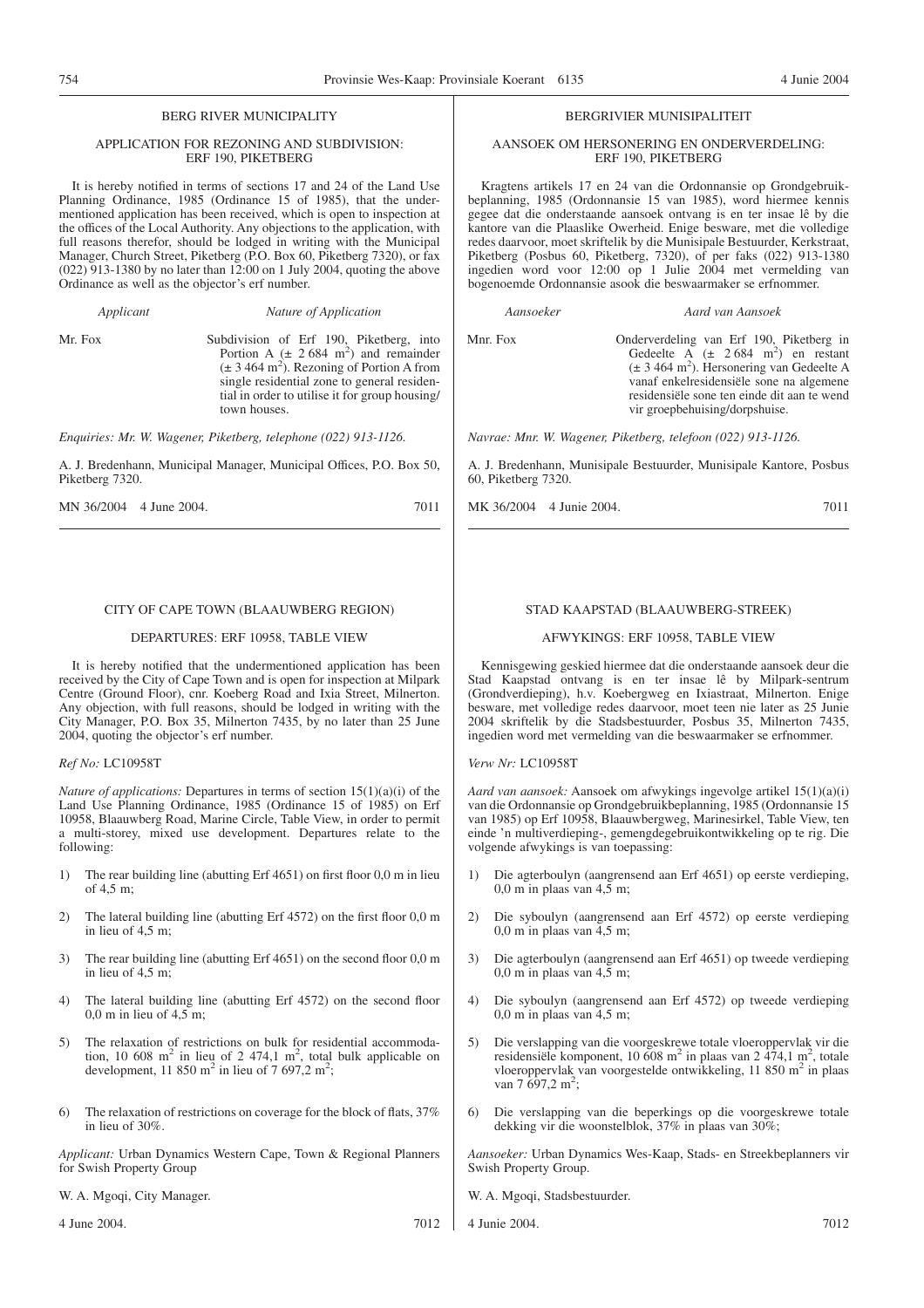# CITY OF CAPE TOWN

# CLOSURE OF COMMON PASSAGES ADJOINING ERVEN 94, 95, 96 AND 832, BANTRY BAY

(L7/2/180/MBK) (S/301/30 v1 p.59)

The portion of common passages adjoining Erven 94, 95, 96 and 832 Avenue Marina, Bantry Bay, shown lettered ABCD and EFGH on Sketch Plan ST 7717/7 is hereby closed in terms of section 6 of Council By-Law LA 12783 promulgated on 28 February 2003.

Wallace Mgoqi, City Manager, Civic Centre, Cape Town.

4 June 2004. 7013

# CITY OF CAPE TOWN

# CLOSURE OF PORTION OF VICTORIA ROAD ADJOINING ERVEN 11, 14, 254, 255 AND 332, CLIFTON

# (L7/1/192/MBK) (S/301/21 v1 p.29)

The portion of public street adjoining Erven 11, 14, 254, 255 and 332 off Victoria Road, Clifton, shown lettered FGHJKLMNPQRSTUVWXYE on Sketch Plan SPC 134/1 is hereby closed in terms of section 6 of Council By-Law LA 12783 promulgated on 28 February 2003.

Wallace Mgoqi, City Manager, Civic Centre, Cape Town.

4 June 2004. 7014

CITY OF CAPE TOWN (OOSTENBERG REGION)

# REZONING, SUBDIVISION AND APPROVAL OF STREET NAME: ERF 9403, HIGHBURY, KUILS RIVER

Notice is hereby given in terms of section 17 of the Land Use Planning Ordinance, No. 15 of 1985, that the Council has received an application for the rezoning of Erf 9403, Highbury, Kuils River (corner of Highbury Road and the future Belhar Road extension) from business zone B to subdivisional area (single residential). Notice is also given in terms of section 24 of the same Ordinance that application is also made for the subdivision of the above-mentioned property into 34 single residential erven (ranging from 200 m<sup>2</sup> to 415 m<sup>2</sup>), public open space and public road. Approval of the proposed street name (Jaberhon Crescent) in terms of Council's Streetnaming Policy, is also requested. Further details of the proposal are open for inspection during normal office hours at Council's Town Planning Section, First Floor, Omniforum Building, 94 Van Riebeeck Road, Kuils River. Written comments and/or objections against the proposal, with reasons, must be sent to the City Manager, City of Cape Town (Att: Mrs. M-A. van Schalkwyk), Private Bag X16, Kuils River 7579 or 94 Van Riebeeck Road, Kuils River 7580 and must be received by the Council's Registration Office, 2nd Floor, 94 Van Riebeeck Road, Kuils River on or before 25 June 2004. Objections received after this date will not be considered. (Notice: 2004/29)

W. A. Mgoqi, City Manager.

4 June 2004. 7015

# CITY OF CAPE TOWN (OOSTENBERG REGION)

CLOSING OF ROAD ADJOINING ERVEN 4695, 18665-18668, 17526-17533 AND 21045-21051, KRAAIFONTEIN

Notice is hereby given in terms of section 137(1) of Ordinance 20 of 1974 that this Council has closed the road adjoining Erven 4695, 18665-18668, 17526-17533 and 21045-21051, Kraaifontein.

OB-14/3/3/2/1/10 OB-22/14/2/2/5

(STEL 11433/2 v1 p.330)

W. A. Mgoqi, City Manager.

Notice Number: 30/2004 4 June 2004. 7016

# STAD KAAPSTAD

SLUITING VAN DEURGANG AANGRENSEND AAN ERWE 94, 95, 96 EN 832, BANTRYBAAI

(L7/2/180/MBK) (S/301/30 v 1 p.59)

Die gedeelte van deurgang aangrensend aan Erwe 94, 95, 96 en 832, Avenue Marina, Bantrybaai, wat met die letters ABCD en EFGH op Sketsplan ST 7717/7 aangetoon word, word hiermee ingevolge artikel 6 van Ordonnansie LA 12783 geproklameer, Februarie 2003.

Wallace Mgoqi, Stadsbestuurder, Burgersentrum, Kaapstad.

4 Junie 2004. 7013

# SLUITING VAN GEDEELTE VAN VICTORIAWEG AANGRENSEND ERWE 11, 14, 254, 255 EN 332, CLIFTON

STAD KAAPSTAD

(L7/1/192/MBK) (S/301/21 v 1 p.29)

Die gedeelte van publieke straat aangrensend aan erwe 11, 14, 254 en 255 en 332 van uit Victoriaweg, Clifton, wat met die letters FGHJKLMNPQRSTUVWXYE op Sketsplan SPC 134/1 aangetoon word, word hiermee ingevolge artikel 6 van Ordonnansie LA 12783 geproklameer, 28 Februarie 2003 gesluit.

Wallace Mgoqi, Stadsbestuurder, Burgersentrum, Kaapstad.

4 Junie 2004. 7014

# STAD KAAPSTAD (OOSTENBERG-STREEK)

# HERSONERING, ONDERVERDELING EN GOEDKEURING VAN STRAATNAAM: ERF 9403, HIGHBURY, KUILSRIVIER

Kennis geskied hiermee ingevolge artikel 17 van die Ordonnansie op Grondgebruikbeplanning, Nr. 15 van 1985, dat die Raad 'n aansoek ontvang het om die hersonering van Erf 9403, Highbury, Kuilsrivier (hoek van Highburyweg en die toekomstige Belharweg-verlenging) vanaf sakesone B na onderverdelingsgebied (enkelresidensieel). Kennis geskied ook ingevolge artikel 24 van dieselfde ordonnansie dat 'n aansoek ook ingedien is om die onderverdeling van die bogemelde perseel in 34 enkelresidensiële erwe (wat wissel tussen  $200 \text{ m}^2$  en  $415 \text{ m}^2$ ), publieke oopruimte en publieke pad. Goedkeuring van die voorgestelde straatnaam (Jaberhonsingel) word ook versoek ingevolge die Raad se Straatbenamingsbeleid. Nadere besonderhede van die aansoek lê gedurende kantoorure ter insae by die Raad se Stadsbeplanningsafdeling, Eerste Verdieping, Omniforumgebou, Van Riebeeckweg 94, Kuilsrivier. Skriftelike kommentaar en/of besware teen die aansoek, met redes daarvoor, moet aan die Stadsbestuurder, Stad Kaapstad (Aandag: mev. M-A. van Schalkwyk), Privaatsak X16, Kuilsrivier 7579 of Van Riebeeckweg 94, Kuilsrivier 7580 gerig word en voor of op 25 Junie 2004 deur die Raad se Registrasiekantoor, 2de Verdieping, Van Riebeeckweg 94, Kuilsrivier ontvang word. Besware wat na die sluitingsdatum ontvang is, sal nie oorweeg word nie. (Kennisgewing: 2004/29)

W. A. Mgoqi, Stadsbestuurder.

4 Junie 2004. 7015

# STAD KAAPSTAD (OOSTENBERG-STREEK)

SLUITING VAN GEDEELTE PAD AANGRENSEND ERWE 4695, 18665-18668, 17526-17533 AND 21045-21051, KRAAIFONTEIN

Kennis geskied hiermee dat hierdie Raad ingevolge artikel 137(1) van Ordonnansie 20 van 1974 die pad aangrensend Erwe 4695, 18665-18668, 17526-17533 en 21045-21051, Kraaifontein, gesluit het.

OB-14/3/3/2/1/10 OB-22/14/2/2/5

(STEL 11433/2 v1 p.330)

W. A. Mgoqi, Stadsbestuurder.

Kennisgewingnommer: 30/2004 4 Junie 2004. 7016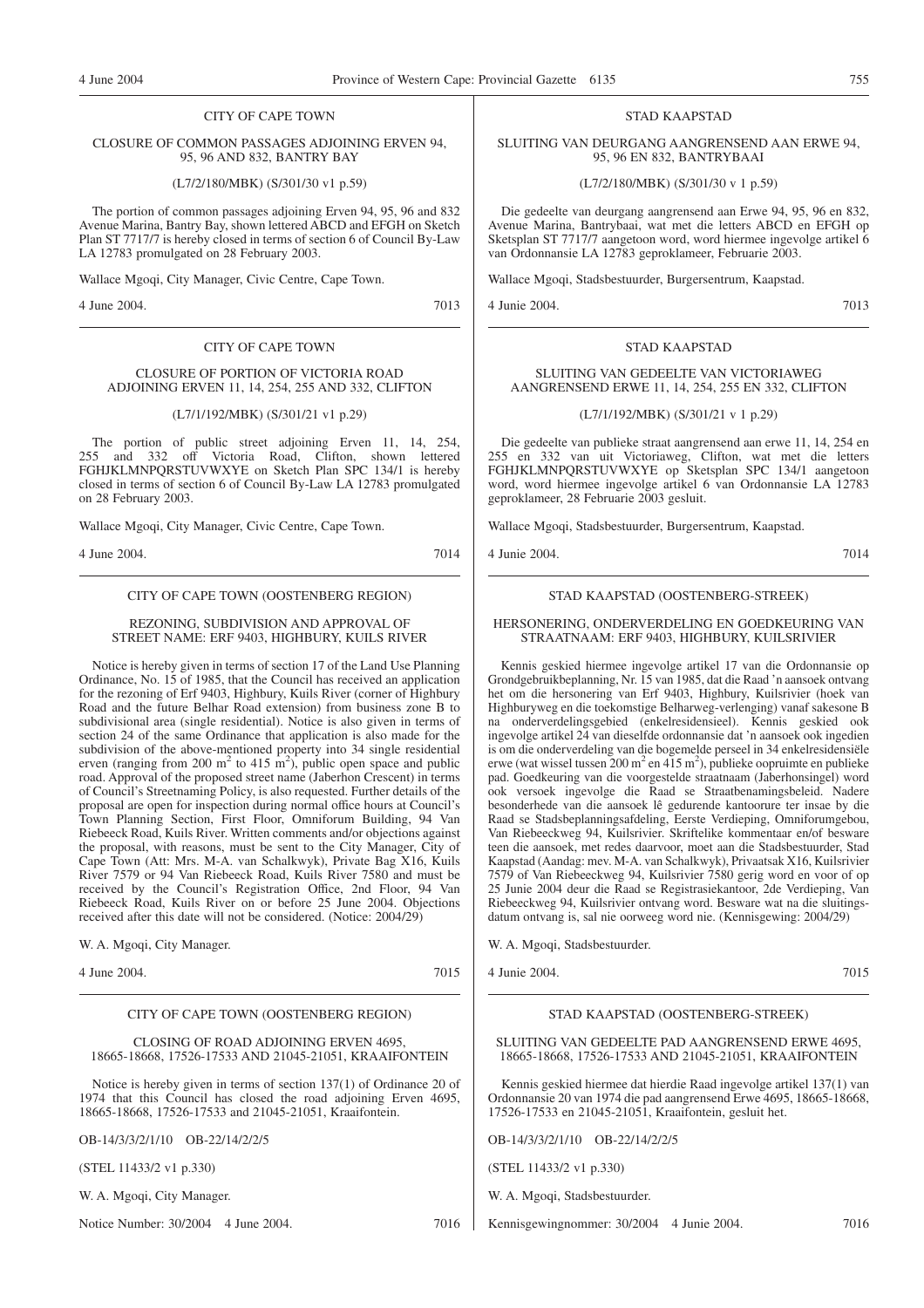# CITY OF CAPE TOWN (TYGERBERG REGION)

#### BISHOP LAVIS CENTRAL BUSINESS DISTRICT: WARD 31

Notice is hereby given in terms of section 6A(2)(h) of the Business Act (Act 71/1991), that:

- I. The area as shown on Annexure A which accompanies this notice is an area in which the carrying on of the business of street vendor, pedlar of hawker is prohibited with the exception of areas marked "1" to "8" as shown on the attached plans;
- II. The area constituted by trading bays reflected on the plans shown on the attached schedule of the demarcation be declared an area in which the carrying on of the business of street vendor, pedlar or hawker is restricted to persons in possession of a valid lease/permit, and
- III. The trading bays mentioned above be let out by means of a lease system, and that no street vending, peddling or hawking be permitted in the demarcated bays in the area indicated above if a person is not in possession of a valid lease/permit, for the particular trading bay.

This notice shall take effect on the date of publication in the official gazette.

# W. A. Mgoqi, City Manager.

4 June 2004. 7017

# STAD KAAPSTAD (TYGERBERG-STREEK)

# BISHOP LAVIS SENTRALE SAKE KERN: WYK 31

Kennis geskied hiermee ingevolge artikel 6A(2)(h) van die Wet op Besighede (Wet 71/1991) dat:

- I. Die gebied soos op Annexure A aangetoon word wat hierdie kennisgewing vergesel met die uitsondering van areas gemerk "1" tot "8" soos op aangehegte planne aangetoon, 'n gebied is waar die bedryf van die besigheid van straathandelaar, venter of smous verbode is;
- II. Die gebiede waarop handelsplekke uitgemerk is soos aangetoon op die aangehegte planne word hiermee verder verklaar gebiede te wees waarbinne die bedryf van die besigheid van straathandelaar, venter of smous beperk is tot persone wat in besit is van 'n wettige huurkontrak/permit, en
- III. Dat sodanige gebiede (handelsplekke) uitverhuur word deur middel van 'n huurkontrak/permit sisteem en dat geen straathandel, venter of smousery toegelaat word in die uitgemerkte gebiede (handelsplekke) indien 'n persoon nie in besit is van 'n wettige huurkontrak/permit vir die betrokke handelsplek.

Hierdie kennisgewing tree op die dag waarop die amptelike koerant verskyn in werking.

W. A. Mgoqi, Stadsbestuurder.

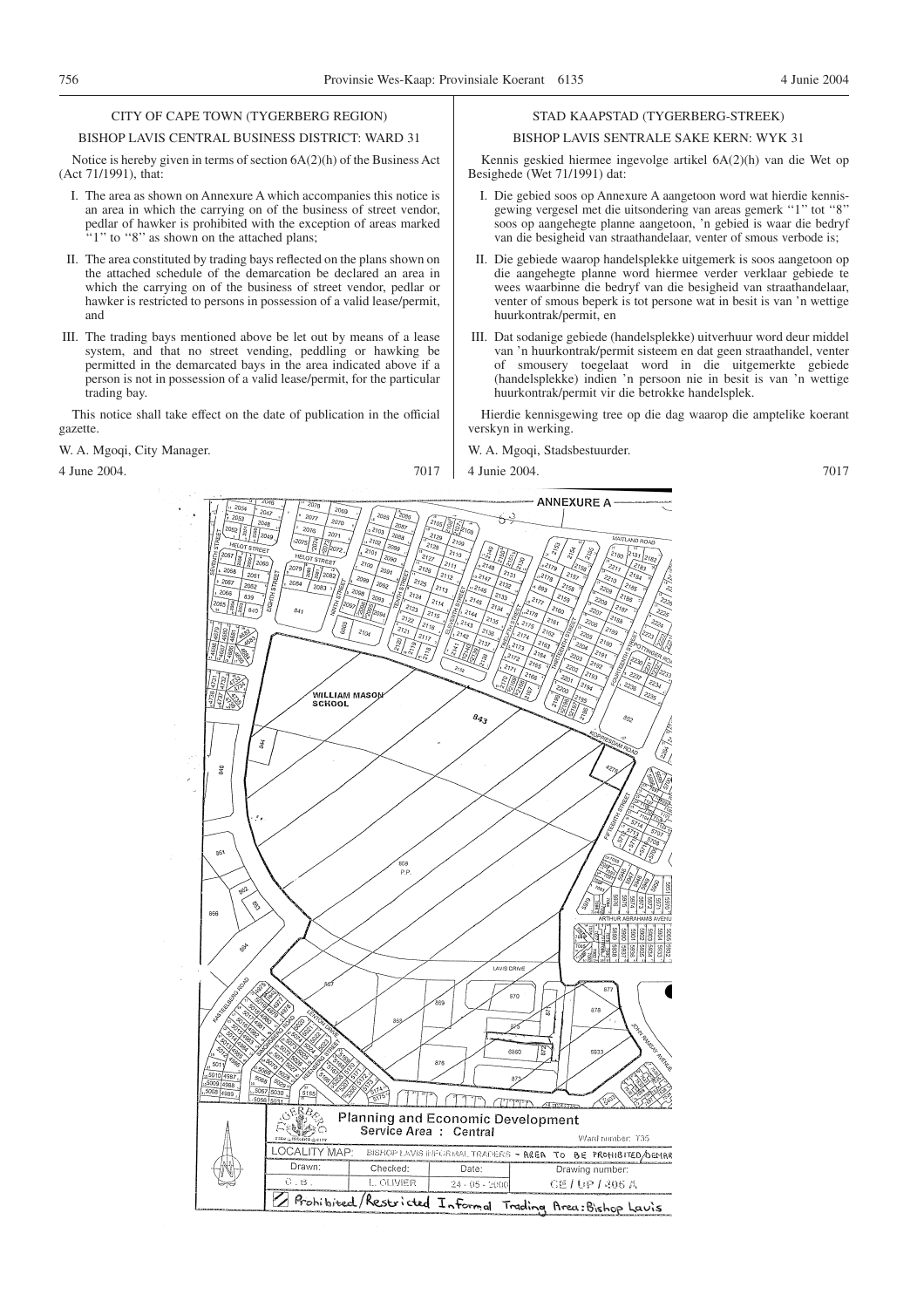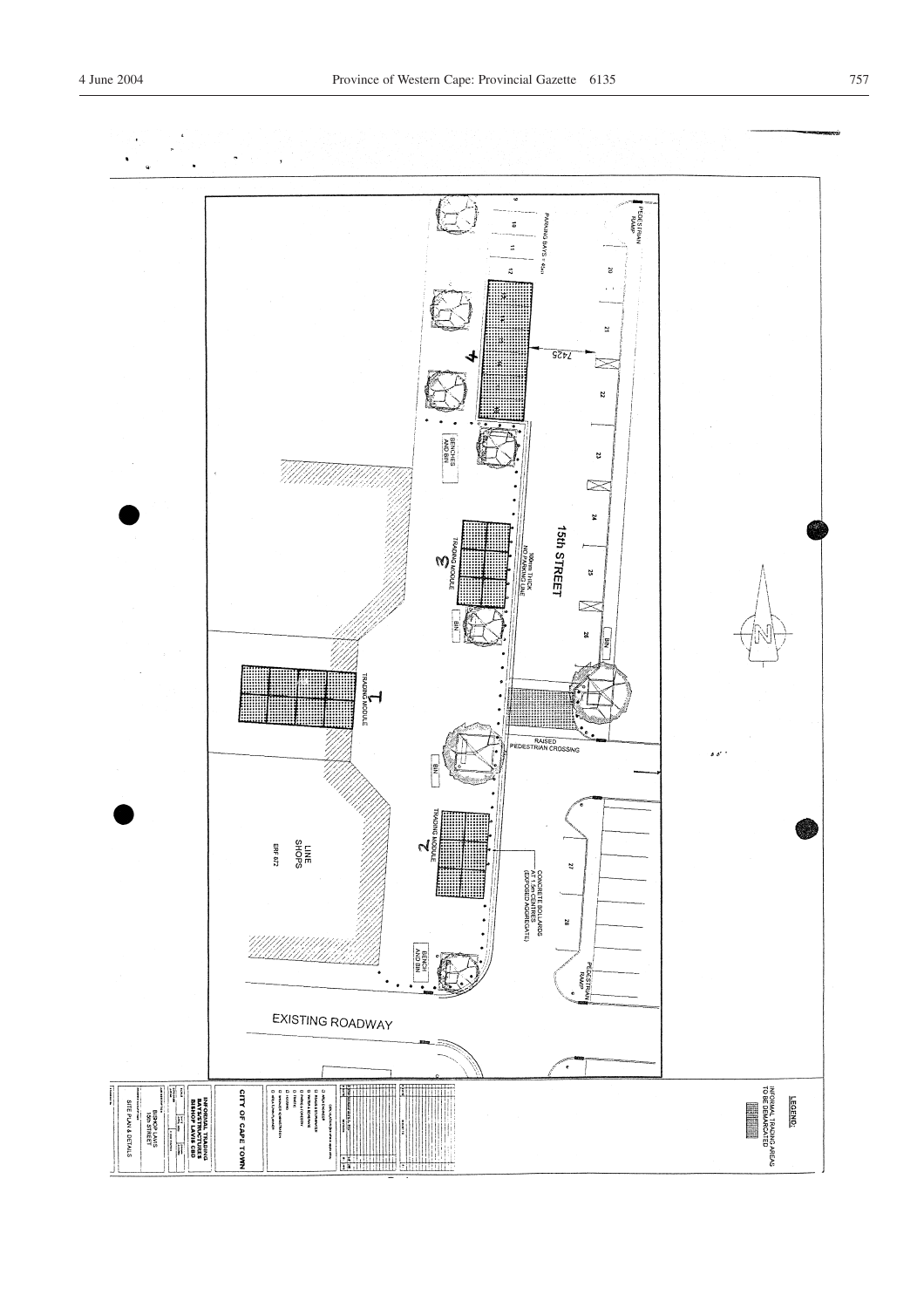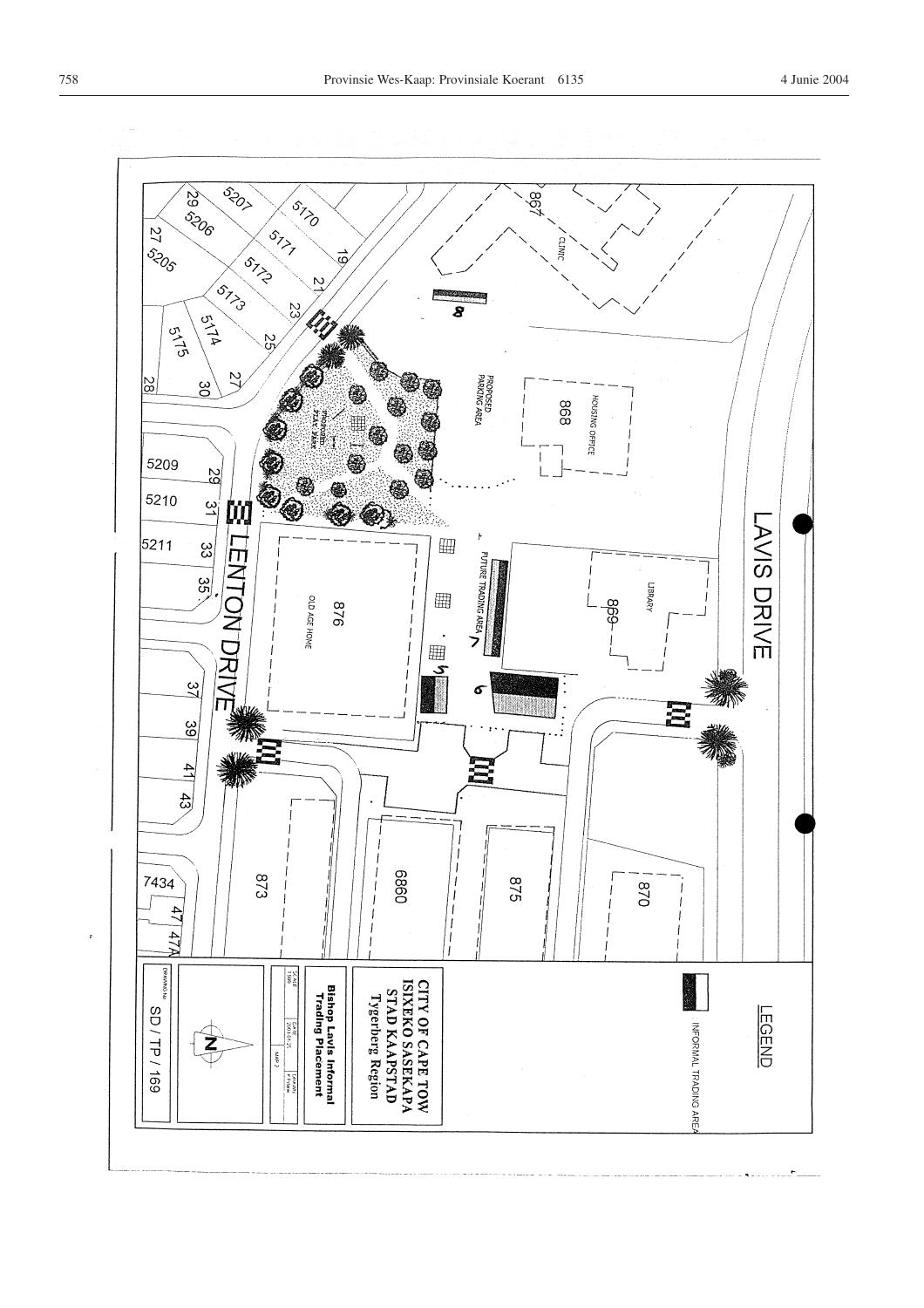# GEORGE MUNICIPALITY

# NOTICE NUMBER 133 OF 2004

#### PROPOSED SUBDIVISION: ERF 319, HOEKWIL (WILDERNESS HEIGHTS)

Notice is hereby given that Council has received an application for the subdivision of above-mentioned property into two portions (Portion  $A =$ 3 ha and remainder  $= 10,6910$  ha) in terms of section 24(2) of Ordinance 15 of 1985.

Details of the proposal are available for inspection at the Council's office at Bloemhof Centre, York Street, George, during normal office hours, Mondays to Fridays. *Enquiries:* J. Visser, *Reference:* Erf 319, Hoekwil (Wilderness Heights).

Motivated objections, if any, must be lodged in writing with the Deputy Director: Planning, by not later than 5 July 2004.

Any person, who is unable to write, can submit their objection verbally to the Council's offices where they will be assisted by a staff member to put their comments in writing.

T. I. Lötter, Municipal Manager, Civic Centre, York Street, George 6529.

E-mail: gina@george.org.za

Tel: (044) 801-9171 Fax: (044) 801-9196

4 June 2004. 7018

# MUNISIPALITEIT GEORGE

# KENNISGEWING NOMMER 133 VAN 2004

# VOORGESTELDE ONDERVERDELING: ERF 319 HOEKWIL (WILDERNISHOOGTE)

Kennis geskied dat die Raad 'n aansoek ontvang het vir die onderverdeling van bogenoemde eiendom in twee gedeeltes (Gedeelte A  $= 3$  ha en restant  $= 10,6910$  ha), in terme van artikel 24(2) van die Ordonnansie 15 van 1985.

Volledige besonderhede van die voorstel sal gedurende gewone kantoorure, Maandag tot Vrydag, ter insae wees by die Raad se kantoor te Bloemhofsentrum, Yorkstraat, George. *Navrae:* J. Visser, *Verwysing:* Erf 319, Hoekwil (Wildernishoogte).

Gemotiveerde besware, indien enige, moet skriftelik by die Adjunkdirekteur: Beplanning ingedien word nie later nie as 5 Julie 2004.

Indien enige persoon nie kan skryf nie, kan sodanige persoon sy kommentaar mondelings by die Raad se kantore aflê waar 'n personeellid sal help om die kommentaar/vertoë op skrif te stel.

T. I. Lötter, Munisipale Bestuurder, Burgersentrum, Yorkstraat, George 6529.

E-pos: gina@george.org.za

Tel: (044) 801-9171 Faks: (044) 801-9196

4 Junie 2004. 7018

# GEORGE MUNICIPALITY

# NOTICE NUMBER 131 OF 2004

# DEPARTURE: ERF 906, WILDERNESS

Notice is hereby given that Council has received an application for the proposed departure for a second dwelling unit on above-mentioned property in terms of Regulation 2.5 of the Wilderness Scheme Regulations.

Details of the proposal are available for inspection at the Council's office at Bloemhof Centre, York Street, George, during normal office hours, Mondays to Fridays. *Enquiries:* J. Visser, *Reference:* Erf 906, Wilderness.

Motivated objections, if any, must be lodged in writing with the Deputy Director: Planning, by not later than 5 July 2004.

Any person, who is unable to write, can submit their objection verbally to the Council's offices where they will be assisted by a staff member to put their comments in writing.

T. I. Lötter, Municipal Manager, Civic Centre, York Street, George 6529.

E-mail: gina@george.org.za

Tel: (044) 801-9171 Fax: (044) 801-9196

4 June 2004. 7019

# MUNISIPALITEIT GEORGE

# KENNISGEWING NOMMER 131 VAN 2004

#### AFWYKING: ERF 906, WILDERNIS

Kennis geskied hiermee dat die Raad 'n aansoek ontvang het vir die voorgestelde afwyking vir 'n tweede wooneenheid op bogenoemde eiendom in terme van Regulasie 2.5 van die Wildernis Skemaregulasies.

Volledige besonderhede van die voorstel sal gedurende gewone kantoorure, Maandag tot Vrydag, ter insae wees by die Raad se kantoor te Bloemhofsentrum, Yorkstraat, George. *Navrae:* J. Visser, *Verwysing:* Erf 906, Wildernis.

Gemotiveerde besware, indien enige, moet skriftelik by die Adjunkdirekteur: Beplanning ingedien word nie later nie as 5 Julie 2004.

Indien enige persoon nie kan skryf nie, kan sodanige persoon sy kommentaar mondelings by die Raad se kantoor aflê waar 'n personeellid sal help om die kommentaar/vertoë op skrif te stel.

T. I. Lötter, Munisipale Bestuurder, Burgersentrum, Yorkstraat, George 6529.

E-pos: gina@george.org.za

Tel: (044) 801-9171 Faks: (044) 801-9196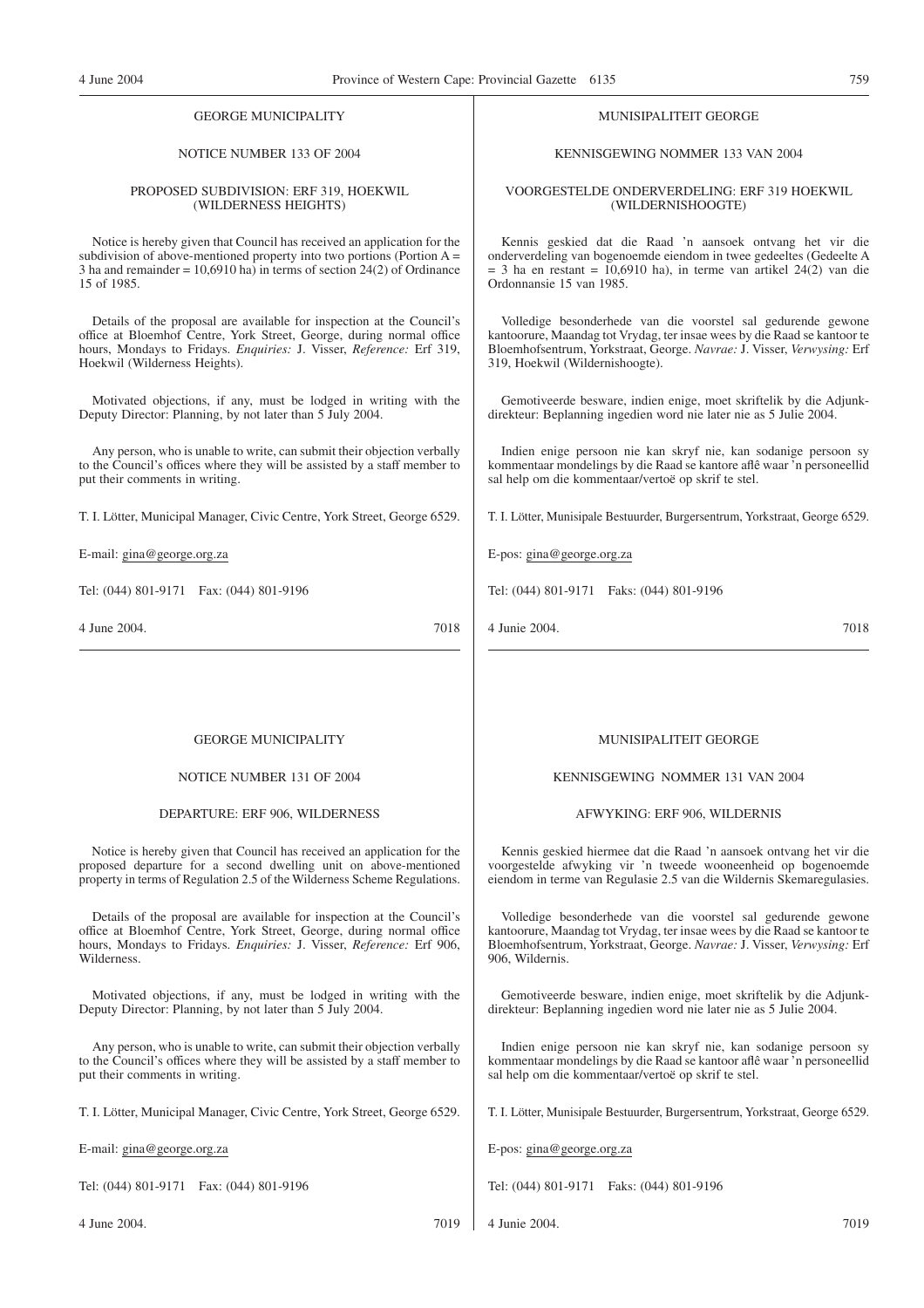# GEORGE MUNICIPALITY

# NOTICE NUMBER 132 OF 2004

PROPOSED REZONING, SUBDIVISION AND DEPARTURE: KRAAIBOSCH 195/175, DIVISION GEORGE

Notice is hereby given that Council has received the following application:

- 1. The rezoning of above-mentioned property to subdivisional area in terms of section 17(2)(a) of Ordinance 15 of 1985;
- 2. the subdivision of above-mentioned property into seven special zone (rural occupation) erven in terms of section 24(2) of Ordinance 15 of 1985;
- 3. a departure for building line relaxations on the western boundary for the proposed Portion 7 from 30 m to 15 m, the eastern boundary for the whole development from 30 m to 15 m, as well as the inside boundaries of the proposed portions from 30 m to a minimum of 5 m in terms of section 15 of Ordinance 15 of 1985.

Details of the proposal are available for inspection at the Council's office at Bloemhof Centre, York Street, George, during normal office hours, Mondays to Fridays. *Enquiries:* J. Visser, *Reference:* Kraaibosch 195/175, Division George.

Motivated objections, if any, must be lodged in writing with the Deputy Director: Planning, by not later than 5 July 2004.

Any person, who is unable to write, can submit their objection verbally to the Council's offices where they will be assisted by a staff member to put their comments in writing.

T. I. Lötter, Municipal Manager, Civic Centre, York Street, George 6530.

E-mail: gina@george.org.za

Tel: (044) 801-9171 Fax: (044) 801-9196

4 June 2004. 7020

# KNYSNA MUNICIPALITY

# LAND USE PLANNING ORDINANCE, 1985 (ORDINANCE 15 OF 1985)

# LOCAL GOVERNMENT ACT: MUNICIPAL SYSTEMS, 2000 (ACT 32 OF 2000)

# PROPOSED REZONING: ERF 2077, SEDGEFIELD (KWARTEL ROAD/FLAMINGO AVENUE)

Notice is hereby given in terms of section 24 of Ordinance 15 of 1985 that the undermentioned application has been received by the Municipal Manager and is open for inspection at the Municipal Building, Clyde Street, Knysna, and at the Municipal Offices, Flamingo Avenue, Sedgefield. Any objections, with full reasons therefor, should be lodged in writing with the Municipal Manager, P.O. Box 21, Knysna 6570, on or before Monday, 21 June 2004 quoting the above Ordinance and objector's erf number.

Notice is further given in terms of section 21(4) of the Local Government Act: Municipal Systems 2000 (Act 32 of 2000) that people who cannot write can approach the Town Planning section during normal office hours at the Municipal Offices where the Secretary will refer you to the responsible official whom will assist you in putting your comments or objections in writing.

| Applicant                                                                                                                           | Nature of Application                                                                                                       | Aansoeker                                                                                                             | Aard van Aansoek                                                                                                                           |
|-------------------------------------------------------------------------------------------------------------------------------------|-----------------------------------------------------------------------------------------------------------------------------|-----------------------------------------------------------------------------------------------------------------------|--------------------------------------------------------------------------------------------------------------------------------------------|
| HomeScape Design (on<br>behalf of Sedgefield<br>Christian Church in<br>process of being trans-<br>ferred to Zerwick &<br>Sons Prop) | Rezoning of Erf 2077, Sedgefield, from<br>"worship zone" to "group housing" to<br>permit a total of 14 group housing units. | HomeScape Design<br>(namens Sedgefield)<br>"Christian Church"<br>in proses van oordrag<br>aan Zerwick & Sons<br>Prop. | Hersonering van Erf 2077, Sedgefield, van<br>"aanbiddingsone" na "groepbehuising-<br>sone" om 'n totaal van 14 groepshuise toe<br>te laat. |
| D. Daniels, Municipal Manager.                                                                                                      |                                                                                                                             | D. Daniels, Munisipale Bestuurder.                                                                                    |                                                                                                                                            |
| File reference: 2077 Sedge 4 June 2004.                                                                                             | 7021                                                                                                                        | Lêerverwysing: 2077 Sedge                                                                                             | 7021<br>4 Junie 2004.                                                                                                                      |

# MUNISIPALITEIT GEORGE

# KENNISGEWING NOMMER 132 VAN 2004

VOORGESTELDE HERSONERING, ONDERVERDELING EN AFWYKING: KRAAIBOSCH 195/175, AFDELING GEORGE

Kennis geskied hiermee dat die Raad die volgende aansoek ontvang het:

- 1. Die hersonering van bogenoemde eiendom na onderverdelingsgebied in terme van artikel  $17(2)(a)$  van Ordonnansie 15 van 1985;
- 2. die onderverdeling van bogenoemde eiendom in sewe spesiale sone (landelike bewoning) erwe in terme van artikel 24(2) van Ordonnansie 15 van 1985;
- 3. 'n afwyking vir boulynverslappings aan die westelike grens vir die voorgestelde Gedeelte 7 vanaf 30 m na 15 m. Die oostelike grens vir die hele ontwikkeling vanaf 30 m na 15 m, asook die binnegrense van die voorgestelde gedeeltes vanaf 30 m na 'n minimum van 5 m in terme van artikel 15 van Ordonnansie 15 van 1985.

Volledige besonderhede van die voorstel sal gedurende gewone kantoorure, Maandag tot Vrydag, ter insae wees by die Raad se kantoor te Bloemhofsentrum, Yorkstraat, George. *Navrae:* J. Visser, *Verwysing:* Kraaibosch 195/175, Afdeling George.

Gemotiveerde besware, indien enige, moet skriftelik by die Adjunkdirekteur: Beplanning ingedien word nie later nie as 5 Julie 2004.

Indien 'n persoon nie kan skryf nie, kan sodanige persoon sy kommentaar mondelings by die Raad se kantoor aflê waar 'n personeellid sal help om die kommentaar/vertoë op skrif te stel.

T. I. Lötter, Munisipale Bestuurder, Burgersentrum, Yorkstraat, George 6530.

E-pos: gina@george.org.za

Tel: (044) 801-9171 Faks: (044) 801-9196

4 Junie 2004. 7020

# KNYSNA MUNISIPALITEIT

ORDONNANSIE OP GRONDGEBRUIKBEPLANNING, 1985 (ORDONNANSIE 15 VAN 1985)

# WET OP PLAASLIKE REGERING: MUNISIPALE STELSELS, 2000 (WET 32 VAN 2000)

# VOORGESTELDE HERSONERING ERF 2077, SEDGEFIELD (KWARTELWEG/FLAMINGOLAAN)

Kennis geskied hiermee ingevolge artikel 24 van Ordonnansie 15 van 1985 dat die onderstaande aansoek deur die Munisipale Bestuurder ontvang is en ter insae lê by die Munisipale Gebou, Clydestraat, Knysna, en by die Munisipale Kantore, Flamingolaan, Sedgefield. Enige besware, met volledige redes daarvoor, moet skriftelik by die Munisipale Bestuurder, Posbus 21, Knysna 6570, ingedien word op of voor Maandag, 28 Junie 2004 met vermelding van bogenoemde Ordonnansie en beswaarmaker se erfnommer.

Ingevolge artikel 21(4) van die Wet op Plaaslike Regering: Munisipale Stelsels 2000 (Wet 32 van 2000) word verder kennis gegee dat persone wat nie kan skryf nie die Stadsbeplanningsafdeling kan nader tydens normale kantoorure waar die Sekretaresse u sal verwys na die betrokke amptenaar wat u sal help om u kommentaar of besware op skrif te stel.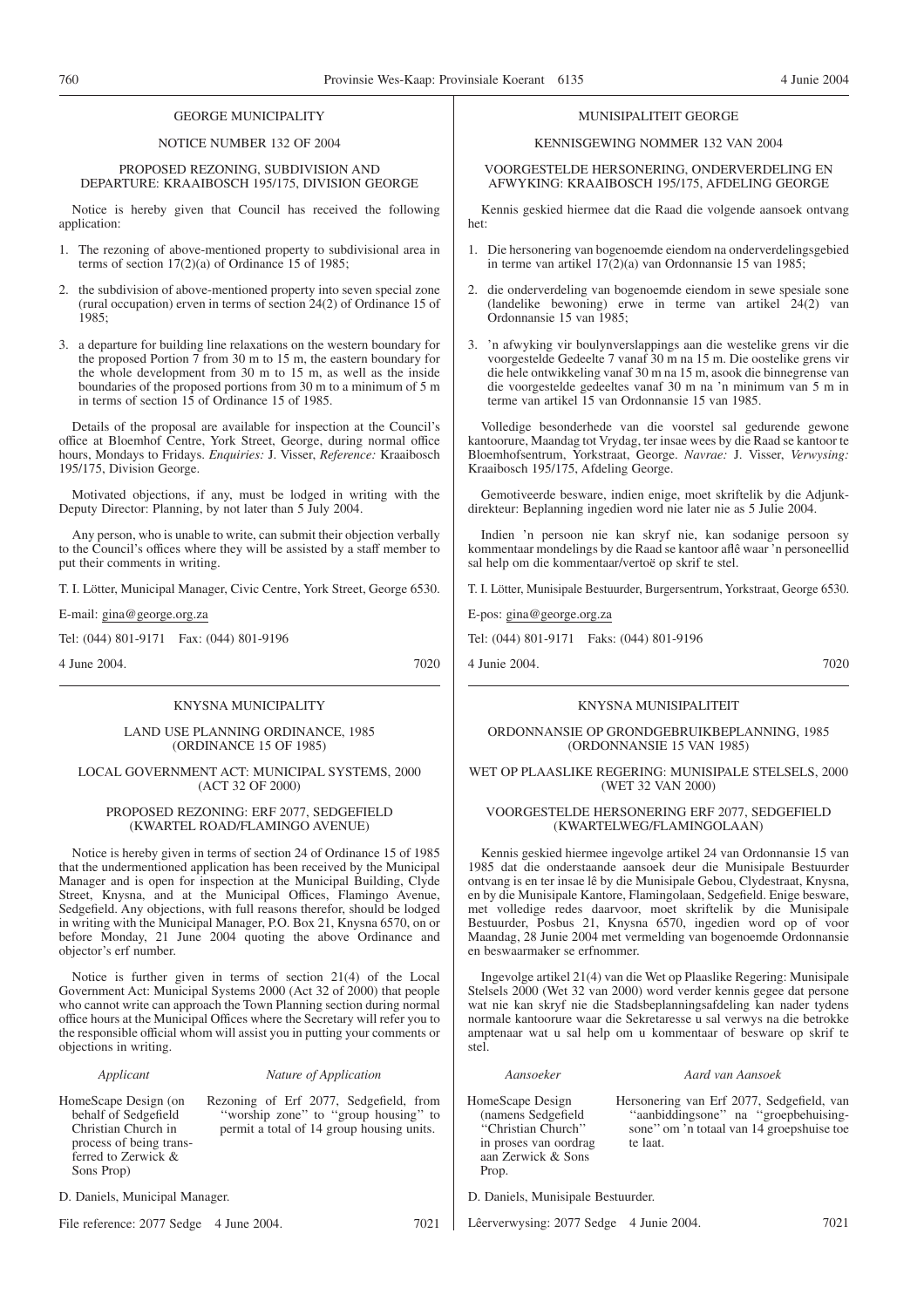# KNYSNA MUNICIPALITY

# LAND USE PLANNING ORDINANCE, 1985 (ORDINANCE 15 OF 1985)

# LOCAL GOVERNMENT ACT: MUNICIPAL SYSTEMS, 2000 (ACT 32 OF 2000)

# PROPOSED REGIONAL STRUCTURE PLAN AMENDMENT AND REZONING: PORTION 37 OF THE FARM UITZICHT NO. 216, DISTRICT KNYSNA

Notice is hereby given that the undermentioned application has been received by the Municipal Manager and is open for inspection at the Municipal Building, Clyde Street, Knysna. Any objections, with full reasons therefor, should be lodged in writing with the Municipal Manager, P.O. Box 21, Knysna 6570, on or before Monday, 28 June 2004 quoting the above Ordinance and objector's erf number.

Notice is further given in terms of section 21(4) of the Local Government Act: Municipal Systems 2000 (Act 32 of 2000) that people who cannot write can approach the Town Planning section during normal office hours at the Municipal Offices where the Secretary will refer you to the responsible official whom will assist you in putting your comments or objections in writing.

# *Applicant Nature of Application*

The Survey Partnership (on behalf of Albie Dot Burger Trust)

1. Amendment of the Knysna/Wilderness/ Plettenberg Bay Regional Structure Plan in respect of Portion 37 of the farm Uitzicht No. 216 from ''agriculture/forestry'' to ''township development'' designation;

- 2. rezoning to in terms of section 17 the Land Use Planning Ordinance, 15 of 1985, from ''agriculture zone I'' to ''subdivisional area'' for the following uses:
	- (a) 68 residential I (''single residential'') erven;
	- (b) one residential II ("group housing'') erf to acommodate 22 group housing units;
	- (c) ''open space II'' (''private open space") and private road.

D. Daniels, Municipal Manager.

File reference: KNY216/37 4 June 2004. 7022

# LANGEBERG MUNICIPALITY

# PROPOSED REZONING AND SUBDIVISION OF REMAINDER OF PORTION 60 OF THE FARM PLATTEBOSCH 485. ADMINISTRATIVE DISTRICT RIVERSDALE

Notice is hereby given in terms of the provisions of sections 17 and 24 of Ordinance 15 of 1985 that the Council received the following application for subdivision and rezoning:

*Property:* Remainder of Portion 60 of the farm Plattebosch 485, Administrative District Riversdale

#### *Proposal:*

1. Subdivision of the Remainder of Portion 60 of the farm Plattebosch 485 into two portions namely:

Portion  $A = 9628$  m<sup>2</sup> Remainder = 57,2753 ha.

2. Rezoning of Portion A from undetermined to business zone I and for the remainder from undetermined to a subdivisional area.

*Applicant:* Bekker and Houterman for S.V. Prinsloo

Details concerning the application are available at the office of the undersigned during office hours. Any objections to the proposed subdivision and rezoning should be submitted in writing to the office of the undersigned before 25 June 2004.

People who cannot write can approach the office of the undersigned during normal office hours where the responsible official will assist you in putting you comments or objections in writing.

Municipal Manager, Langeberg Municipality, P.O. Box 2, Stilbaai 6674.

4 June 2004. 7023

# KNYSNA MUNISIPALITEIT

ORDONNANSIE OP GRONDGEBRUIKBEPLANNING, 1985 (ORDONNANSIE 15 VAN 1985)

WET OP PLAASLIKE REGERING: MUNISIPALE STELSELS, 2000 (WET 32 VAN 2000)

# VOORGESTELDE STREEKSTRUKTUURPLAN WYSIGING EN HERSONERING: GEDEELTE 37 VAN DIE PLAAS UITZICHT NR. 216, DISTRIK KNYSNA

Kennis geskied hiermee dat die onderstaande aansoek deur die Munisipale Bestuurder ontvang is en ter insae lê by die Munisipale Gebou, Clydestraat, Knysna. Enige besware, met volledige redes daarvoor, moet skriftelik by die Munisipale Bestuurder, Posbus 21, Knysna 6570, ingedien word op of voor Maandag, 28 Junie 2004 met vermelding van bogenoemde Ordonnansie en beswaarmaker se erfnommer.

Ingevolge artikel 21(4) van die Wet op Plaaslike Regering: Munisipale Stelsels 2000 (Wet 32 van 2000) word verder kennis gegee dat persone wat nie kan skryf nie die Stadsbeplanningsafdeling kan nader tydens normale kantoorure waar die Sekretaresse u sal verwys na die betrokke amptenaar wat u sal help om u kommentaar of besware op skrif te stel.

*Aansoeker Aard van Aansoek*

# The Survey Partnership (namens Albie Dot Burger Trust)

- 1. Wysiging van die Knysna/Wildernis/ Plettenbergbaai Streekstruktuurplan ten opsigte van Gedeelte 37 van die plaas Uitzicht Nr. 216 vanaf ''landbou/ bosbou'' na ''dorpsontwikkeling'' toewysing;
- 2. ingevolge artikel 17 van die Ordonnansie op Grondgebruikbeplanning, 15 van 1985, die hersonering van die gemelde plaasgedeelte vanaf ''landbousone I'' na ''onderverdelingsgebied'' vir die volgende gebruike:
	- (a) 68 residensieel I (''enkelresidensieel'') erwe;
	- (b) een residensieel II (''groepbehuising'') erf om 22 groepbehuisingseenhede te akkommodeer;
	- (c) oopruimte II (''privaat oopruimte''); en privaat pad.

D. Daniels, Munisipale Bestuurder.

Lêerverwysing: KNY216/37 4 Junie 2004. 7022

# LANGEBERG MUNISIPALITEIT

HERSONERING EN ONDERVERDELING VAN RESTANT VAN GEDEELTE 60 VAN DIE PLAAS PLATTEBOSCH 485, ADMINISTRATIEWE GEBIED RIVERSDAL

Kennis geskied hiermee ingevolge die bepaling van artikels 17 en 24 van Ordonnansie 15 van 1985 dat die Langeberg Raad die volgende aansoek om onderverdeling hersonering ontvang het:

*Eiendomsbeskrywing:* Restant van Gedeelte 60 van die plaas Plattebosch 485, Administratiewe Gebied Riversdal

*Aansoek:*

1. Onderverdeling van die Restant van Gedeelte 60 van die plaas Plattebosch 485 in twee gedeeltes naamlik

Gedeelte A = 9.628 m<sup>2</sup> Restant = 57,2753 ha.

- 2. Hersonering van Gedeelte A vanaf onbepaald na sakesone I en vir die restant vanaf onbepaald na 'n onderverdelingsgebied.
- *Applikant:* Bekker en Houterman vir S.V. Prinsloo

Besonderhede rakende die aansoek is ter insae by die kantoor van die ondergetekende gedurende kantoorure. Enige besware teen die voorgenome aansoek moet skriftelik gerig word om die ondergetekende te bereik nie later nie as 25 Junie 2004.

Persone wat nie kan skryf nie, kan die onderstaande kantoor nader tydens sy normale kantoorure waar die betrokke amptenaar u sal help om u kommentaar of besware op skrif te stel.

Munisipale Bestuurder, Langeberg Munisipaliteit, Posbus 2, Stilbaai 6674. 4 Junie 2004. 7023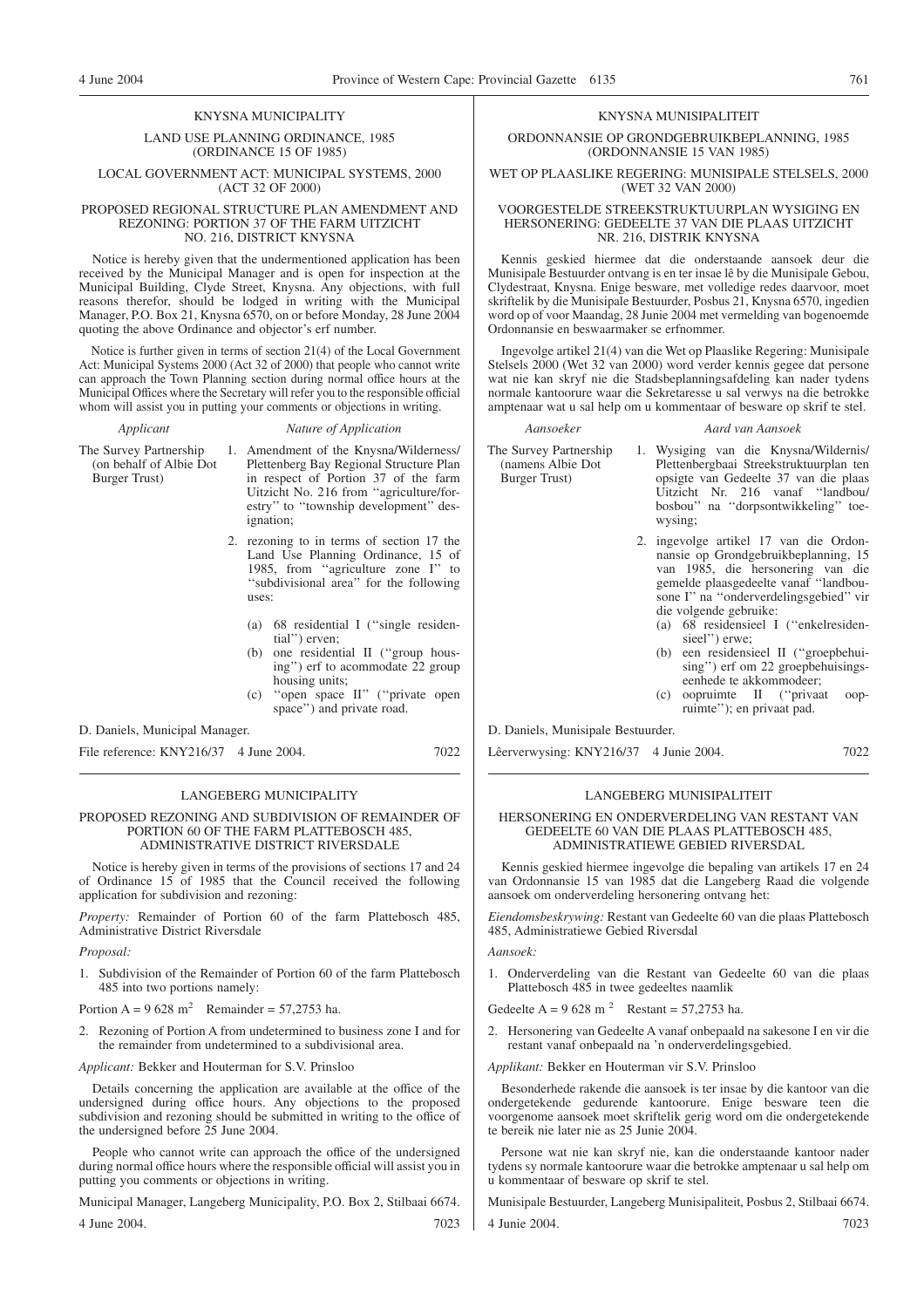| <b>LANGEBERG MUNICIPALITY</b>                                                                                                                                                                                                                       | LANGEBERG MUNISIPALITEIT                                                                                                                                                                                                                                 |
|-----------------------------------------------------------------------------------------------------------------------------------------------------------------------------------------------------------------------------------------------------|----------------------------------------------------------------------------------------------------------------------------------------------------------------------------------------------------------------------------------------------------------|
| <b>REZONING AND SUBDIVISION: PORTION ERF 661</b><br>AND REMAINDER ERF 650, JONGENSFONTEIN                                                                                                                                                           | HERSONERING EN ONDERVERDELING: GEDEELTE ERF 661<br>EN RESTANT ERF 650, JONGENSFONTEIN                                                                                                                                                                    |
| Notice is hereby given in terms of the provisions of sections 17 and 24<br>of Ordinance 15 of 1985 that the Langeberg Council received the<br>following application for subdivision and rezoning:                                                   | Kennis geskied hiermee ingevolge die bepaling van artikels 17 en 24<br>van Ordonnansie 15 van 1985 dat die Langeberg Raad die volgende<br>aansoek om onderverdeling en hersonering ontvang het:                                                          |
| <i>Property:</i> Portion Erf 661 and remainder Erf 650, Jongensfontein                                                                                                                                                                              | Eiendombeskrywing: Gedeelte Erf 661 en restant Erf 650, Jongensfontein                                                                                                                                                                                   |
| Proposal:                                                                                                                                                                                                                                           | Aansoek:                                                                                                                                                                                                                                                 |
| 1. Consolidation of remainder Erf 650 with Portion Erf 661.                                                                                                                                                                                         | 1. Konsolidasie van restant Erf 650 met gedeelte Erf 661.                                                                                                                                                                                                |
| 2. Subdivision of the proposed consolidated erf into three portions and<br>a street portion.                                                                                                                                                        | 2. Onderverdeling van die voorgenoemde gekonsolideerde erf in drie<br>gedeeltes plus straatgedeeltes.                                                                                                                                                    |
| 3. Rezoning of a portion from agriculture I to residential I.                                                                                                                                                                                       | 3. Hersonering van een gedeelte vanaf landbousone I na residensieel I.                                                                                                                                                                                   |
| Applicant: Dr. P. Groenewald for Quinbou (Pty) Ltd                                                                                                                                                                                                  | Applikant: Dr. P. Groenewald vir Quinbou (Edms) Bpk                                                                                                                                                                                                      |
| Details concerning the application are available at the office of the<br>undersigned during office hours. Any objections, to the proposed<br>subdivision should be submitted in writing to the office of the<br>undersigned before 5 July 2004.     | Besonderhede rakende die aansoek is ter insae by die kantoor van die<br>ondergetekende gedurende kantoorure. Enige besware teen die<br>voorgenome aansoek moet skriftelik gerig word om die ondergetekende<br>te bereik nie later as 5 Julie 2004.       |
| People who cannot write can approach the office of the undersigned<br>during normal office hours where the responsible official will assist you in<br>putting you comments or objections in writing.                                                | Persone wat nie kan skryf nie, kan die onderstaande kantoor nader<br>tydens sy normale kantoorure waar die betrokke amptenaar u sal help om<br>u kommentaar of besware op skrif te stel.                                                                 |
| Municipal Manager, Langeberg Municipality, P.O. Box 2, Stilbaai 6674.                                                                                                                                                                               | Munisipale Bestuurder, Langeberg Munisipaliteit, Posbus 2, Stilbaai 6674.                                                                                                                                                                                |
| 4 June 2004.<br>7024                                                                                                                                                                                                                                | 4 Junie 2004.<br>7024                                                                                                                                                                                                                                    |
| <b>LANGEBERG MUNICIPALITY</b>                                                                                                                                                                                                                       | LANGEBERG MUNISIPALITEIT                                                                                                                                                                                                                                 |
| PROPOSED REZONING OF ERF 2495, FYNBOS STREET,<br><b>STILBAAI WEST</b>                                                                                                                                                                               | HERSONERING VAN ERF 2495, FYNBOSSTRAAT,<br><b>STILBAAI-WES</b>                                                                                                                                                                                           |
| Notice is hereby given in terms of the provisions of section 17 of<br>Ordinance 15 of 1985 that the Council received the following application<br>for rezoning:                                                                                     | Kennis geskied hiermee ingevolge die bepalings van artikel 17 van<br>Ordonnansie 15 van 1985 dat die Langeberg Raad die volgende aansoek<br>om hersonering ontvang het:                                                                                  |
| Property: Erf 2495, Fynbos Street, Stilbaai West                                                                                                                                                                                                    | Eiendomsbeskrywing: Erf 2495, Fynbosstraat, Stilbaai-Wes                                                                                                                                                                                                 |
| <i>Proposal:</i> Application for the rezoning of Erf 2495, Stilbaai West, from<br>residential I to business I                                                                                                                                       | Aansoek: Aansoek om die hersonering van Erf 2495, Stilbaai-Wes vanaf<br>residensieel I na sake I                                                                                                                                                         |
| Applicant: Dr Piet Groenewald for Mr. A. Nel                                                                                                                                                                                                        | Applicant: Dr. Piet Groenewald vir Mnr. A. Nel                                                                                                                                                                                                           |
| Details concerning the application are available at the office of the<br>undersigned during office hours. Any objections to the proposed rezoning<br>should be submitted in writing to the office of the undersigned not later<br>than 5 July 2004. | Besonderhede rakende die aansoek is ter insae by die kantoor van die<br>ondergetekende gedurende kantoorure. Enige besware teen die voor-<br>genome hersonering moet skriftelik gerig word om die ondergetekende te<br>bereik nie later as 5 Julie 2004. |
| People who cannot write can approach the office of the undersigned<br>during normal office hours where the responsible official will assist you in<br>putting your comments or ohjections in writing.                                               | Persone wat nie kan skryf nie, kan die onderstaande kantoor nader<br>tydens sy normale kantoorure waar die betrokke amptenaar u sal help om<br>u kommentaar of besware op skrif te stel.                                                                 |
| Municipal Manager, Langeberg Municipality, P.O. Box 2, Stilbaai 6674.                                                                                                                                                                               | Munisipale Bestuurder, Langeberg Munisipaliteit, Posbus 2, Stilbaai 6674.                                                                                                                                                                                |

4 Junie 2004. 7025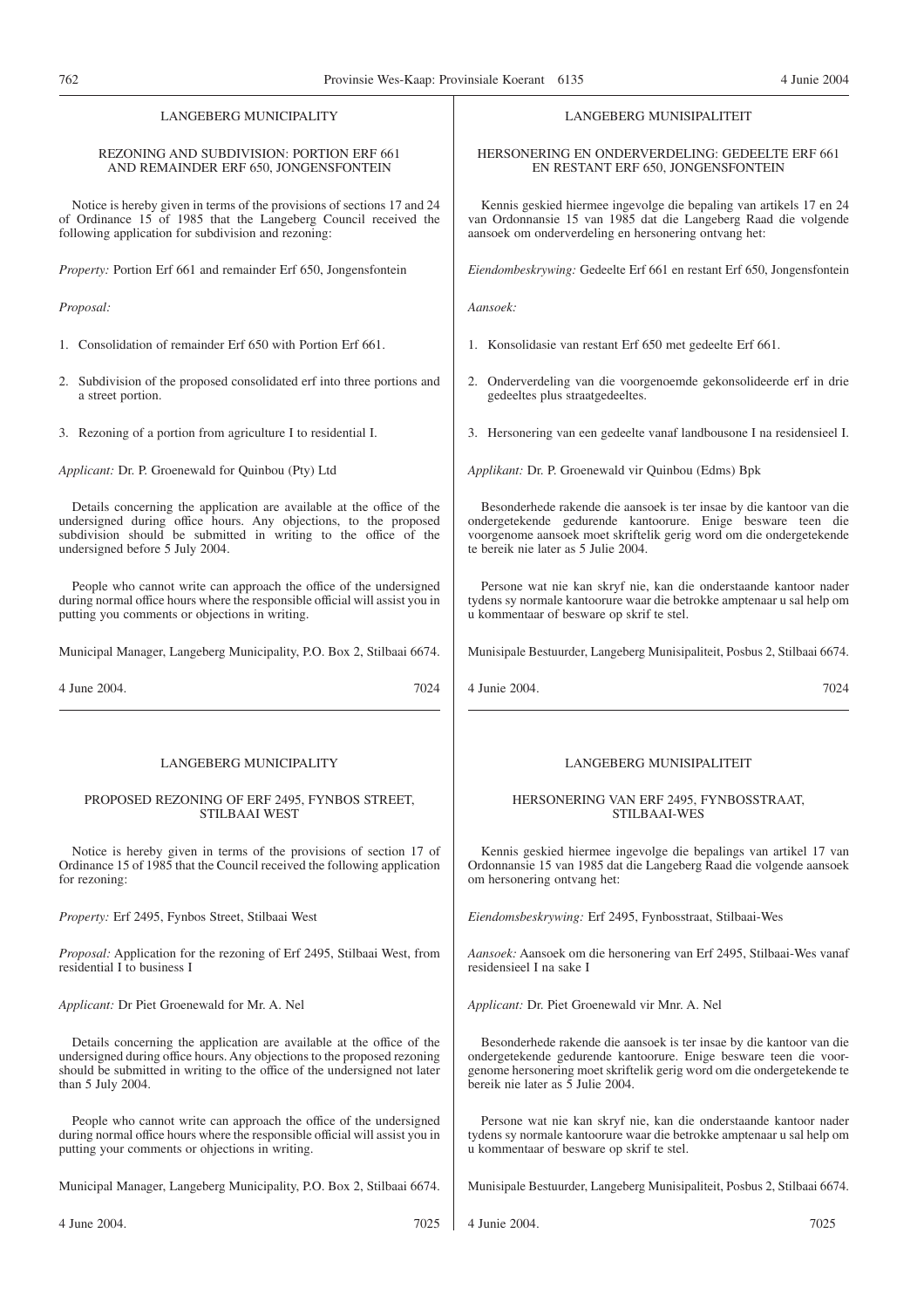| MOSSEL BAY MUNICIPALITY                                                   |                                                                                                                                                                                                                                                                                                                                                                                                                                                                                                                                                                                                                                                                      | MOSSELBAAI MUNISIPALITEIT                                                |                                                                                                                                                                                                                                                                                                                                                                                                                                                                                                                                                                                                                                                                                                                              |  |
|---------------------------------------------------------------------------|----------------------------------------------------------------------------------------------------------------------------------------------------------------------------------------------------------------------------------------------------------------------------------------------------------------------------------------------------------------------------------------------------------------------------------------------------------------------------------------------------------------------------------------------------------------------------------------------------------------------------------------------------------------------|--------------------------------------------------------------------------|------------------------------------------------------------------------------------------------------------------------------------------------------------------------------------------------------------------------------------------------------------------------------------------------------------------------------------------------------------------------------------------------------------------------------------------------------------------------------------------------------------------------------------------------------------------------------------------------------------------------------------------------------------------------------------------------------------------------------|--|
|                                                                           | ORDINANCE ON LAND USE PLANNING, 1985<br>(ORDINANCE 15 OF 1985)                                                                                                                                                                                                                                                                                                                                                                                                                                                                                                                                                                                                       | ORDONNANSIE OP GRONDGEBRUIKBEPLANNING, 1985<br>(ORDONNANSIE 15 VAN 1985) |                                                                                                                                                                                                                                                                                                                                                                                                                                                                                                                                                                                                                                                                                                                              |  |
|                                                                           | MUNICIPAL ORDINANCE, 1974<br>(ORDINANCE 20 OF 1974)                                                                                                                                                                                                                                                                                                                                                                                                                                                                                                                                                                                                                  |                                                                          | MUNISIPALE ORDONNANSIE, 1974<br>(ORDONNANSIE 20 VAN 1974)                                                                                                                                                                                                                                                                                                                                                                                                                                                                                                                                                                                                                                                                    |  |
|                                                                           | LOCAL GOVERNMENT ACT: MUNICIPAL SYSTEMS, 2000<br>(ACT 32 OF 2000)                                                                                                                                                                                                                                                                                                                                                                                                                                                                                                                                                                                                    |                                                                          | WET OP PLAASLIKE REGERING: MUNISIPALE STELSELS, 2000<br>(WET 32 VAN 2000)                                                                                                                                                                                                                                                                                                                                                                                                                                                                                                                                                                                                                                                    |  |
|                                                                           | PROPOSED REZONING, SUBDIVISION,<br>ALIENATION AND CLOSURE OF A PORTION PUBLIC<br>ROAD, PORTION REMAINDER ERF 2001, ADJACENT TO<br>ERVEN 4118 AND 4119, MOSSEL BAY                                                                                                                                                                                                                                                                                                                                                                                                                                                                                                    |                                                                          | VOORGESTELDE HERSONERING, ONDERVERDELING,<br>VERVREEMDING EN SLUITING VAN GEDEELTE OPENBARE<br>STRAAT, GEDEELTE RESTANT ERF 2001, GRENSEND AAN<br>ERWE 4118 EN 4119, MOSSELBAAI                                                                                                                                                                                                                                                                                                                                                                                                                                                                                                                                              |  |
| aforementioned closing date may be disregarded.                           | It is hereby notified in terms of sections 17 and 24 of the Ordinance on<br>Land Use Planning, 1985 (Ordinance 15 of 1985, as well as sections 124<br>and 137(1) of the Municipal Ordinance that the undermentioned<br>application has been received by the Municipal Manager and is open to<br>inspection at the Section: Town Planning, 4th Floor; Montagu Place,<br>Montagu Street, Mossel Bay. Any objections, with full reasons therefor,<br>should be lodged in writing to the Municipal Manager, P.O. Box 25,<br>Mossel Bay 6500, on or before Monday, 28 June 2004 quoting the above<br>Ordinance and objector's erf number. Any comments received after the | moontlik nie in ag geneem word nie.                                      | Kragtens artikels 17 en 24 van die Ordonnansie op Grondgebruik-<br>beplanning, 1985 (Ordonnansie 15 van 1985), asook artikels 124 en<br>137(1) van die Munisipale Ordonnansie word hiermee kennis gegee dat<br>onderstaande aansoek deur die Munisipale Bestuurder ontvang is en ter<br>insae lê by die Afdeling: Stadsbeplanning, 4de Vloer; Montagu Plek,<br>Montagustraat, Mosselbaai. Enige besware met volledige redes daarvoor,<br>moet skriftelik by die Munisipale Bestuurder, Posbus 25, Mosselbaai<br>6500, ingedien word op of voor Maandag, 28 Junie 2004 met vermelding<br>van bogenoemde Ordonnansie en beswaarmaker se erfnommer. Enige<br>kommentaar wat na die voorgemelde sluitingsdatum ontvang word, mag |  |
| or objections in writing.                                                 | In terms of section 21(4) of the Local Government Act: Municipal<br>Systems, 2000 (Act 32 of 2000) notice is hereby given that people who<br>cannot write can approach any one of the five Customer Care Managers<br>of Council at Mossel Bay, D'Almeida, KwaNonqaba, Hartenbos en Great<br>Brak River respectively whom will assist you in putting your comments                                                                                                                                                                                                                                                                                                    | skrif te stel.                                                           | Ingevolge artikel 21(4) van die Wet op Plaaslike Regering: Munisipale<br>Stelsels, 2000 (Wet 32 van 2000) word kennis gegee dat persone wat nie<br>kan skryf nie enige van die vyf Klantediensbestuurders van die Raad te<br>Mosselbaai, D'Almeida, KwaNonqaba, Hartenbos en Groot-Brakrivier<br>onderskeidelik nader vir hulpverlening om u kommentaar of besware op                                                                                                                                                                                                                                                                                                                                                        |  |
| Applicant                                                                 | Nature of Application                                                                                                                                                                                                                                                                                                                                                                                                                                                                                                                                                                                                                                                | Aansoeker                                                                | Aard van Aansoek                                                                                                                                                                                                                                                                                                                                                                                                                                                                                                                                                                                                                                                                                                             |  |
| Shalom/Alijac Burial<br>Services (Mossel Bay<br>Municipality)             | Rezoning: The rezoning of a portion remain-<br>der Erf 2001 (public road), adjacent to<br>Erven 4118 and 4119, Mossel Bay, from<br>"public road" to "business zone".                                                                                                                                                                                                                                                                                                                                                                                                                                                                                                 | Shalom/Alijac<br>Begrafnisdienste<br>(Mosselbaai<br>Munisipaliteit)      | <i>Hersonering:</i> Die hersonering van 'n gedeelte<br>restant Erf 2001 (openbare pad), grensend<br>aan Erwe 4118 en 4119, Mosselbaai, van<br>"openbare pad" na "sakesone".                                                                                                                                                                                                                                                                                                                                                                                                                                                                                                                                                  |  |
| parking for clients.                                                      | Subdivision: The subdivision of a portion remainder Erf 2001 (public<br>road), in extent $\pm$ 198 m <sup>2</sup> , adjacent to Erven 4118 and 4119, Mossel Bay,<br>to be consolidated with Erf 4119, to fence it and to use it as a private                                                                                                                                                                                                                                                                                                                                                                                                                         | as privaat parkering vir kliënte.                                        | Onderverdeling: Die onderverdeling van 'n gedeelte restant Erf 2001<br>(openbare pad), groot $\pm$ 198 m <sup>2</sup> , grensend aan Erwe 4118 en 4119,<br>Mosselbaai, om te konsolideer met Erf 4119, dit te omhein en te gebruik                                                                                                                                                                                                                                                                                                                                                                                                                                                                                           |  |
| parking for clients.                                                      | Alienation: The alienation of a portion of remainder Erf 2001 (public<br>road), in extent $\pm$ 198 m <sup>2</sup> , adjacent to Erven 4118 and 4119 to<br>Shalom/Alijac Burial Services, to fence it and to use it as a safe private                                                                                                                                                                                                                                                                                                                                                                                                                                | parkering vir kliënte.                                                   | Vervreemding: Die vervreemding van 'n gedeelte restant Erf 2001<br>(openbare pad), groot $\pm$ 198 m <sup>2</sup> , grensend aan Erwe 4118 en 4119 aan<br>Shalom/Alijac Begrafnisdienste, dit te omhein en te gebruik as veilige                                                                                                                                                                                                                                                                                                                                                                                                                                                                                             |  |
| extent $\pm$ 198 m <sup>2</sup> , for the use thereof as private parking. | Closure: The closure of a portion of remainder Erf 2001 (public road), in                                                                                                                                                                                                                                                                                                                                                                                                                                                                                                                                                                                            |                                                                          | <i>Sluiting:</i> Die sluiting van 'n gedeelte restant Erf 2001 (openbare pad),<br>groot $\pm$ 198 m <sup>2</sup> , vir die gebruik daarvan as privaat parkering.                                                                                                                                                                                                                                                                                                                                                                                                                                                                                                                                                             |  |
| C. Zietsman, Municipal Manager.                                           |                                                                                                                                                                                                                                                                                                                                                                                                                                                                                                                                                                                                                                                                      | C. Zietsman, Munisipale Bestuurder.                                      |                                                                                                                                                                                                                                                                                                                                                                                                                                                                                                                                                                                                                                                                                                                              |  |
| File Reference: 16/5/1                                                    |                                                                                                                                                                                                                                                                                                                                                                                                                                                                                                                                                                                                                                                                      | Lêerverwysing: 16/5/1                                                    |                                                                                                                                                                                                                                                                                                                                                                                                                                                                                                                                                                                                                                                                                                                              |  |
| 4 June 2004.                                                              | 7026                                                                                                                                                                                                                                                                                                                                                                                                                                                                                                                                                                                                                                                                 | 4 Junie 2004.                                                            | 7026                                                                                                                                                                                                                                                                                                                                                                                                                                                                                                                                                                                                                                                                                                                         |  |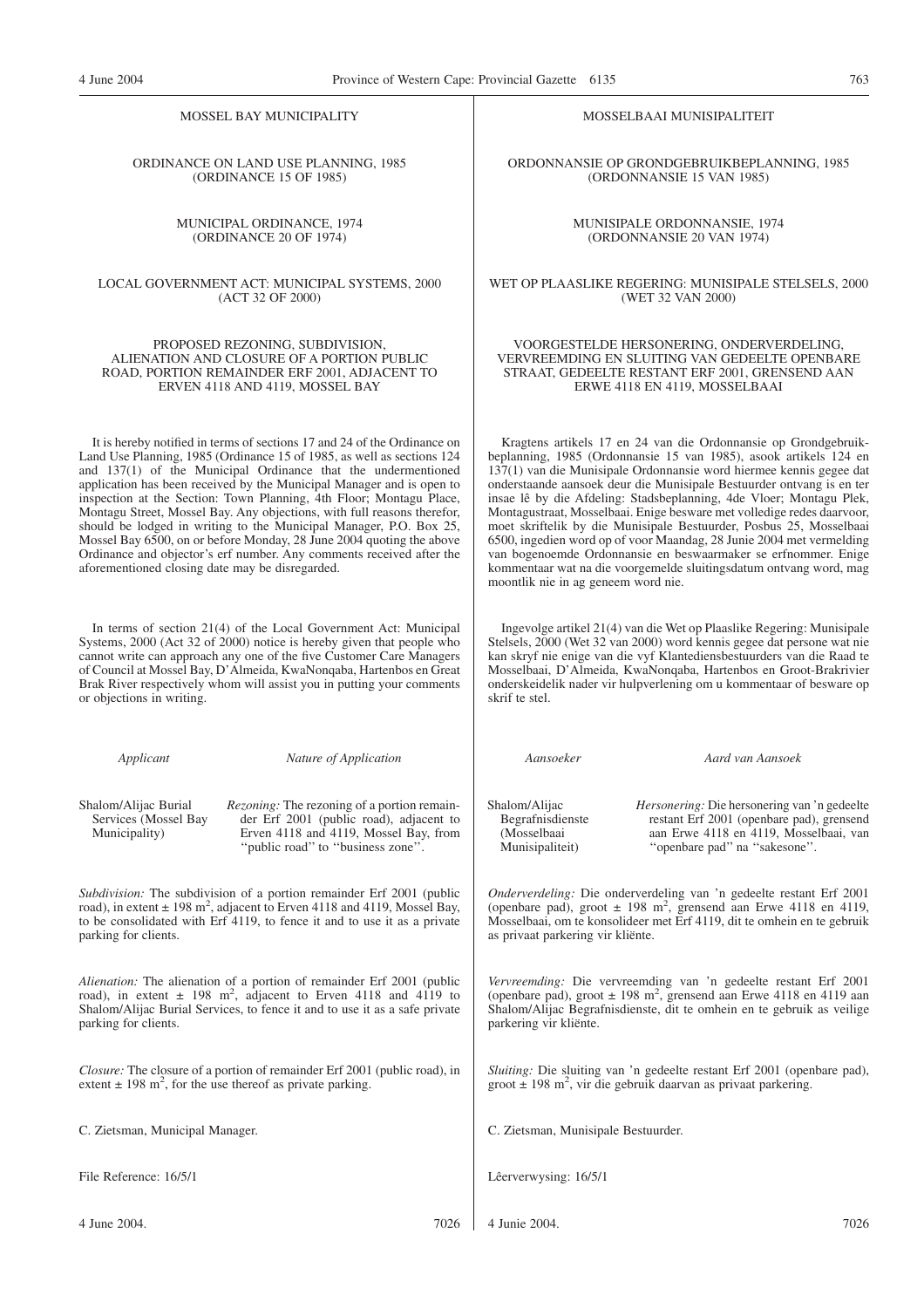ORDINANCE ON LAND USE PLANNING, 1985 (ORDINANCE 15 OF 1985)

LOCAL GOVERNMENT ACT: MUNICIPAL SYSTEMS, 2000 (ACT 32 OF 2000)

# ERVEN 16078 AND 16079, P. NANA STREET, DANA BAY

#### PROPOSED REZONING

It is hereby notified in terms of sections 17 and 24 of the above Ordinance that the undermentioned application has been received by the Municipal Manager and is open to inspection at the Department: Town Planning; 4th Floor; Montagu Street, Mossel Bay. Any objections, with full reasons therefor, should be lodged in writing to the Municipal Manager, P.O. Box 25, Mossel Bay 6500, on or before Monday, 5 July 2004 quoting the above Ordinance and objector's erf number. In cases where comments are not received in time, the application will be processed and late comments be ignored. In terms of section 21(4) of the Local Government Act: Municipal Systems, 2000 (Act 32 of 2000) notice is hereby given that people who cannot write can approach any one of the five Customer Care Managers of Council at Mossel Bay, D' Almeida, KwaNonqaba, Hartenbos and Great Brak River respectively whom wil assist you in putting your comments or objections in writting.

*Applicant Nature of Application*

Rezoning to enable the construction of flats.

Danastrand Ontwikkelaars (Edms) Bpk

C. Zietsman, Municipal Manager.

File Reference:  $15/4/16/1/5$  4 June 2004. 7027

# MOSSEL BAY MUNICIPALITY

ORDINANCE ON LAND USE PLANNING, 1985 (ORDINANCE 15 OF 1985)

# LOCAL GOVERNMENT ACT: MUNICIPAL SYSTEMS, 2000 (ACT 32 OF 2000)

# PORTION 190 (PORTION OF PORTION 109) OF THE FARM VYF BRAKKEFONTEIN 220, MOSSEL BAY

# PROPOSED REZONING AND SUBDIVISION

It is hereby notified in terms of sections 17 and 24 of the above Ordinance that the undermentioned application has been received by the Municipal Manager and is open to inspection at the Department: Town Planning; 4th Floor; Montagu Street, Mossel Bay. Any objections, with full reasons therefor, should be lodged in writing to the Municipal Manager, P.O. Box 25, Mossel Bay 6500, on or before Monday, 28 June 2004 quoting the above Ordinance and objector's erf number. In cases where comments are not received in time, the application will be processed and late comments be ignored. In terms of section 21(4) of the Local Government Act: Municipal Systems, 2000 (Act 32 of 2000) notice is hereby given that people who cannot write can approach any one of the five Customer Care Managers of Council at Mossel Bay, D'Almeida, KwaNonqaba, Hartenbos and Great Brak River respectively whom will assist you in putting your comments or objections in writing.

| Applicant                       | Nature of Application                                                   |             |
|---------------------------------|-------------------------------------------------------------------------|-------------|
| Formaplan (Town)<br>Planners)   | Rezoning and subdivision to establish a new<br>residential development. | Form<br>(Si |
| C. Zietsman, Municipal Manager. |                                                                         | C. Zi       |

File Reference: 15/4/19/5 X 15/4/19/2 4 June 2004. 7028

#### MOSSELBAAI MUNISIPALITEIT

ORDONNANSIE OP GRONDGEBRUIKBEPLANNING, 1985 (ORD. 15 VAN 1985)

# WET OP PLAASLIKE REGERING: MUNISIPALE STELSELS, 2000 (WET 32 VAN 2000)

# ERWE 16078 EN 16079, P. NANASTRAAT, DANABAAI

## VOORGESTELDE HERSONERING

Kragtens artikels 17 en 24 van die bostaande Ordonnansie word hiermee kennis gegee dat die onderstaande aansoek deur die Munisipale Bestuurder ontvang is en ter insae lê by die Departement: Stadsbeplanning; 4de Vloer, Montagustraat, Mosselbaai. Enige besware, met volledige redes daarvoor, moet skriftelik by die Munisipale Bestuurder, Posbus 25, Mosselbaai, 6500 ingedien word op of voor Maandag, 5 Julie 2004 met vermelding van bogenoemde Ordonnansie en beswaarmaker se erfnommer. In gevalle waar kommentaar nie betyds ontvang word nie, sal daar voortgegaan word met die prosessering van die aansoek en laat kommentaar geignoreer word. Ingevolge artikel 21 (4) van die Wet op Plaaslike Regering: Munisipale Stelsels, 2000 (Wet 32 van 2000) word kennis gegee dat persone wat nie kan skryf nie enige van die vyf Klantediensbestuurders van die Raad te Mosselbaai, D'Almeida, KwaNonqaba, Hartenbos en Groot-Brakrivier onderskeidelik nader vir hulpverlening om u kommentaar of besware op skrif te stel.

Danastrand Ontwikkelaars (Edms) Bpk Hersonering om woonstelle op te rig.

*Aansoeker Aard van Aansoek*

C. Zietsman, Munisipale Bestuurder.

Lêerverwysing: 15/4/16/1/5 4 Junie 2004. 7027

# MOSSELBAAI MUNISIPALITEIT

ORDONNANSlE OP GRONDGEBRUIKBEPLANNING, 1985 (ORDONNANSIE 15 VAN 1985)

# WET OP PLAASLIKE REGERING: MUNISIPALE STELSELS, 2000 (WET 32 VAN 2000)

# GEDEELTE 190 (GEDEELTE VAN GEDEELTE 109) VAN DIE PLAAS VYF BRAKKEFONTEIN 220, MOSSELBAAI

# VOORGESTELDE HERSONERING EN ONDERVERDELING

Kragtens artikels 17 en 24 van die bostaande Ordonnansie word hiermee kennis gegee dat die onderstaande aansoek deur die Munisipale Bestuurder ontvang is en ter insae lê by die Departement: Stadsbeplanning; 4de vloer, Montagustraat, Mosselbaai. Enige besware met volledige redes daarvoor, moet skriftelik by die Munisipale Bestuurder, Posbus 25, Mosselbaai 6500, ingedien word op of voor Maandag, 28 Junie 2004 met vermelding van bogenoemde Ordonnansie en beswaarmaker se erfnommer. In gevalle waar kommentaar nie betyds ontvang word nie, sal daar voortgegaan word met die prosessering van die aansoek en laat kommentaar geignoreer word. Ingevolge artikel 21 (4) van die Wet op Plaaslike Regering: Munisipale Stelsels, 2000 (Wet 32 van 2000) word kennis gegee dat persone wat nie kan skryf nie enige van die vyf Klantediensbestuurders van die Raad te Mosselbaai, D'Almeida, KwaNonqaba, Hartenbos en Groot-Brakrivier onderskeidelik nader vir hulpverlening om u kommentaar op skrif te stel.

| Aansoeker                          | Aard van Aansoek                                                     |  |  |
|------------------------------------|----------------------------------------------------------------------|--|--|
| Formaplan<br>(Stadsbeplanners)     | Hersonering en onderverdeling om 'n nuwe<br>woongebied te ontwikkel. |  |  |
| C. Zisteman, Municipale Decturates |                                                                      |  |  |

ietsman, Munisipale Bestuurder.

Lêerverwysing: 15/4/19/5 X 15/4/19/2 4 Junie 2004. 7028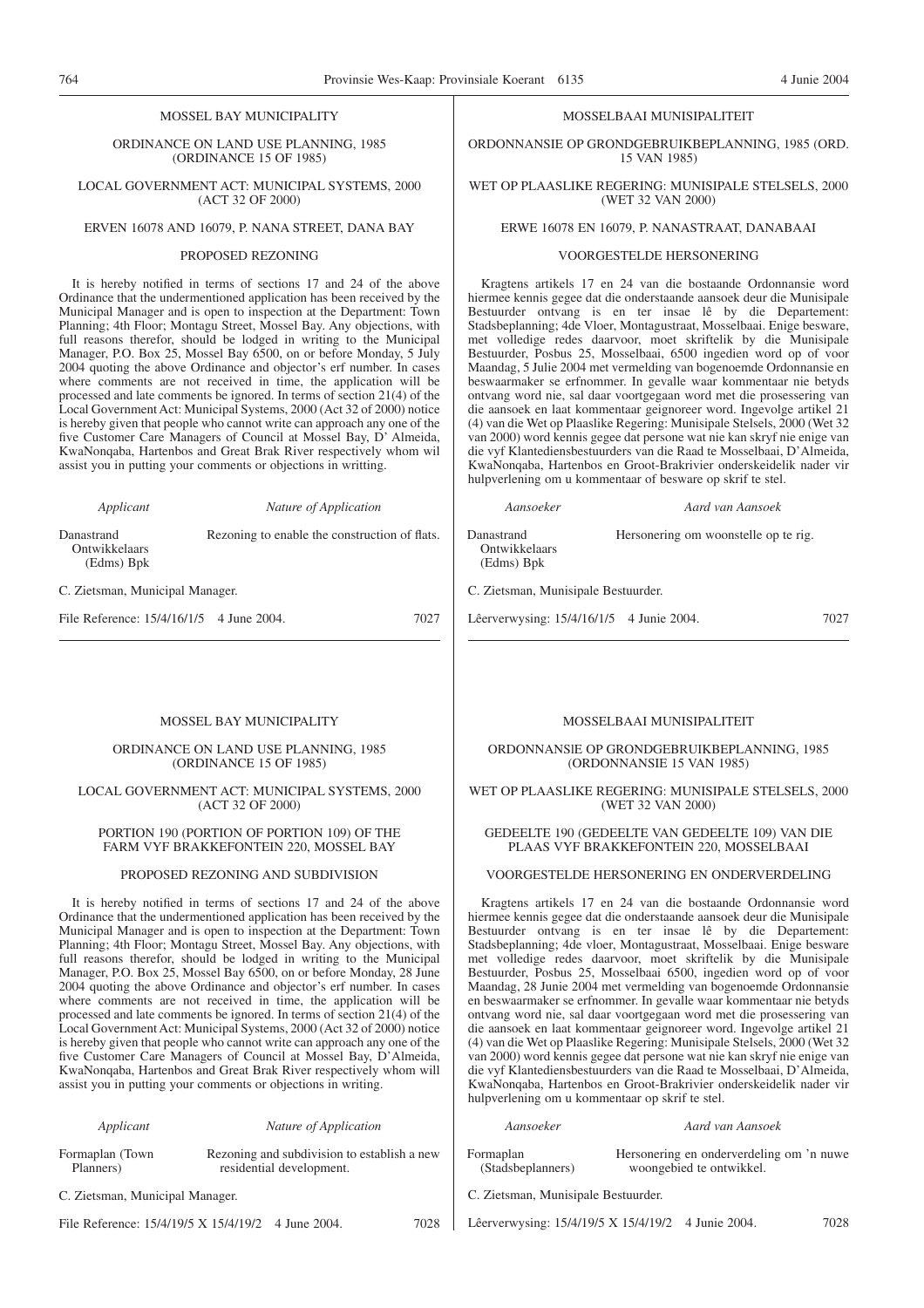# OVERSTRAND MUNICIPALITY

# GANSBAAI ADMINISTRATION

# GANSBAAI, ERF 11: SUBDIVISION

# (M/N 20/2004)

Notice is hereby given in terms of the provisions of section 24 of the Land Use Planning Ordinance, 1985 (Ordinance 15 of 1985) that Council received an application for the subdivision of Erf 11, 23 Germishuys Street, Gansbaai. The size of Erf 11 is  $873 \text{ m}^2$  and the two subdivided portions will be approximately  $452 \text{ m}^2$  and  $421 \text{ m}^2$  in extent respectively.

Further details of the application, as well as a diagram indicating the position of the erf, are open for inspection at the Municipal Office, Main Street, Gansbaai, during normal office hours.

Comments on or objections against the application should be lodged in writing, indicating the writer's erf number, with the undersigned on or before Monday, 5 July 2004. Reasons for objections must be given.

Illiterate persons are welcome to make verbal submissions to designated officials who will assist them to put their comments/ objections in writing.

F. Myburgh, Area Manager, P.O. Box 26, Gansbaai 7220.

4 June 2004. 7029

OVERSTRAND MUNICIPALITY

# GANSBAAI ADMINISTRATION

# GANSBAAI, ERF 184: REZONING

# (M/N 19/2004)

Notice is hereby given in terms of the provisions of section 17 of the Land Use Planning Ordinance, 1985 (Ordinance 15 of 1985) that an application for the rezoning of Erf 184, 62 Main Street, Gansbaai, from single residential zone to central business zone was received in order to enable the applicants, Fouriers Eiendom CC, to utilise the erf for business purposes.

Further details of the application, as well as a diagram indicating the position of the erf, are open for inspection at the Municipal Office, Main Street, Gansbaai, during normal office hours.

Comments on or objections against the application should be lodged in writing, indicating the writer's erf number, with the undersigned on or before Monday, 5 July 2004. Reasons for objections must be given.

Illiterate persons are welcome to make verbal submissions to designated officials who will assist them to put their comments/ objections in writing.

F. Myburgh, Area Manager, P.O. Box 26, Gansbaai 7220.

#### MUNISIPALITEIT OVERSTRAND

# GANSBAAI ADMINISTRASIE

GANSBAAI, ERF 11: ONDERVERDELING

# (M/K 20/2004)

Kennis geskied hiermee ingevolge die bepalings van artikel 24 van die Ordonnansie op Grondgebruikbeplanning, 1985 (Ordonnansie 15 van 1985) dat die Raad 'n aansoek ontvang het vir die onderverdeling van Erf 11, Germishuysstraat 23, Gansbaai. Erf 11 is groot 873 m<sup>2</sup> en sal onderverdeel word in twee gedeeltes groot ongeveer 452 m<sup>2</sup> en 421 m<sup>2</sup> onderskeidelik.

Nadere besonderhede van die aansoek, asook 'n diagram wat die ligging van die erf aantoon, lê ter insae by die Munisipale Kantoor, Hoofstraat, Gansbaai, gedurende normale kantoorure.

Kommentaar op of besware teen die aansoek moet skriftelik, met vermelding van die skrywer se erfnommer, by die ondergetekende ingedien word voor of op Maandag, 5 Julie 2004. Redes vir besware moet verstrek word.

Ongeletterde persone kan hul kommentaar/beswaar mondelings by die raad se kantoor aflê waar 'n personeellid sal help om die kommentaar/ beswaar op skrif te stel.

F. Myburgh, Areabestuurder, Posbus 26, Gansbaai 7220.

4 Junie 2004. 7029

# MUNISIPAIITEIT OVERSTRAND

GANSBAAI ADMINISTRASIE

# GANSBAAI, ERF 184: HERSONERING

# (M/K 19/2004)

Kennis geskied hiermee ingevolge die bepalings van artikel 17 van die Ordonnansie op Grondgebruikbeplanning, 1985 (Ordonnansie 15 van 1985) dat die raad 'n aansoek ontvang het vir die hersonering, van Erf 184, Hoofstraat 62, Gansbaai, vanaf enkelresidensiële sone na sentrale sakesone ten einde die aansoekers, Fouriers Eiendom BK, in staat te stel om die erf vir sakedoeleindes aan te wend.

Nadere besonderhede van die aansoek, asook 'n diagram wat die ligging van die erf aantoon, lê ter insae by die Munisipale Kantoor, Hoofstraat, Gansbaai, gedurende normale kantoorure.

Kommentaar op of besware teen die aansoek moet skriftelik, met vermelding van die skrywer se erfnommer, by die ondergetekende ingedien word voor of op Maandag, 5 Julie 2004. Redes vir besware moet verstrek word.

Ongeletterde persone kan hul kommentaar/beswaar mondelings by die raad se kantoor aflê waar 'n personeellid sal help om die kommentaar/ beswaar op skrif te stel.

F. Myburgh, Areabestuurder, Posbus 26, Gansbaai 7220.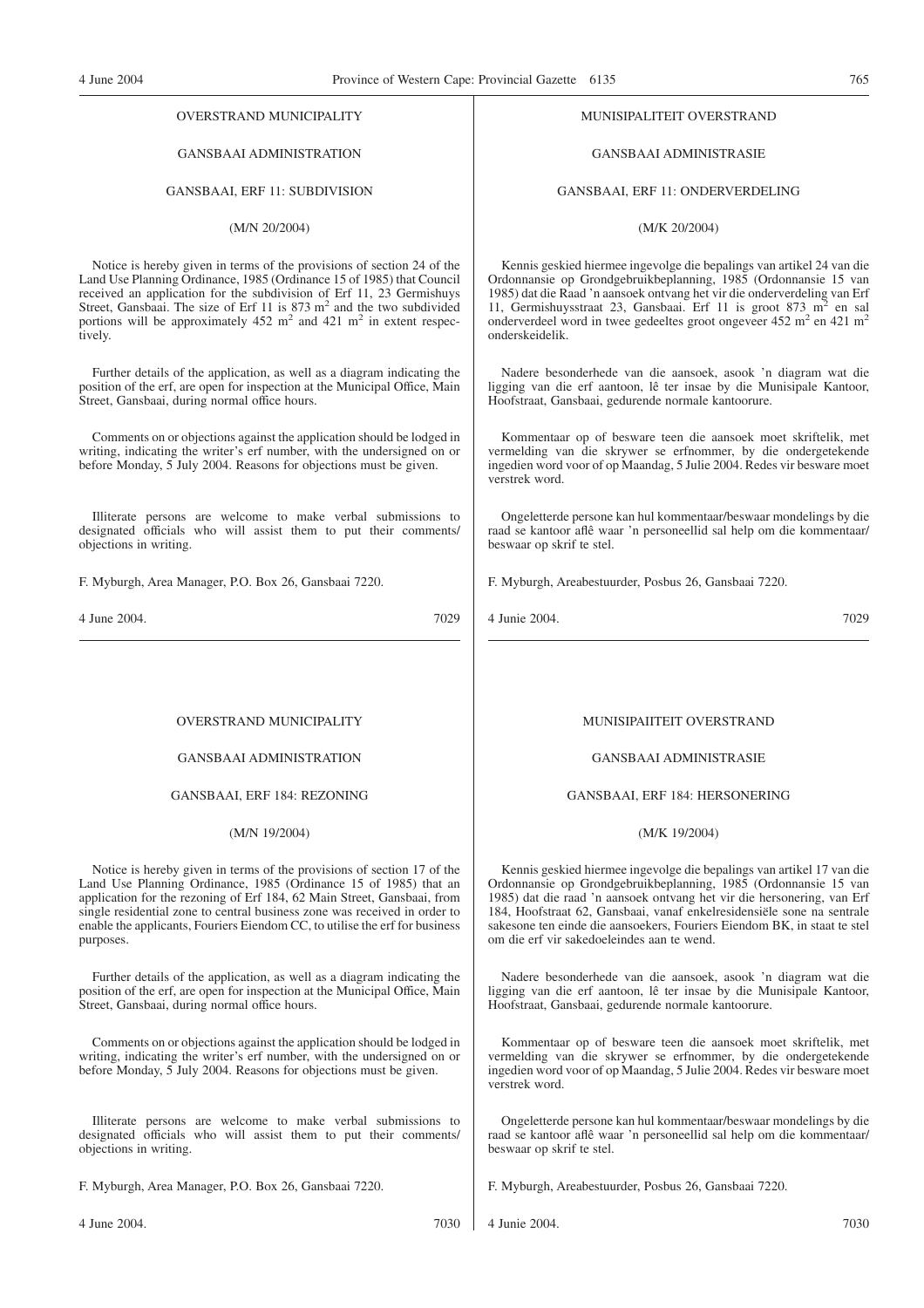# OVERSTRAND MUNICIPALITY

# HERMANUS INDUSTRIA: PROPOSED CLOSURE OF PORTION OF ROAD, REZONING AND SALE

Notice is hereby given in terms of sections 124 and 137(1) of Ordinance 20 of 1974 and section 18(1) of Ordinance 15 of 1985 that the Council intends closing an unmade portion of road adjoining Erven 7654 and 9908, Hermanus, rezoning the said portion for industrial purposes and selling it to the owner of the adjoining property.

Further details regarding the proposal may be obtained from the Municipal Offices (Mrs. Burman, tel. (028) 313-8086) during normal office hours.

Objections, if any, to the above proposal, must be lodged in writing with the undersigned not later than Friday, 2 July 2004.

Any person who is unable to write may submit their objection verbally at the Municipal Offices, Magnolia Avenue, Hermanus, where they will be assisted by a staff member to put their comments in writing.

J. F. Koekemoer, Municipal Manager, Municipal Offices, Hermanus.

Notice No. 38/2004 4 June 2004. 7031

# STELLENBOSCH MUNICIPALITY

# OFFICIAL NOTICE:

# APPLICATION FOR REZONING AND SUBDIVISION

Notice is hereby given in terms of sections 17(2) and 24(2) of the Land Use Planning Ordinance, 1985 (No. 15 of 1985) that an application for rezoning and subdivision as set out below has been submitted to the Stellenbosch Municipality and that it can be viewed at the Municipal Office at Plain Street, Stellenbosch (tel. (021) 808-8111) during office hours from 08:00 till 13:00.

*Property:* Farm 1041/19, Paarl Division

*Applicant:* Praktiplan

*Owner:* D G Mostert

*Location:* The property is situated  $\pm 8$  km northwest of Franschhoek.

*In extent:* 13,1721 ha

*Proposal:*

Application for subdivision of the property into two portions: Portion A (3,3877 ha) and remainder (9,9784 ha).

Application for the rezoning of Portion A from agricultural zone I to:

Business zone II (0,029 ha) to operate a shop and restaurant

Residential zone V (0,22 ha) to operate a guest-house

Open space zone II (3,1242 ha — private open space) for vineyards

Agricultural zone II (0,0145 ha) for a 30 ton boutique cellar.

Motivated objections and/or comments can be lodged in writing to the Acting Municipal Manager, Stellenbosch Municipality, P.O. Box 17, Stellenbosch 7595 before or on 28 June 2004.

# MUNISIPALITEIT OVERSTRAND

HERMANUS INDUSTRIA: VOORGESTELDE SLUITING VAN GEDEELTE VAN PAD, HERSONERING EN VERKOOP

Kennis geskied hiermee ingevolge artikels 124 en 137(1) van Ordonnansie 20 van 1974 en artikel 18(1) van Ordonnansie 15 van 1985 dat die Raad van voorneme is om 'n gedeelte van 'n pad tussen Erwe 7654 en 9908, Hermanus, te sluit, om dit vir industriële doeleindes te hersoneer en om dit aan die eienaar van die aangrensende erf te verkoop.

Verdere besonderhede van die voorstel lê ter insae by die Munisipale Kantore (mev. Burman, tel. (028) 313-8086) gedurende kantoorure.

Besware, indien enige, teen die voorstel moet skriftelik ingedien word en moet die ondergetekende voor of op Vrydag, 2 Julie 2004 bereik.

Indien 'n persoon nie kan skryf nie, kan sodanige persoon sy kommentaar mondelings by die Munisipale Kantore, Magnolialaan, Hermanus, aflê waar 'n personeellid sa1 help om die kommentaar op skrif te stel.

J. F. Koekemoer, Munisipale Bestuurder, Munisipale Kantore, Hermanus.

Kennisgewing Nr. 38/2004 4 Junie 2004. 7031

# MUNISIPALITEIT STELLENBOSCH

# AMPTELIKE KENNISGEWING:

AANSOEK OM HERSONERING EN ONDERVERDELING

Kennis geskied hiermee ingevolge artikels 17(2) en 24(2) van die Ordonnansie op Grondgebruikbeplanning, 1985 (Nr. 15 van 1985) dat 'n aansoek om hersonering en onderverdeling soos hieronder uiteengesit by die Munisipaliteit Stellenbosch ingedien is en dat dit gedurende kantoorure vanaf 08:00 tot 13:00 ter insae lê by die Munisipale kantoor te Pleinstraat, Stellenbosch (tel. (021) 808-8111).

*Eiendom:* Plaas 1041/19, Afdeling Paarl

*Aansoeker:* Praktiplan

*Eienaar:* D G Mostert

*Ligging:* Die eiendom is geleë ± 8 km noord-wes van Franschhoek

*Grootte:* 13,1721 ha

*Voorstel:*

Aansoek om onderverdeling van die eiendom in twee gedeeltes, naamlik Gedeelte A (3,3877 ha) en 'n restant (9,9784 ha);

Aansoek om die hersonering van Gedeelte A vanaf landbousone I na die volgende:

Besigheidsone II (0,029 ha) om 'n winkel en restaurant te bedryf;

Residensiële sone V (0,22 ha) om 'n gastehuis te bedryf;

Oopruimtesone II (3,1242 ha — privaat oopruimte) vir wingerde; en

Landbousone II (0,0145 ha) ten einde 'n 30 ton boutique kelder op te rig.

Gemotiveerde besware en/of kommentaar kan skriftelik by die Waarnemende Munisipale Bestuurder, Munisipaliteit Stellenbosch, Posbus 17, Stellenbosch 7599 voor of op 28 Junie 2004 ingedien word.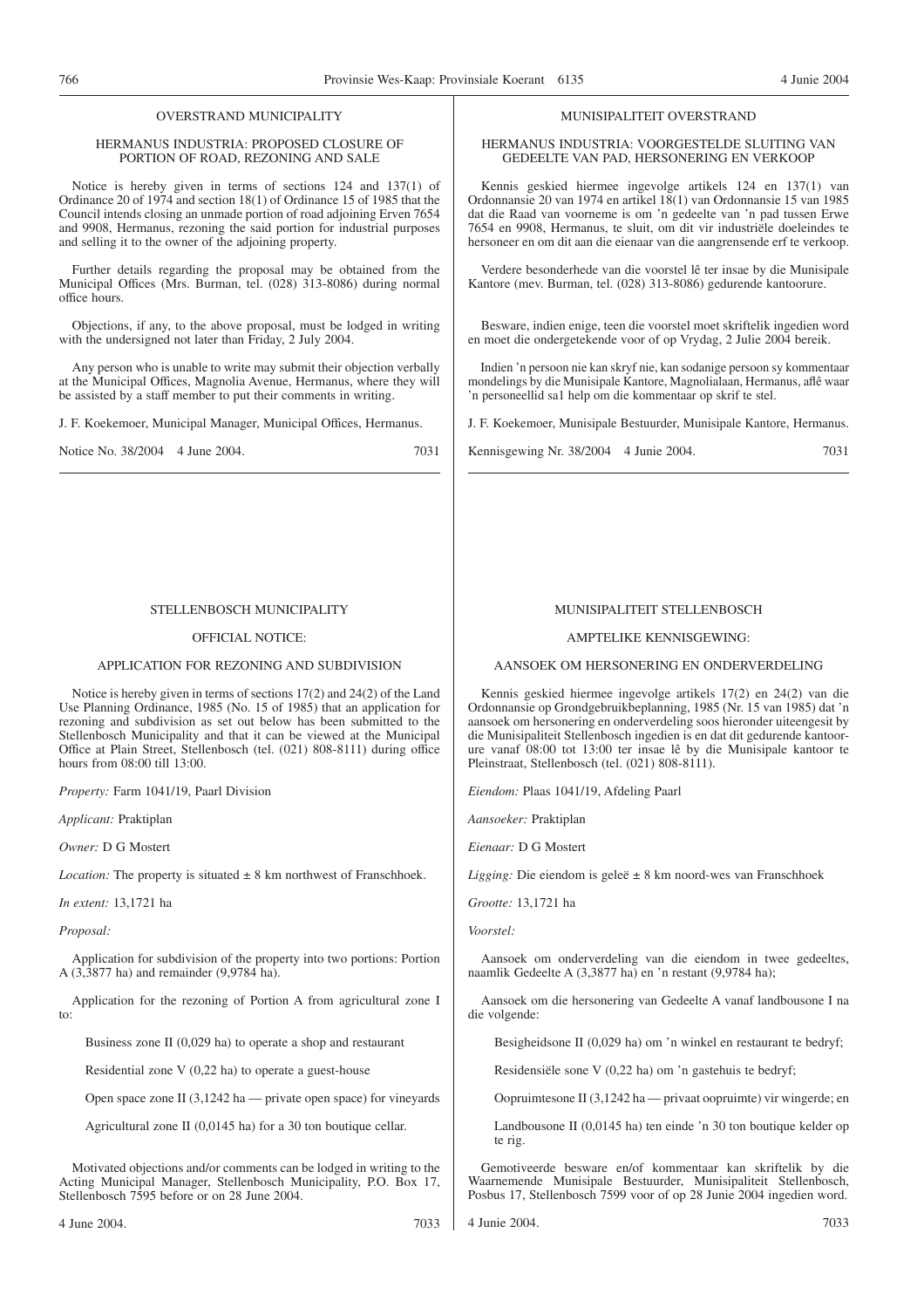# SALDANHA BAY MUNICIPALITY

# DEPARTURE ON THE FARM BESAANSKLIP NO. 970, VREDENBURG

Notice is hereby given that Council contemplates an application for the:

I) a departure, in terms of section  $15(1)(a)(i)$  of the Land Use Planning Ordinance (No. 15 of 1985), from Council's Scheme Regulations on the farm Basaansklip No. 970, Vredenburg, in order to authorise the existing MTN tower (30 m) on the premises.

Details are available at the Municipal Manager's office at Buller Centre, Main Street, Vredenburg. Weekdays: 08:00-13:00 and 13:30- 16:30. Enquiries: J. Benjamin. Objections with relevant reasons must be lodged in writing, before 5 July 2004.

# Municipal Manager.

4 June 2004. 7032

# SWARTLAND MUNICIPALITY

# NOTICE 257/03/04

# PROPOSED SUBDIVISION AND CONSENT USE OF FARM 552/3, MALMESBURY

Notice is hereby given in terms of section 24 of Ordinance 15 of 1985 and section 4.7 of the Zoning Scheme Regulations that an application has been received for the subdivision of Farm 552/3 into a remainder  $(\pm 524$  ha) and a Portion A  $(\pm 19.9$  ha) and a consent use on Portion A as tourist facility which makes provision for a road stall, winehouse and restaurant.

The rest of the property remains single residential zone. Parking will be provided on site.

Further particulars are available during office hours (weekdays) at the office of the Chief: Planning and Development, Department Corporate Services, Municipal Office, Church Street, Malmesbury.

Any comments may be lodged in writing with the undersigned not later than  $\dot{5}$  July 2004.

C. F. J. van Rensburg, Municipal Manager, Municipal Office, Private Bag X52, Malmesbury.

4 June 2004. 7034

#### SWARTLAND MUNICIPALITY

# NOTICE 256/03/04

#### PROPOSED SUBDIVISION OF ERF 239, ABBOTSDALE

Notice is hereby given in terms of section 24 of Ordinance 15 of 1985 that an application has been received for the subdivision of Erf 239, situated in Kloof Street, Abbotsdale, into a remainder  $(\pm 1.175 \text{ m}^2)$  and a Portion A and B  $(\pm 605 \text{ m}^2 \text{ each})$ .

Further particulars are available during office hours (weekdays) at the office of the Chief: Planning and Development, Department Corporate Services, Municipal Office, Church Street, Malmesbury.

Any comments may be lodged in writing with the undersigned not later than 5 July 2004.

C. F. J. van Rensburg, Municipal Manager, Municipal Office, Private Bag X52, Malmesbury.

4 June 2004. 7035

MUNISIPALITEIT SALDANHABAAI

AFWYKING OP DIE PLAAS BESAANSKLIP NR. 970, VREDENBURG

Kennis geskied hiermee dat die Raad 'n aansoek oorweeg vir die:

I) 'n afwyking, ingevolge artikel 15(1)(a)(i) van die Ordonnansie op Grondgebruikbeplanning (Nr. 15 van 1985), van die Raad se Skemaregulasies op die plaas Basaansklip Nr. 970, Vredenburg, ten einde die bestaande MTN toring (30 m) te magtig.

Nadere besonderhede lê ter insae by die Munisipale Bestuurder se kantoor te Bullersentrum, Hoofstraat, Vredenburg. Weeksdae: 08:00- 13:00 en 13:30-16:30. Navrae: J. Benjamin. Besware met relevante redes, moet skriftelik voor 5 Julie 2004 ingedien word.

Munisipale Bestuurder.

4 Junie 2004. 7032

# MUNISIPALITEIT SWARTLAND

# KENNISGEWING 257/03/04

# VOORGESTELDE ONDERVERDELING EN VERGUNNINGSGEBRUIK OP PLAAS 552/3, MALMESBURY

Kennis geskied hiermee ingevolge artikel 24 van Ordonnansie 15 van 1985 en artikel 4.7 van die Soneringskemaregulasies dat 'n aansoek ontvang is vir die onderverdeling van die Plaas 552/3 in 'n restant (± 524 ha) en 'n Gedeelte A (± 19,9 ha) en 'n vergunningsgebruik op Gedeelte A vir 'n toeristefasiliteit wat voorsiening maak vir 'n padstal, wynhuis en restaurant.

Die restant van die eiendom bly enkelresidensiële sone. Parkering sal op die eiendom voorsien word.

Verdere besonderhede is gedurende gewone kantoorure (weeksdae) by die kantoor van die Hoof: Beplanning en Ontwikkeling, Departement Korporatiewe Dienste, Munisipale Kantoor, Kerkstraat, Malmesbury beskikbaar.

Enige kommentaar kan skriftelik by die ondergetekende ingedien word nie later nie as 5 Julie 2004.

C. F. J. van Rensburg, Munisipale Bestuurder, Munisipale Kantoor, Privaatsak X52, Malmesbury.

4 Junie 2004. 7034

# MUNISIPALITEIT SWARTLAND

# KENNISGEWING 256/03/04

# VOORGESTELDE ONDERVERDELING VAN ERF 239, ABBOTSDALE

Kennis geskied hiermee ingevolge artikel 24 van Ordonnansie 15 van 1985 dat 'n aansoek ontvang is vir die onderverdeling van Erf 239, geleë te Kloofstraat, Abbotsdale, in 'n restant (± 1 175 m2 ) en 'n Gedeelte A en B ( $\pm$  605 m<sup>2</sup> elk).

Verdere besonderhede is gedurende gewone kantoorure (weeksdae) by die kantoor van die Hoof: Beplanning en Ontwikkeling, Departement Korporatiewe Dienste, Munisipale Kantoor, Kerkstraat, Malmesbury beskikbaar.

Enige kommentaar kan skriftelik by die ondergetekende ingedien word nie later nie as 5 Julie 2004.

C. F. J. van Rensburg, Munisipale Bestuurder, Munisipale Kantoor, Privaatsak X52, Malmesbury.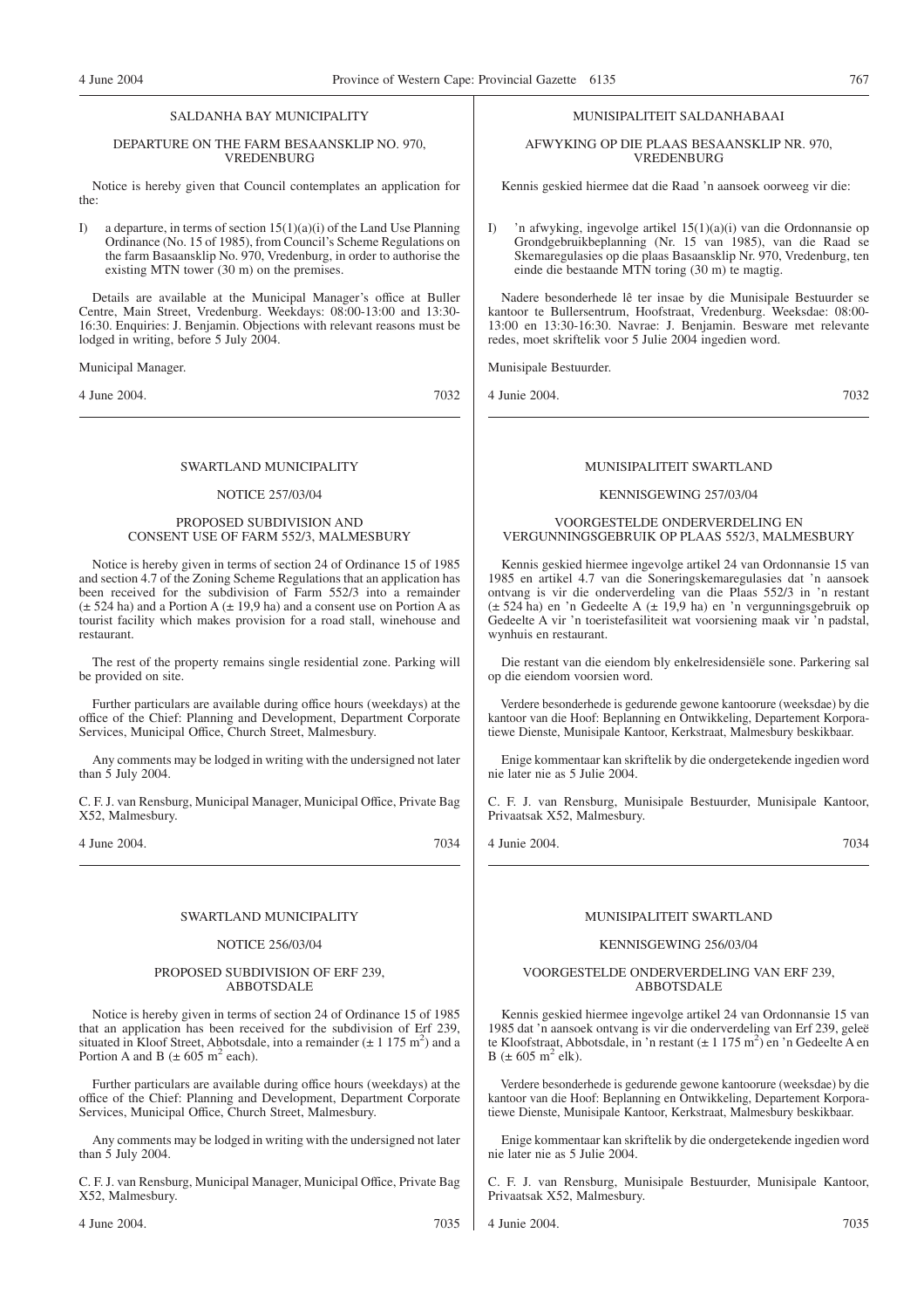#### SWARTLAND MUNICIPALITY

# NOTICE 260/03/04

# PROPOSED REZONING AND SUBDIVISION OF FARM ROZENBURG NO. 771, DIVISION MALMESBURY

Notice is hereby given in terms of section 17 and 24 of Ordinance 15 of 1985 that an application has been received for the rezoning of a portion of Farm No. 771, in extent  $\pm$  1,26 ha from agricultural zone I to transport zone I and also the subdivision into a remainder  $(\pm 1063,952 \text{ ha})$  and a Portion A  $(\pm 1, 26$  ha). Portion A will be consolidated with Farm 771/3.

Further particulars are available during office hours (weekdays) at the office of the Chief: Planning and Development, Department Corporate Services, Municipal Office, Church Street, Malmesbury.

Any comments may be lodged in writing with the undersigned not later than  $\dot{5}$  July 2004.

C. F. J. van Rensburg, Municipal Manager, Municipal Office, Private Bag X52, Malmesbury.

4 June 2004. 7036

# SWARTLAND MUNICIPALITY

# NOTICE 258/03/04

# PROPOSED REZONING OF ERF 772, **MOORREESBURG**

Notice is hereby given in terms of section 17 of Ordinance 15 of 1985 that an application has been received for the rezoning of a portion of Erf  $772 (\pm 189 \text{ m}^2)$ , situated between Graan and Meul Streets, Moorreesburg, to general residential zone for purposes of a guest-house and a portion to business zone  $(\pm 54 \text{ m}^2)$  for purposes of a restaurant.

The rest of the property remains single residential zone. Parking will be provided on site.

Further particulars are available during office hours (weekdays) at the office of the Chief: Planning and Development, Department Corporate Services, Municipal Office, Church Street, Malmesbury.

Any comments may be lodged in writing with the undersigned not later than  $\dot{5}$  July 2004.

C. F. J. van Rensburg, Municipal Manager, Municipal Office, Private Bag X52, Malmesbury.

4 June 2004. 7037

# SWELLENDAM MUNICIPALITY

# APPLICATION FOR A DEPARTURE: ERF 1206, BARRYDALE

Notice is hereby given in tens of section 15(2)(a) of the Land Use Plaming Ordinance, 1985 (Ordinance 15 of 1985) that Council has received an application for a departure for Erf 1206, Sprigg Street, Barrydale, in order to establish a guest-house and restaurant.

Further particulars regarding the proposal are available for inspection at the Municipal Offices at Swellendam during office hours. Objections to the proposal, if any, must reach the undermentioned on or before 5 July 2004. Persons who are unable to write will be assisted during office hours, at the Municipal offices, Swellendam, to write down their objections.

T. Botha, Municipal Manager, Municipal Office, Swellendam.

Notice 59/2004 4 June 2004. 2005 2008

#### MUNISIPALITEIT SWARTLAND

# KENNISGEWING 260/03/04

VOORGESTELDE HERSONERING EN ONDERVERDELING VAN PLAAS ROZENBURG NR. 771, DISTRIK MALMESBURY

Kennis geskied hiermee ingevolge artikel 17 en 24 van Ordonnansie 15 van 1985 dat 'n aansoek ontvang is vir die hersonering van 'n gedeelte van Plaas Nr. 771, groot ± 1,26 ha vanaf landbousone I na vervoersone I asook vir die onderverdeling in 'n restant (± 1 063,952 ha) en Gedeelte A (± 1,26 ha). Gedeelte A word met Plaas 771/3 gekonsolideer.

Verdere besonderhede is gedurende gewone kantoorure (weeksdae) by die kantoor van die Hoof: Beplanning en Ontwikkeling, Departement Korporatiewe Dienste, Munisipale Kantoor, Kerkstraat, Malmesbury beskikbaar.

Enige kommentaar kan skriftelik by die ondergetekende ingedien word nie later nie as 5 Julie 2004.

C. F. J. van Rensburg, Munisipale Bestuurder, Munisipale Kantoor, Privaatsak X52, Malmesbury.

4 Junie 2004. 7036

# MUNISIPALITEIT SWARTLAND

# KENNISGEWING 258/03/04

# VOORGESTELDE HERSONERING VAN ERF 772, **MOORREESBURG**

Kennis geskied hiermee ingevolge artikel 17 van Ordonnansie 15 van 1985 dat 'n aansoek ontvang is vir die hersonering van gedeelte van Erf 772 (± 189 m2 ) geleë tussen Graan- en Meulstraat, Moorreesburg, na algemene residensiële sone vir gastehuisdoeleindes en 'n gedeelte sakesone  $(\pm 54 \text{ m}^2)$  vir doeleindes van 'n restaurant.

Die res van die eiendom bly enkelresidensiële sone. Parkering sal op die eiendom voorsien word.

Verdere besonderhede is gedurende gewone kantoorure (weeksdae) by die kantoor van die Hoof: Beplanning en Ontwikkeling, Department Korporatiewe Dienste, Munisipale Kantoor, Kerkstraat, Malmesbury beskikbaar.

Enige kommentaar kan skriftelik by die ondergetekende ingedien word nie later nie as 5 Julie 2004.

C. F. J. van Rensburg, Munisipale Bestuurder, Munisipale Kantoor, Privaatsak X52, Malmesbury.

4 Junie 2004. 7037

# MUNISIPALITEIT SWELLENDAM

# AANSOEK OM AFWYKING: ERF 1260, BARRYDALE

Kennisgewing geskied hiermee kragtens die bepalings van artikel 15(2)(a) van die Ordonnansie op Grondgebruikbeplanning, 1985 (Ordonnansie 15 van 1985) dat die Raad 'n aansoek om afwykende gebruik ontvang het vir Erf 1260, Spriggstraat, Barrydale, vir die bedryf van 'n gastehuis en restaurant.

Verdere besonderhede van die voorstel lê gedurende kantoorure by die Munisipale Kantore, Swellendam, ter insae. Skriftelike besware teen die voorstel, indien enige, moet die ondergetekende voor of op 5 Julie 2004 bereik. Persone wat nie kan skryf nie sal gedurende kantoorure by die Munisipale kantoor, Swellendam, gehelp word om hulle besware neer te skryf.

T. Botha, Munisipale Bestuurder, Munisipale Kantoor, Swellendam.

Kennisgewing 59/2004 4 Junie 2004. 7038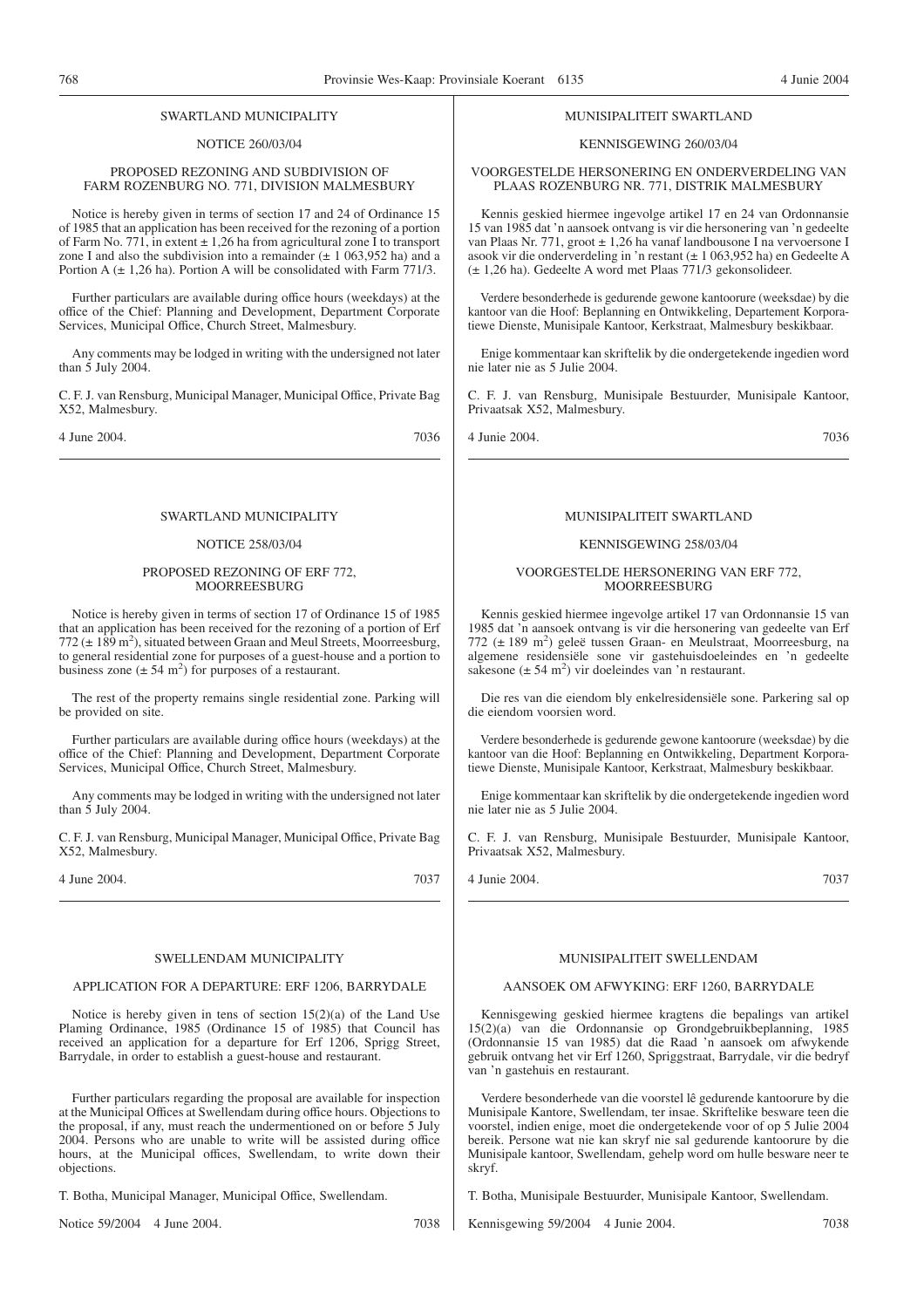# SWELLENDAM MUNICIPALITY

# APPLICATION FOR A DEPARTURE: ERF 181, SUURBRAAK

Notice is hereby given in terms of section 15(2)(a) of the Land Use Planning Ordinance, 1985 (Ordinance 15 of 1985) that Council has received an application for a departure for Erf 181, Suurbraak, in order to establish a tea garden.

*Owner:* Annamari Mitchell

Further particulars regarding the proposal are available for inspection at the Municipal offices at Swellendam during office hours. Objections to the proposal, if any, must reach the undermentioned on or before 5 July 2004. Persons who are unable to write will be assisted during office hours, at the Municipal Offices, Swellendam, to write down their objections.

T. Botha, Municipal Manager, Municipal Office, Swellendam.

Notice 60/2004 4 June 2004. 2005 7039

# SWELLENDAM MUNICIPALITY

#### CONSENT USE: ERF 4117, SWELLENDAM

Notice is hereby given in terms of the Swellendam Scheme Regulations that Council has received an application for consent use, tourism business, in order to establish a guest-house business on Erf 4117, 13 Van Oudtshoorn Street, Swellendam.

Further particulars regarding the proposal are available for inspection at the Municipal Offices at Swellendam during office hours. Objections to the proposal, if any, must reach the undermentioned on or before 5 July 2004. Persons who are unable to write will be assisted during office hours, at the Municipal Offices, Swellendam, to write down their objections.

T. Botha, Municipal Manager, Municipal Office, Swellendam.

Notice 57/2004 4 June 2004. 7040

#### MUNICIPALITY SWELLENDAM

#### CONSENT USE: ERF 5331 SWELLENDAM

Notice is hereby given in terms of the Swellendam Scheme Regulations that Council has received an application for consent use, tourism business, in order to establish a bed and breakfast business on Erf 5331, 8 Weltevreden Street, Swellendam.

*Owner:* Mr. R.A. van Mourik (De Kloof)

Further particulars regarding the proposal are available for inspection at the Municipal Offices at Swellendam during office hours. Objections to the proposal, if any, must reach the undermentioned on or before 5 July 2004. Persons who are unable to write will be assisted during office hours, at the Municipal Offices, Swellendam, to write down their objections.

T. Botha, Municipal Manager, Municipal Office, Swellendam.

Notice 58/2004 4 June 2004. 2004 7041

## MUNISIPALITEIT SWELLENDAM

AANSOEK OM AFWYKING: ERF 181, SUURBRAAK

Kennisgewing geskied hiermee kragtens die bepalings van artikel 15(2)(a) van die Ordonnansie op Grondgebruikbeplanning, 1985 (Ordonnansie 15 van 1985) dat die Raad 'n aansoek om afwykende gebruik ontvang het vir Erf 181, Suurbraak, vir die bedryf van 'n teetuin.

*Eienaar:* Annamari Mitchell

Verdere besonderhede van die voorstel lê gedurende kantoorure by die Munisipale kantoor, Swellendam, ter insae. Skriftelike besware teen die voorstel, indien enige, moet die ondergetekende voor of op 5 Julie 2004 bereik. Persone wat nie kan skryf nie sal gedurende kantoorure by die Munisipale Kantore, Swellendam, gehelp word om hulle besware neer te skryf.

T. Botha, Munisipale Bestuurder, Munisipale Kantoor, Swellendam.

Kennisgewing 60/2004 4 Junie 2004. 2005 7039

# MUNISIPALITEIT SWELLENDAM

#### VERGUNNINGSGEBRUIK: ERF 4117, SWELLENDAM

Kennisgewing geskied hiermee ingevolge Swellendam Skemaregulasies dat die Raad 'n aansoek ontvang het vir 'n vergunningsgebruik ten einde toerismesake (gastehuisonderneming) op die eiendom Erf 4117, Van Oudtshoornweg 13, Swellendam, te bedryf.

Verdere besonderhede van die voorstel lê gedurende kantoorure by die Munisipale Kantore, Swellendam, ter insae. Skriftelike besware teen die voorstel, indien enige, moet die ondergetekende voor of op 5 Julie 2004 bereik. Persone wat nie kan skryf nie, sal gedurende kantoorure by die Munisipale Kantoor, Swellendam gehelp word om hulle besware neer te skryf.

T. Botha, Munisipale Bestuurder, Munisipale Kantoor, Swellendam.

Kennisgewing 57/2004 4 Junie 2004. 7040

# MUNISIPALITEIT SWELLENDAM

VERGUNNINGSGEBRUIK: ERF 5331, SWELLENDAM

Kennisgewing geskied hiermee ingevolge Swellendam Skemaregulasies dat die Raad 'n aansoek ontvang het vir 'n vergunningsgebruik ten einde toerismesake (bed-en-ontbytonderneming) op die eiendom Erf 5331, Weltevredenstraat 8, Swellendam, te bedryf.

*Eienaar:* Mnr. R.A. van Mourik (De Kloof)

Verdere besonderhede van die voorstel lê gedurende kantoorure by die Munisipale Kantore, Swellendam, ter insae. Skriftelike besware teen die voorstel, indien enige, moet die ondergetekende voor of op 5 Julie 2004 bereik. Persone wat nie kan skryf nie, sal gedurende kantoorure by die Munisipale Kantoor, Swellendam gehelp word om hulle besware neer te skryf.

T. Botha, Munisipale Bestuurder, Munisipale Kantoor, Swellendam.

Kennisgewing 58/2004 4 Junie 2004. 7041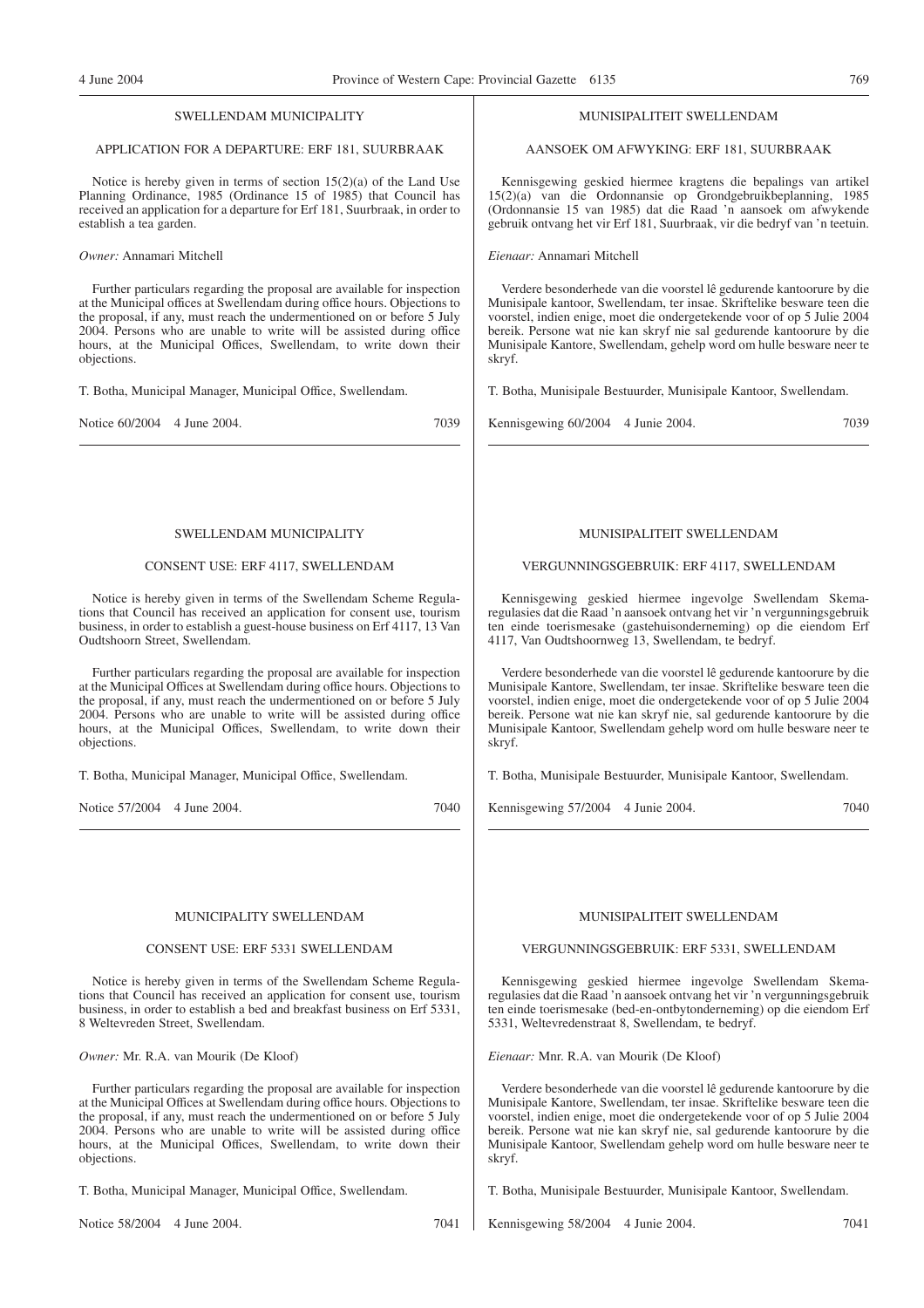# SWELLENDAM MUNICIPALITY

# APPLICATION FOR SUBDIVISION OF REMAINDER OF ERF 849, SWELLENDAM

Notice is hereby given in terms of section 24 of the Land Use Planning Ordinance, 1985 (Ordinance No. 15 of 1985) that Council has received an application for the subdivision of the remainder of Erf 849, Baker Street, Swellendam, in two portions, namely, Portion A  $(609 \text{ m}^2)$  and the remainder  $(765 \text{ m}^2)$ .

Further particulars regarding the proposal are available for inspection at the Municipal Office, Swellendam during office hours. Objections to the proposal, if any, must reach the undermentioned on or before 5 July 2004. Persons who are unable to write will be assisted during office hours, at the Municipal Office, Swellendam, to write down their objections.

T. Botha, Municipal Manager, Municipal Office, Swellendam.

Notice 61/2004 4 June 2004. 7042

# SWELLENDAM MUNICIPALITY

# CONSENT USE: ERF 1593 SWELLENDAM

Notice is hereby given in terms of the Swellendam Zoning Scheme that Council has received an application for consent use in order to build a second dwelling on Erf 1593, 12 Auge Street, Swellendam.

Further particulars regarding the proposal are available for inspection at the Municipal Offices at Swellendam during office hours. Objections to the proposal, if any, must reach the under-mentioned on or before 5 July 2004. Persons who are unable to write will be assisted during office hours, at the Municipal Offices, Swellendam, to write down their objections.

T. Botha, Municipal Manager, Municipal Office, Swellendam.

Notice 56/2004 4 June 2004. 7043

#### SWELLENDAM MUNICIPALITY

# APPLICATION FOR SUBDIVISION ERF 958, SWELLENDAM

Notice is hereby given in terms of section 24 of the Land Use Planning Ordinance, 1985 (Ordinance No. 15 of 1985) that Council has received an application for the subdivision of Erf 958, c/o Brand and Jansen Streets, Swellendam, in two portions, namely, Portion A  $(570 \text{ m}^2)$  and the remainder  $(1 207 m<sup>2</sup>)$ .

Further particuIars regarding the proposal are available for inspection at the Municipal Office, Swellendam during office hours. Objections to the proposal, if any, must reach the undermentioned on or before 5 July 2004. Persons who are unable to write will be assisted during office hours, at the Municipal office, Swellendam, to write down their objections.

T. Botha, Municipal Manager, Municipal Office, Swellendam.

Notice 62/2004 4 June 2004. 7044

# MUNISIPALITEIT SWELLENDAM

# AANSOEK OM ONDERVERDELlNG VAN RESTANT VAN ERF 849, SWELLENDAM

Kennis geskied hiermee ingevolge artikel 24 van die Ordonnansie op Grondgebruikbeplanning, 1985 (Ordonnnansie Nr. 15 van 1985) dat die Raad 'n aansoek ontvang het vir die onderverdeling van restant van erf 849, Bakerstraat, Swellendam, in twee gedeeltes, naamlik Gedeelte A  $(609 \text{ m}^2)$  en die restant (765 m<sup>2</sup>).

Verdere besonderhede van die voorstel is gedurende kantoorure by die Munisipale Kantoor, Swellendam, ter insae. Skriftelike besware teen die voorstel, indien enige, moet die ondergemelde bereik voor of op 5 Julie 2004. Persone wat nie kan skryf nie, sal gedurende kantoorure by die Munisipale kantoor, Swellendam gehelp word om hulle besware neer te skryf.

T. Botha, Munisipale Bestuurder, Munisipale Kantoor, Swellendam.

Kennisgewing 61/2004 4 Junie 2004. 2004 7042

# MUNISIPALITEIT SWELLENDAM

# VERGUNNINGSGEBRUIK: ERF 1593 SWELLENDAM

Kennisgewing geskied hiermee ingevolge Swellendam Skemaregulasies dat die Raad 'n aansoek ontvang het vir 'n vergunningsgebruik ten einde 'n tweede wooneenheid op die eiendom Erf 1593, Augestraat 12, Swellendam, op te rig.

Verdere besonderhede van die voorstel lê gedurende kantoorure by die Munisipale Kantore, Swellendam, ter insae. Skriftelike besware teen die voorstel, indien enige, moet die ondergetekende voor of op 5 Julie 2004 bereik. Persone wat nie kan skryf nie, sal gedurende kantoorure by die Munisipale Kantoor, Swellendam gehelp word om hulle besware neer te skryf.

T. Botha, Munisipale Bestuurder, Munisipale Kantoor, Swellendam.

Kennisgewing 56/2004 4 Junie 2004. 7043

# MUNISIPALITEIT SWELLENDAM

# AANSOEK OM ONDERVERDELING ERF 958, SWELLENDAM

Kennis geskied hiermee ingevolge artikel 24 van die Ordonnansie op Grondgebruikbeplanning, 1985 (Ordonnansie Nr. 15 van 1985) dat die Raad 'n aansoek ontvang het vir die onderverdeling van Erf 958, h/v Brand- en Jansenstraat, Swellendam, in twee gedeeltes, naamlik Gedeelte A (570 m<sup>2</sup>) en die restant (1 207 m<sup>2</sup>).

Verdere besonderhede van die voorstelle gedurende kantoorure by die Munisipale Kantoor, Swellendam, ter insae. Skriftelike beware teen die voorstel, indien enige, moet die ondergemelde bereik voor of op 5 Julie 2004. Persone wat nie kan skryf nie, sal gedurende kantoorure by die Munisipale Kantoor, Swellendam gehelp word om hulle besware neer te skryf.

T. Botha, Munisipale Bestuurder, Munisipale Kantoor, Swellendam.

Kennisgewing 62/2004 4 Junie 2004. 7044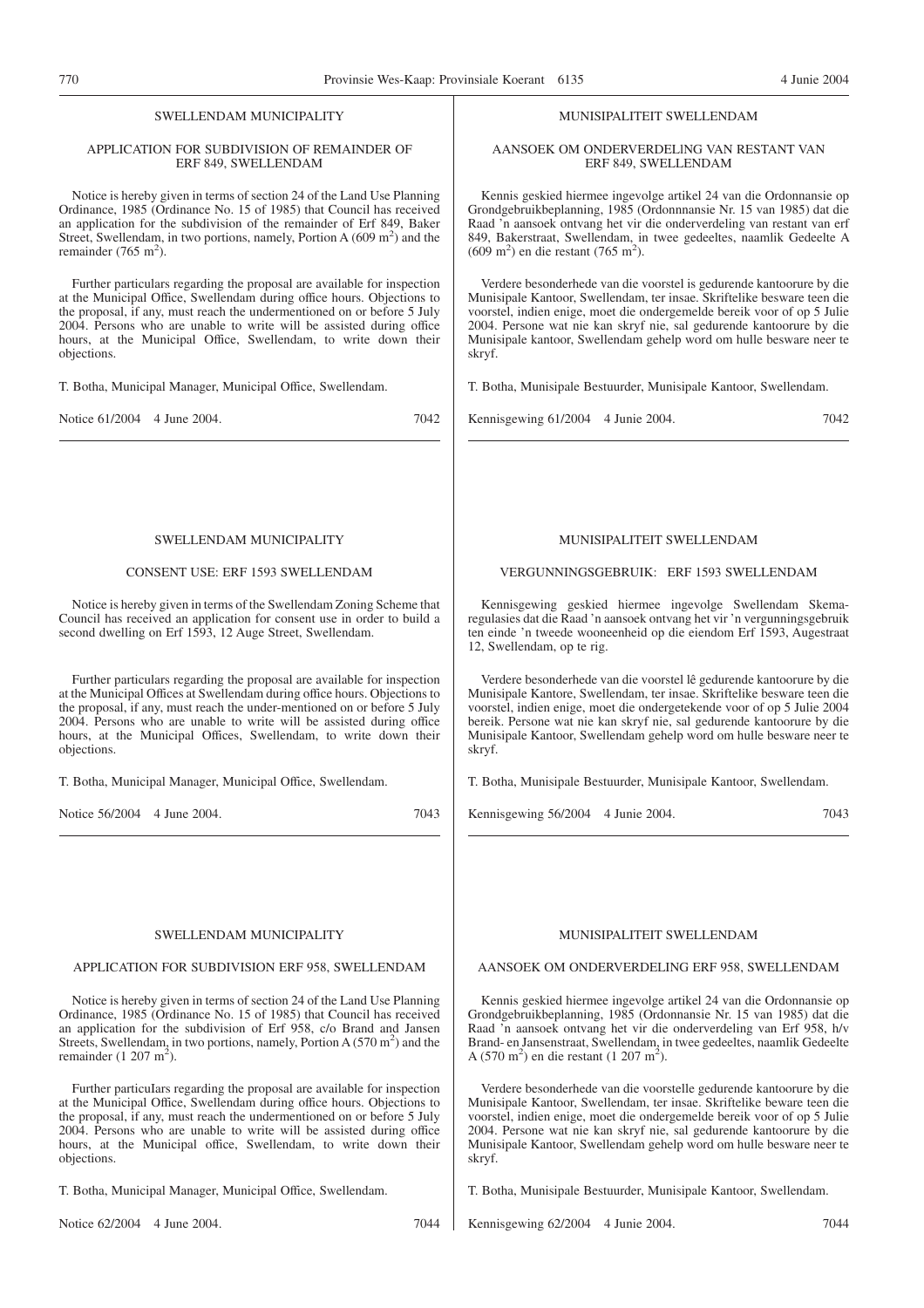# SWELLENDAM MUNICIPALITY

# APPLICATION FOR SUBDIVISION ERF 1202, SWELLENDAM

Notice is hereby given in terms of section 24 of the Land Use Planning Ordinance, 1985 (Ordinance No. 15 of 1985) that Council has received an application for the subdivision of Erf 1202, Van Eeden Street, Swellendam, in two portions, namely, Portion A  $(600 \text{ m}^2)$  and the remainder  $(2578 \text{ m}^2)$ .

Further particulars regarding the proposal are available for inspection at the Municipal Office, Swellendam during office hours. Objections to the proposal, if any, must reach the undermentioned on or before 5 July 2004. Persons who are unable to write will be assisted during office hours, at the Municipal Office, Swellendam, to write down their objections.

T. Botha, Municipal Manager, Municipal Office, Swellendam.

Notice 63/2004 4 June 2004. 7045

# SWELLENDAM MUNICIPALITY

# APPLICATION FOR SUBDIVISION ERF 2251, SWELLENDAM

Notice is hereby given in terms of section 24 of the Land Use Planning Ordinance, 1985 (Ordinance No. 15 of 1985) that Council has received an application for the subdivision of Erf 2251, Koringland Street, Swellendam, in two portions, namely, Portion A (0,7649 ha) and the remainder (0,6124 ha).

Further particulars regarding the proposal are available for inspection at the Municipal Office, Swellendam during office hours. Objections to the proposal, if any, must reach the undermentioned on or before 5 July 2004. Persons who are unable to write will be assisted during office hours, at the Municipal Office, Swellendam, to write down their objections.

T. Botha, Municipal Manager, Municipal Office, Swellendam.

Notice 64/2004 4 June 2004. 7046

# THEEWATERSKLOOF MUNICIPALITY

# APPLICATION FOR CONSENT USE AND DEPARTURE FOR BUILDING LINE RELAXATION: ERF 903, GREYTON

Notice is hereby given in terms of the provisions of section 15 of the Land Use Planning Ordinance, 1985 (Ordinance 15 of 1985) that the Municipal Manager has received the undermentioned application, which is available for inspection during office hours (08:00-13:00 and 14:00- 16:00) at the Greyton Municipal Offices. Written objections, if any, stating reasons and directed to the Municipal Manager, P.O. Box 24, Caledon 7230, quoting the stated notice number, will be received from 4 June to 5 July 2004.

*Applicant Nature of Application*

- S. van Wyk 1. Council's consent to permit an additional dwelling unit on residential zone I erf in terms of section 8 Zoning Scheme.
	- 2. Departure to permit a relaxation in street building line from 4 m to 0 m.

Notice is further given in terms of section 21(4) of the Local Government Act: Municipal Systems, 2000 (Act 32 of 2000) that persons who cannot write can approach the Town Planning section during normal office hours where the Secretary will refer you to the responsible official whom will assist you in putting your comments or objections in writing.

D. J. Adonis, Acting Municipal Manager.

*File reference:* G/903 *Notice Number:* KOR. 74

4 June 2004. 7047

#### MUNISIPALITEIT SWELLENDAM

# AANSOEK OM ONDERVERDELING ERF 1202, SWELLENDAM

Kennis geskied hiermee ingevolge artikel 24 van die Ordonnansie op Grondgebruikbeplanning, 1985 (Ordonnansie Nr. 15 van 1985) dat die Raad 'n aansoek ontvang het vir die onderverdeling van Erf 1202, van Eedenstraat, Swellendam, in twee gedeeltes, naamlik Gedeelte A (600  $m<sup>2</sup>$ ) en die restant (2 578 m<sup>2</sup>).

Verdere besonderhede van die voorstel lê gedurende kantoorure by die Munisipale Kantoor, Swellendam, ter insae. Skriftelike besware teen die voorstel, indien enige, moet die ondergemelde bereik voor of op 5 Julie 2004. Persone wat nie kan skryf nie, sal gedurende kantoorure by die Munisipale Kantoor, Swellendam gehelp word om hulle besware neer te skryf.

T. Botha, Munisipale Bestuurder, Munisipale Kantoor, Swellendam.

# MUNISIPALITEIT SWELLENDAM

Kennisgewing 63/2004 4 Junie 2004. 7045

#### AANSOEK OM ONDERVERDELING ERF 2251, SWELLENDAM

Kennis geskied hiermee ingevolge artikel 24 van die Ordonnansie op Grondgebruikbeplanning, 1985 (Ordonnansie Nr. 15 van 1985) dat die Raad 'n aansoek ontvang het vir die onderverdeling van Erf 2251, Koringlandstraat, Swellendam, in twee gedeeltes, naamlik Gedeelte A (0,7649 ha) en die restant (0,6124 ha).

Verdere besonderhede van die voorstel lê gedurende kantoorure by die Munisipale Kantoor, Swellendam, ter insae. Skriftelike besware teen die voorstel, indien enige, moet die ondergemelde bereik voor of op 5 Julie 2004. Persone wat nie kan skryf nie, sal gedurende kantoorure by die Munisipale Kantoor, Swellendam; gehelp word om hulle besware neer te skryf.

T. Botha, Munisipale Bestuurder, Munisipale Kantoor, Swellendam.

Kennisgewing 64/2004 4 Junie 2004. 7046

# MUNISIPALITEIT THEEWATERSKLOOF

# VOORGESTELDE VERGUNNINGSGEBRUlK EN AFWYKING VIR BOULYNVERSLAPPING: ERF 903, GREYTON

Kennis geskied hiermee ingevolge die bepalings van artikel 15 van die Ordonnansie op Grondgebruikbeplanning, 1985 (Ordonnansie 15 van 1985), dat die onderstaande aansoek dour die Munisipale Bestuurder ontvang is, wat gedurende kantoorure (08:00-13:00 en 14:00-18:00) by die Greyton Munisipale Kantore ter insae lê. Skriftelike besware, indien enige, met volledige redes daarvoor en gerig aan die Munisipale Bestuurder, Posbus 24, Caledon 7230, met vermelding van die kennisgewingnommer, word ingewag vanaf 4 Junie tot 5 Julie 2004.

| Aansoeker | Aard van Aansoek |  |  |  |                                                       |
|-----------|------------------|--|--|--|-------------------------------------------------------|
| an Wyk    |                  |  |  |  | 1. Die Raad se vergunni<br>addisionele wooneenheid to |
|           |                  |  |  |  | 'n residensiële sone I erf vo                         |

S. van Wyk 1. Die Raad se vergunning om 'n ionele wooneenheid toe te laat op 'n residensiële sone I erf volgens artikel 8 Soneringskema.

> 2. Afwyking om 'n boulynverslapping toe te laat van 4 m na 0 m.

Kennis geskied ook ingevolge artikel 21(4) van die Wet op Plaaslike Regering; Munisipale Stelsels, 2000 (Wet 32 van 2000) dat persone wat nie kan skryf nie die Stadsbeplanningsafdeling kan nader tydens normale kantoorure waar die Sekretaresse u sal verwys na die betrokke amptenaar wat u sal help om u kommentaar of besware op skrif te stel.

D. J. Adonis, Waarnemende Munisipale Bestuurder.

*Verwysingsnommer:* G/903 *Kennisgewingnommer:* KOR. 74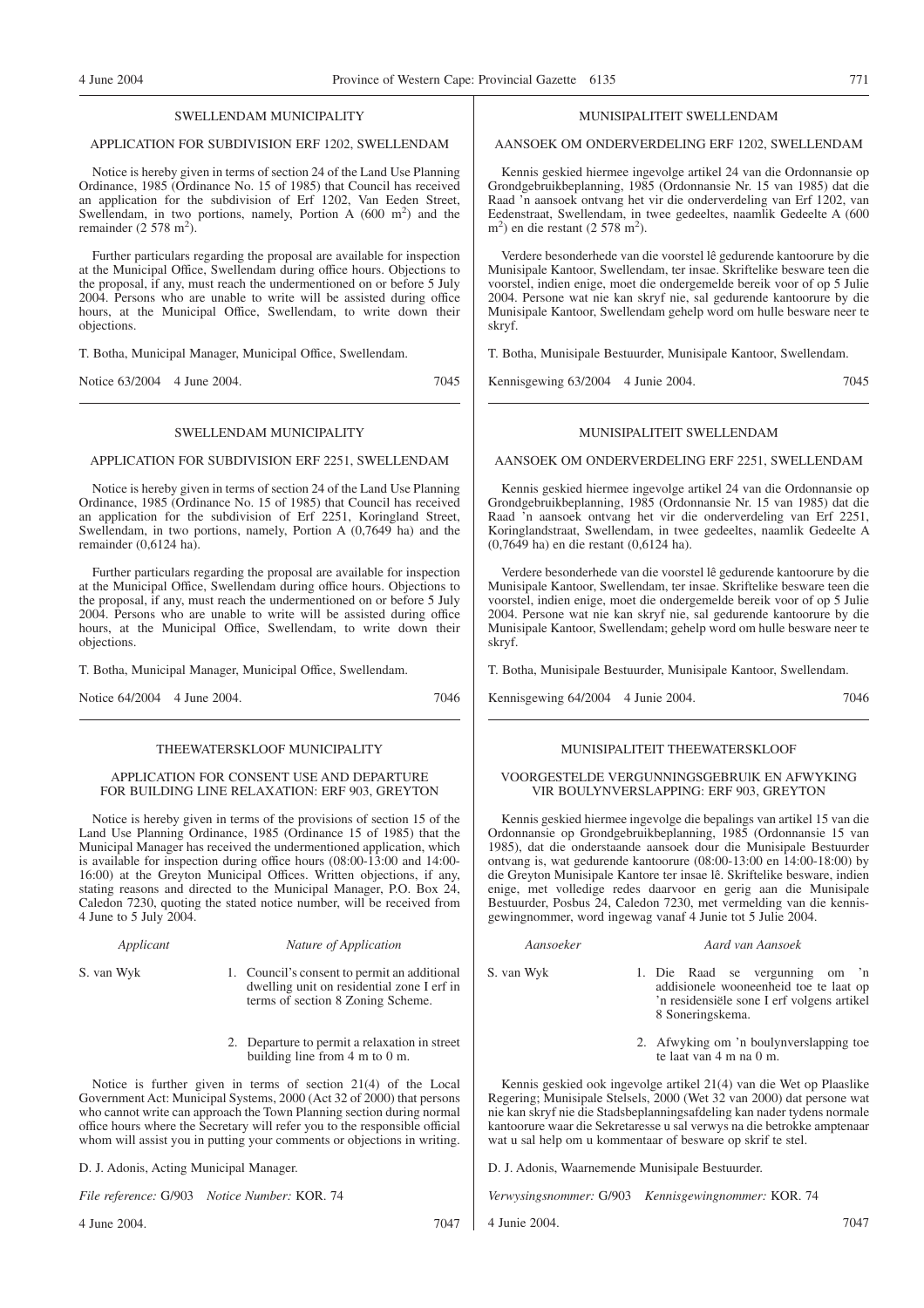| 772                                                                         |                                                                                                                                                                                                                                                                                                                                                                                                                                                                                                                          | Provinsie Wes-Kaap: Provinsiale Koerant 6135                                  | 4 Junie 2004                                                                                                                                                                                                                                                                                                                                                                                                                                                                                                                                                                 |
|-----------------------------------------------------------------------------|--------------------------------------------------------------------------------------------------------------------------------------------------------------------------------------------------------------------------------------------------------------------------------------------------------------------------------------------------------------------------------------------------------------------------------------------------------------------------------------------------------------------------|-------------------------------------------------------------------------------|------------------------------------------------------------------------------------------------------------------------------------------------------------------------------------------------------------------------------------------------------------------------------------------------------------------------------------------------------------------------------------------------------------------------------------------------------------------------------------------------------------------------------------------------------------------------------|
|                                                                             | THEEWATERSKLOOF MUNICIPALITY                                                                                                                                                                                                                                                                                                                                                                                                                                                                                             |                                                                               | MUNISIPALITEIT THEEWATERSKLOOF                                                                                                                                                                                                                                                                                                                                                                                                                                                                                                                                               |
|                                                                             | VILLIERSDORP, ERVEN 752 AND 753: PROPOSED<br>SUBDIVISION AND CONSOLIDATION                                                                                                                                                                                                                                                                                                                                                                                                                                               |                                                                               | VILLIERSDORP, ERWE 752 EN 753: VOORGESTELDE<br>ONDERVERDELING EN KONSOLIDASIE                                                                                                                                                                                                                                                                                                                                                                                                                                                                                                |
| Villiersdorp Municipal Offices.                                             | Notice is hereby given, in terms of the provisions of section 24 of the<br>Land Use Planning Ordinance, 1985 (No. 15 of 1985), that the Municipal<br>Manager has received the undermentioned application, which is available<br>for inspection during office hours $(08:00-13:00$ and $14:00-16:00)$ at the                                                                                                                                                                                                              | Munisipale Kantore ter insae lê.                                              | Kennis geskied hiermee ingevolge die bepalings van artikel 24 van die<br>Ordonnansie op Grondgebruikbeplanning, 1985 (Nr. 15 van 1985) dat die<br>onderstaande aansoek deur die Munisipale Bestuurder ontvang is, wat<br>gedurende kantoorure (08:00-13:00 en 14:00-16:00) by die Viiliersdorp                                                                                                                                                                                                                                                                               |
| Applicant                                                                   | Nature of Application                                                                                                                                                                                                                                                                                                                                                                                                                                                                                                    | Aansoeker                                                                     | Aard van Aansoek                                                                                                                                                                                                                                                                                                                                                                                                                                                                                                                                                             |
| Toerien & Burger Profes-<br>sional Land Surveyors<br>o.b.o A.D. & F.C. Carr | 1. Subdivision of Villiersdorp, Erf 752 into<br>two portions namely:<br>Portion 1 $(190 \text{ m}^2)$<br>remainder (965 m <sup>2</sup> )                                                                                                                                                                                                                                                                                                                                                                                 | Toerien & Burger<br>Professionele<br>Landmeters nms A.D.<br>Carr en F.C. Carr | 1. Onderverdeling van Villiersdorp, Erf 752<br>in twee gedeeltes naamlik:<br>Gedeelte $1(190 \text{ m}^2)$<br>restant (965 m <sup>2</sup> )                                                                                                                                                                                                                                                                                                                                                                                                                                  |
|                                                                             | 2. Consolidation of above Portion 1 (190<br>$m2$ ) with Villiersdorp, Erf 753.                                                                                                                                                                                                                                                                                                                                                                                                                                           |                                                                               | 2. Konsolidasie van bogenoemde Gedeelte 1<br>(190 m <sup>2</sup> ) met Villiersdorp, Erf 753.                                                                                                                                                                                                                                                                                                                                                                                                                                                                                |
|                                                                             | Written comments or objections, if any, stating reasons and directed to<br>the Municipal Manager, P.O. Box 24, Caledon 7230, quoting the notice<br>number, will be received from 4 June to 5 July 2004.                                                                                                                                                                                                                                                                                                                  | vanaf 4 Junie tot 5 Julie 2004.                                               | Skriftelike besware of kommentare, indien enige, met volledige redes<br>daarvoor en gerig aan die Munisipale Bestuurder, Posbus 24, Caledon<br>7230, met vermelding van die kennisgewingnommer, word ingewag                                                                                                                                                                                                                                                                                                                                                                 |
|                                                                             | In the event of a person not being able to write, the person may<br>verbally state his/her comment or objection at the Municipal Offices,<br>Plein Street, Caledon, where a personnel member will assist in<br>formulating his/her comment or objections in writing.                                                                                                                                                                                                                                                     | kammentaar of besware op skrif te stel.                                       | Indien 'n persoon nie kan lees of skryf nie, kan so 'n persoon sy<br>kommentare of besware mondelings by die Munisipale Kantore,<br>Pleinstraat, Caledon, aflê waar 'n personeellid sal help om sy/haar                                                                                                                                                                                                                                                                                                                                                                      |
| D. J. Adonis, Acting Municipal Manager.                                     |                                                                                                                                                                                                                                                                                                                                                                                                                                                                                                                          | D. J. Adonis, Waarnemende Munisipale Bestuurder.                              |                                                                                                                                                                                                                                                                                                                                                                                                                                                                                                                                                                              |
| File Reference Number: V/752 & 753 (Villiersdorp)                           |                                                                                                                                                                                                                                                                                                                                                                                                                                                                                                                          | Verwysingsnommer: V/752 & 753                                                 |                                                                                                                                                                                                                                                                                                                                                                                                                                                                                                                                                                              |
| Notice Number: KOR. 75 4 June 2004.                                         | 7048                                                                                                                                                                                                                                                                                                                                                                                                                                                                                                                     | Kennisgewingnommer: KOR. 75 4 Junie 2004.                                     | 7048                                                                                                                                                                                                                                                                                                                                                                                                                                                                                                                                                                         |
|                                                                             | THEEWATERSKLOOF MUNICIPALITY<br>APPLICATION FOR REZONING: ERF 1193, BOT RIVER                                                                                                                                                                                                                                                                                                                                                                                                                                            |                                                                               | MUNISIPALITEIT THEEWATERSKLOOF<br>AANSOEK OM HERSONERING VAN ERF 1193, BOTRIVIER                                                                                                                                                                                                                                                                                                                                                                                                                                                                                             |
| 4 June to 5 July 2004.                                                      | Notice is hereby given in terms of the provisions of section 17 of the<br>Land Use Planning Ordinance, 1985 (Ordinance 15 of 1985) that the<br>Municipal Manager has received the undermentioned application, which<br>is available for inspection during office hours (08:00-13:00 and 14:00-<br>16:00) at the Bot River Municipal Offices. Written objections, if any,<br>stating reasons and directed to the Municipal Manager, P.O. Box 24,<br>Caledon 7230, quoting the stated notice number, will be received from |                                                                               | Kennis geskied hiermee ingevolge die bepalings van artikel 17 van die<br>Ordonnansie op Grondgebruikbeplanning, 1985 (Ordonnansie 15 van<br>1985), dat die onderstaande aansoek deur die Munisipale Bestuurder<br>ontvang is, wat gedurende kantoorure (08:00-13:00 en 14:00-16:00) by<br>die Botrivier Munisipale Kantore ter insae lê. Skriftelike besware, indien<br>enige, met volledige redes daarvoor en gerig aan die Munisipale<br>Bestuurder, Posbus 24, Caledon 7230, met vermelding van die kennis-<br>gewingnommer, word ingewag vanaf 4 Junie tot 5 Julie 2004. |
| Applicant                                                                   | Nature of Application                                                                                                                                                                                                                                                                                                                                                                                                                                                                                                    | Aansoeker                                                                     | Aard van Aansoek                                                                                                                                                                                                                                                                                                                                                                                                                                                                                                                                                             |
| W2HG Properties CC                                                          | Rezoning from undetermined zoning to<br>business zone II of the section 8 Zoning<br>Scheme.                                                                                                                                                                                                                                                                                                                                                                                                                              | W2H Properties CC                                                             | Die hersonering vanaf onbepaalde sonering<br>na sakesone II van die artikel 8 Sonering-<br>skema.                                                                                                                                                                                                                                                                                                                                                                                                                                                                            |

Notice is further given in terms of section 21(4) of the Local Government Act: Municipal Systems, 2000 (Act 32 of 2000) that persons who cannot write can approach the Town Planning Section during normal office hours where the Secretary will refer you to the responsible official whom will assist you in putting your comments or objections in writing.

D. J. Adonis, Acting Municipal Manager.

*File reference:* B/1193 *File reference:* KOR. 73

4 June 2004. 7049

Kennis geskied ook ingevolge artikel 21(4) van die Wet op Plaaslike Regering: Munisipale Stelsels, 2000 (Wet 32 van 2000) dat persone wat nie kan skryf nie die Stadsbeplanningsafdeling kan nader tydens normale kantoorure waar die Sekretaresse u sal verwys na die betrokke amptenaar wat u sal help om u kommentaar of besware op skrif te stel.

D. J. Adonis, Waarnemende Munisipale Bestuurder.

*Verwysingsnommer:* B/1193 *Kennisgewingnommer:* KOR. 73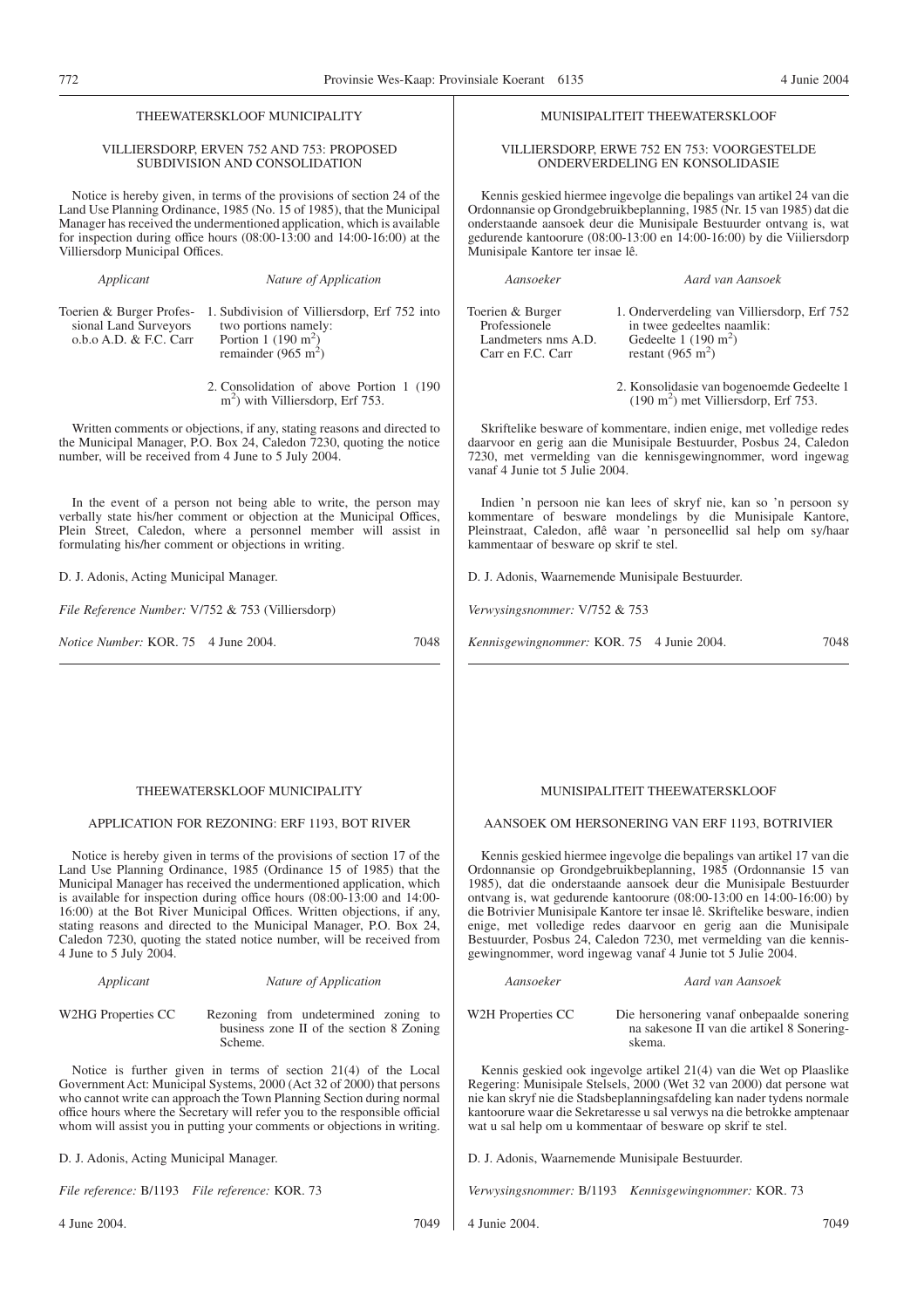THEEWATERSKLOOF MUNICIPALITY

MUNISIPALITEIT THEEWATERSKLOOF

| PROPOSED SUBDIVISION AND REZONING, REMAINDER OF<br>THE FARM TIEKASFONTEIN NO. 755                                                                                                                                                                                                                                                                             |                                                                                                                                                         | VOORGESTELDE ONDERVERDELING EN HERSONERING:<br>RESTANT VAN DIE PLAAS TIEKASFONTEIN NR. 755                                                                                                                                                                                                                                                            |                                                                                                                                                                                                              |  |
|---------------------------------------------------------------------------------------------------------------------------------------------------------------------------------------------------------------------------------------------------------------------------------------------------------------------------------------------------------------|---------------------------------------------------------------------------------------------------------------------------------------------------------|-------------------------------------------------------------------------------------------------------------------------------------------------------------------------------------------------------------------------------------------------------------------------------------------------------------------------------------------------------|--------------------------------------------------------------------------------------------------------------------------------------------------------------------------------------------------------------|--|
| Notice is hereby given, in terms of the provisions of sections 24 and 17<br>of the Land Use Planning Ordinance, 1985 (No. 15 of 1985), that the<br>Municipal Manager has received the undermentioned application, which<br>is available for inspection during office hours (08:00-13:00 and 14:00-<br>16:00) at the Municipal Offices, Plein Street, Caledon. |                                                                                                                                                         | Kennis geskied hiermee ingevolge die bepalings van artikels 24 en 17<br>van die Ordonnansie op Grondgebruikbeplanning, 1985 (Nr. 15 van<br>1985) dat die onderstaande aansoek deur die Munisipale Bestuurder<br>ontvang is, wat gedurende kantoorure (08:00-13:00 en 14:00-16:00) by<br>die Munisipale Kantore te Pleinstraat, Caledon, ter insae lê. |                                                                                                                                                                                                              |  |
| Applicant                                                                                                                                                                                                                                                                                                                                                     | Nature of Application                                                                                                                                   | Aansoeker                                                                                                                                                                                                                                                                                                                                             | Aard van Aansoek                                                                                                                                                                                             |  |
| Spronk & Associates<br>Professional Land<br>Surveyors                                                                                                                                                                                                                                                                                                         | 1. The subdivision of remainder of the farm<br>Tiekasfontein No. 755 into two portions<br>namely:<br>Portion A: $\pm$ 31 ha<br>remainder: $\pm$ 30.3 ha | Spronk & Medewerkers<br>Professionele<br>Landmeters                                                                                                                                                                                                                                                                                                   | 1. Die onderverdeling van restant van die<br>plaas Tiekasfontein Nr. 755 in twee<br>gedeeltes naamlik:<br>Gedeelte A: $\pm$ 31 ha<br>restant: $\pm$ 30,3 ha                                                  |  |
|                                                                                                                                                                                                                                                                                                                                                               | 2. The rezoning of the remainder from<br>agriculture zone I to open space zone III<br>for a private nature reserve.                                     |                                                                                                                                                                                                                                                                                                                                                       | 2. Die hersonering van die restant vanaf<br>Landbousone I na oopruimtesone III vir<br>privaat natuurreservaat                                                                                                |  |
| Written comments or objections, if any, stating reasons and directed to<br>the Municipal Manager, P.O. Box 24, Caledon 7230, quoting the notice<br>number, will be received from 4 June to 5 July 2004.                                                                                                                                                       |                                                                                                                                                         | vanaf 4 Junie tot 5 Julie 2004.                                                                                                                                                                                                                                                                                                                       | Skriftelike besware of kommentare, indien enige, met volledige redes<br>daarvoor en gerig aan die Munisipale Bestuurder, Posbus 24, Caledon<br>7230, met vermelding van die kennisgewingnommer, word ingewag |  |
| In the event of a person not being able to write, the person may<br>verbally state his/her comment or objection at the Municipal Offices,<br>Plein Street, Caledon, where a personal member will assist in formulating<br>his/her comment or objections in writing.                                                                                           |                                                                                                                                                         | Indien 'n persoon nie kan lees of skryf nie, kan so 'n persoon sy<br>kommentare of besware mondelings by die Munisipale Kantore,<br>Pleinstraat, Caledon, aflê waar 'n personeellid sal help om sy/haar<br>kommentaar of besware op skrif te stel.                                                                                                    |                                                                                                                                                                                                              |  |
| D. J. Adonis, Acting Municipal Manager.                                                                                                                                                                                                                                                                                                                       |                                                                                                                                                         | D. J. Adonis, Waarnemende Munisipale Bestuurder.                                                                                                                                                                                                                                                                                                      |                                                                                                                                                                                                              |  |
| File Reference Number: L/180 Notice Number: KOR.77                                                                                                                                                                                                                                                                                                            |                                                                                                                                                         | Verwysingsnommer: L/180 Kennisgewingnommer: KOR.77                                                                                                                                                                                                                                                                                                    |                                                                                                                                                                                                              |  |
| 4 June 2004.                                                                                                                                                                                                                                                                                                                                                  | 7050                                                                                                                                                    | 4 Junie 2004.                                                                                                                                                                                                                                                                                                                                         | 7050                                                                                                                                                                                                         |  |

# WESTERN CAPE PROVINCIAL GOVERNMENT

# DEPARTMENT OF TRANSPORT AND PUBLIC WORKS

# BRANCH: PUBLIC WORKS

# CHIEF DIRECTORATE: PROPERTY MANAGEMENT

# PROPOSED LETTING OF PROVINCIAL PROPERTY

Notice is hereby given in terms of the provisions of the Western Cape Land Administration Act, 1998 (Act 6 of 1998) (''the Act'') and its regulations that it is the intention of the Province of the Western Cape to let a portion of Erf 22, formerly known as Klipdale Primary School, in extent of  $3\,640 \text{ m}^2$ , situated in Klipdale, Bredasdorp to Rûens College for Christian Education for a period of eighteen (18) months from 1 July 2004 to 31 December 2005.

The following further statutory information is furnished in terms of section 3(4) of the Act:

The school is situated on a portion of Erf 22, former Klipdale Primary School, Klipdale, in the Municipal Area of Bredasdorp, Administrative District of Bredasdorp.

The zoning of the premises is educational purposes.

The proposed use of the property is for education purposes.

Interested parties are hereby invited to submit written representations in terms of section 3(2) of the Act to the Assistant Executive Manager: Property Management, by mail to Private Bag X9160, Cape Town 8000, within twenty one (21) days of the date upon which this notice last appears.

Full details of the property and the proposed letting are available for inspection during office hours (07:30 to 16:00, Mondays to Fridays) in the office of Ms. P. J. Gordon at (021) 483-5218, Chief Directorate Property Management, Room 4-46, 9 Dorp Street, Cape Town.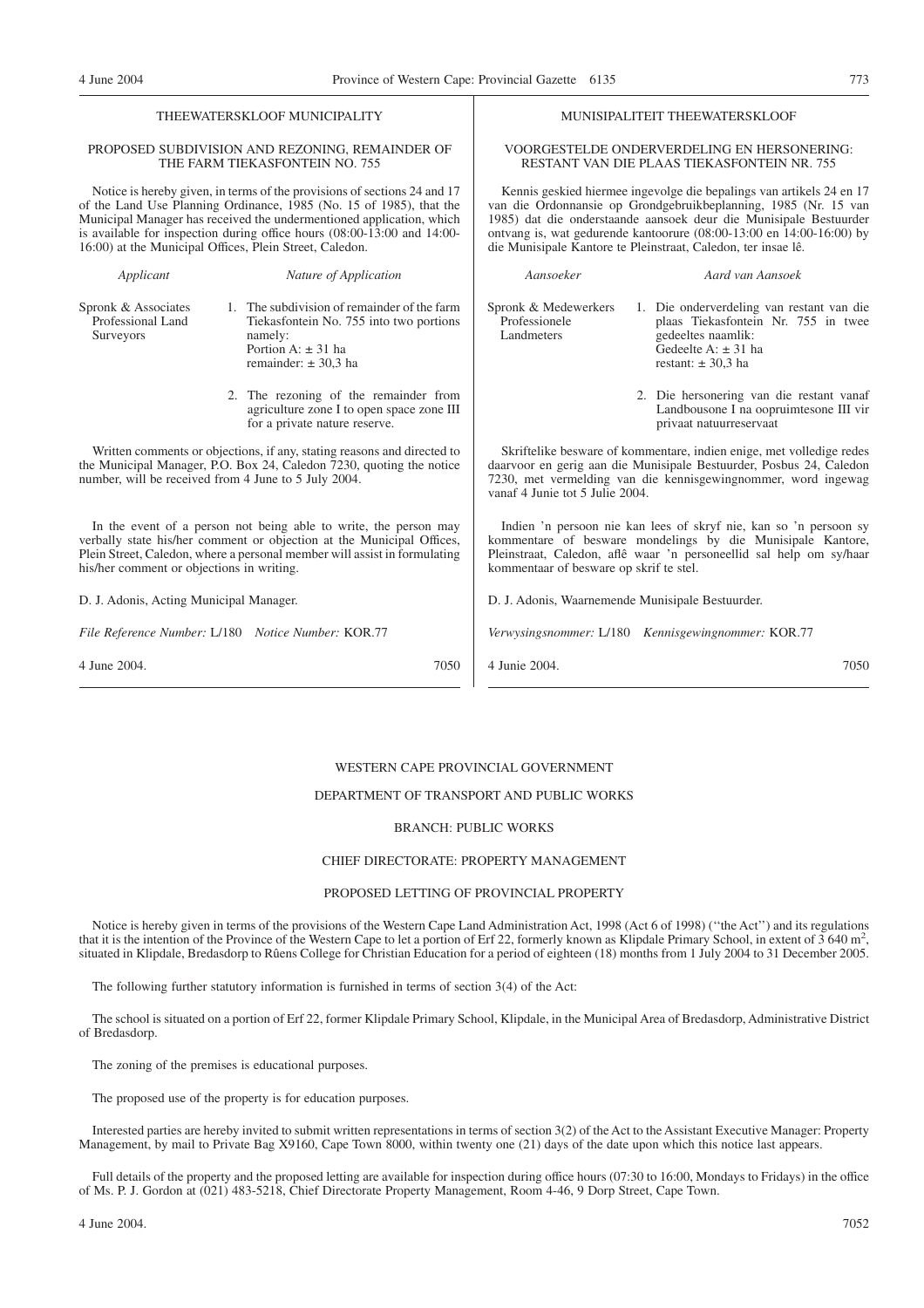# WES-KAAPSE PROVINSIALE REGERING

# DEPARTEMENT VAN VERVOER EN PUBLIEKE WERKE

# TAK: PUBLIEKE WERKE

# HOOFDIREKTORAAT: EIENDOMSBESTUUR

# VOORGESTELDE VERHURING VAN PROVINSIALE EIENDOM

Kennis geskied hiermee ingevolge die bepalings van die Wes-Kaapse Wet op Grondadministrasie, 1998 (Wet 6 van 1998) (''die Wet'') en die regulasies daarvan dat die Provinsie Wes-Kaap van voorneme is om 'n gedeelte van Erf 22, voorheen bekend as Klipdale Laerskool, met 'n oppervlakte van ongeveer 3 640 m<sup>2</sup>, geleë te Klipdale, Bredasdorp aan Rûens Kollege vir Christelike Onderwys vir 'n periode van agtien (18) maande vanaf 1 Julie 2004 tot 31 Desember 2005 te verhuur.

Die volgende verdere statutêre inligting word ingevolge artikel 3(4) van die Wet voorsien:

Die perseel is geleë op 'n gedeelte van Erf 22, voorheen bekend as Klipdale Laerskool, Klipdale, in die Bredasdorp Munisipale Area, Administratiewe Distrik van Bredasdorp.

Die sonering van die gemelde eiendom is vir onderwysdoeleindes.

Die voorgestelde gebruik van die eiendom is vir onderwysdoeleindes.

Belanghebbendes word hiermee gevra om binne een-en-twintig (21) dae vanaf die datum van die laaste verskyning van hierdie kennisgewing, aanbiedinge ingevolge artikel 3(2) van die Wet aan die Assistent Uitvoerende Bestuurder: Eiendomsbestuur by Privaatsak X9160, Kaapstad, 8000 te pos.

Volle besonderhede van die eiendom vir die voorgestelde verhuring is beskikbaar vir inspeksie gedurende kantoorure (07:30-16:00, Maandae tot Vrydae) in die kantoor van me. P. J. Gordon by (021) 483-5218 van die Hoofdirektoraat: Eiendomsbestuur, Kamer 4-46, Dorpstraat 9, Kaapstad.

4 Junie 2004. 7052

# ISEBE LEZOTHUTHO NEMISEBENZI YAKWARHULUMENTE

# ICANDELWANA: LEMISEBENZI YAKWARHULUMENTE

# ICANDELO LOMLAWULI OYINTLOKO WEZOLAWULO MIHLABA

# ISINDULULO ESIMALUNGA NOMHLABA OQESHISAYO WEPHONDO

Kukhutshwa isaziso ngokwemiqathango yomthetho oyiWestern Cape Land Administration Act, 1998 (Act 6 of 1998) (''the Act'') kunye neMimiselo yayo echaza ukuba ngokwenjongo yePhondo leNtshona Koloni kuza kuqeshiswa ngenxenye yeSiza 22, esasikwaziwa ngokuba yiKlipdale Primary .<br>School, nesibukhulu bungange- 3 640 m<sup>2</sup>, esimi eKlipdale, eBredasdorp. Lo mhlaba uza kuqeshwa yiRûens College for Christian Education isithuba esilingana neenyanga ezilishumi elinesibhozo (18) ukususela ngomhla 1 kuJulayi 2004 ukuya kowama-31 kuDisemba 2005.

Ezi nkcukacha zilandelayo zisenthethweni zikhutshwe ngokwemiqathango yeCandelo 3(4) yalo Mthetho:

Esi sikolo simi kwinxeneye yeSiza 22, eyayisakuba yiKlipdale Primary School, eKlipdale, kuMmandla woMasipala waseBredasdorp, kuSithili soLawulo saseBredasdorp.

Lo mhlaba ulungiselelwe iinjongo zemfundo.

Lo mhlaba uza kusetyenziswa kwezemfundo ngokwesindululo.

Kumemelelwa abo bachaphazefekayo ukuba bathumele iziphakamiso ezibhaliweyo ngokwemiqathango yeCandelo 3(2) lalo Mthetho ku-Assistant Executive Manager: Property Management, Private Bag X9160, Cape Town, 8000, kwisithuba seentsuku ezingamashumi amabini ananye (21) ukususela kumhla esivela ngawo okokugqibela esi saziso.

Iinkcukacha ezizeleyo malunga nalo mlhaba kwanokuqeshisa kwawo ziyafumaneka ukuze zihlolwe kwi-ofisi yoMlawuli oyiNtloko wezeMihlaba, ngamaxesha omsebenzi ngo-(07:30 ukuya ku-16:00, ngeMivulo ukuya kooLwezihlanu) kwi-ofisi kaP. J. Gordon ofumaneka kule nombolo, (021) 483-5218, kwiCandelo loMlawuli oyiNtloko wezeMihlaba, okwa-Room 4-46, 9 Dorp Street, eKapa.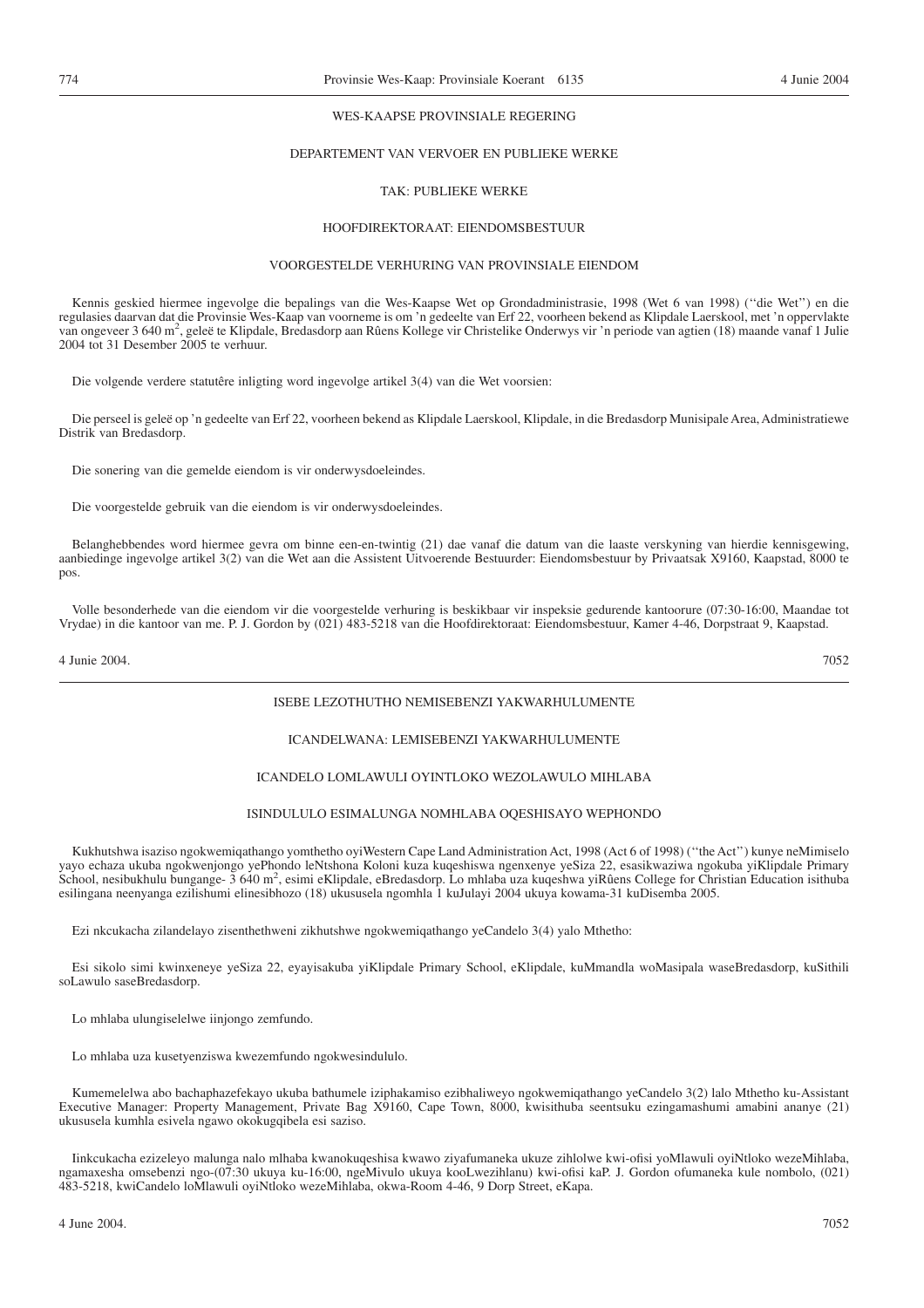# WESTERN CAPE PROVINCE

# WESTERN CAPE GAMBLING AND RACING BOARD: VACANCIES

Nominations are hereby invited in terms of regulation 3 of the Western Cape Gambling and Racing Regulations, for suitable candidates (3 vacancies to become available), for appointment to the Western Cape Gambling and Racing Board.

The Board is an independent statutory body instituted in terms of the Western Cape Gambling and Racing Law, 1996 (Law 4 of 1996). The Board's main objective is to, inter alia, control and regulate all gambling and racing activities in the Province, to collect all relevant taxes, levies, duties, fees and penalties and to conduct ongoing research into gambling and racing.

In terms of section 3(2) of the Western Cape Gambling and Racing Law, 1996, the members of the Board shall be eligible persons who have appropriate knowledge or experience. Persons who have the appropriate knowledge or experience which includes, but not limited to:

- (a) a legal qualification with cumulative experience in a legal environment for at least 5 (five) years after having qualified;
- (b) a post graduate financial qualification with cumulative experience in a financial environment for at least 5 (five) years after having qualified;
- (c) post graduate qualification in the economics field with cumulative experience in an economics environment for at least 5 (five) years after having qualified; and
- (d) knowledge and experience coupled with involvement in the tourism industry and in the field of welfare or of community or socio-economic development.
	- It is a requirement that appointments to the Board shall be made with gender sensitivity.

Persons interested in submitting nominations for membership of the Board, should submit the names, addresses, telephone numbers and curricula vitae of the candidates to the Accounting Officer: Provincial Treasury, 3rd Floor, Provincial Legislature Building, 7 Wale Street, Cape Town (Private Bag X9165, Cape Town, 8000), for the attention of Mr HC Malila, to reach him not later than 16:00 on 18 June 2004.

On receipt of a valid nomination, the Accounting Officer: Provincial Treasury will provide each nominee with an application form. It must be completed and returned to the Accounting Officer: Provincial Treasury within twenty-one days from the date on which it was thus placed at the disposal of the nominee.

It must be noted that all candidates must be prepared to provide their fingerprints and to disclose full details of their family, friends and associates and personal and business/financial information, as international standards dictate that probity investigations have to be undertaken into all persons intending to be involved in the regulation of the gambling industry.

In order to be **eligible** for appointment as a member, a person shall:

- (a) have attained the age of twenty-five years;
- (b) be a citizen of the Republic and ordinarily reside in the Province;
- (c) be a fit proper person whose character, integrity, honesty, prior conduct, reputation, habits and associations are beyond reproach;
- (d) be of good financial standing; and
- (e) not be disqualified.

The following persons shall be **disqualified** from being appointed to the Board:

- (a) anyone who has been convicted of an offence relating to gambling or racing;
- (b) anyone who has been convicted of an offence relating to dishonesty;
- (c) an unrehabilitated insolvent or anyone who is subject to any legal disability;
- (d) anyone who has been removed from any office of trust on account of misconduct;
- (e) any political office-bearer, and
- (f) anyone who, whether personally or through his or her spouse, an immediate family member, a partner or an associate or any person connected to such person by marriage-
	- (i) has or acquires any interest in any gambling business or activity, or
	- (ii) has any interest in any business or enterprise that may conflict or interfere with the proper performance of his or her duties.

Enquiries can be directed to Mr HC Malila, telephone number (021) 483-3082. 7053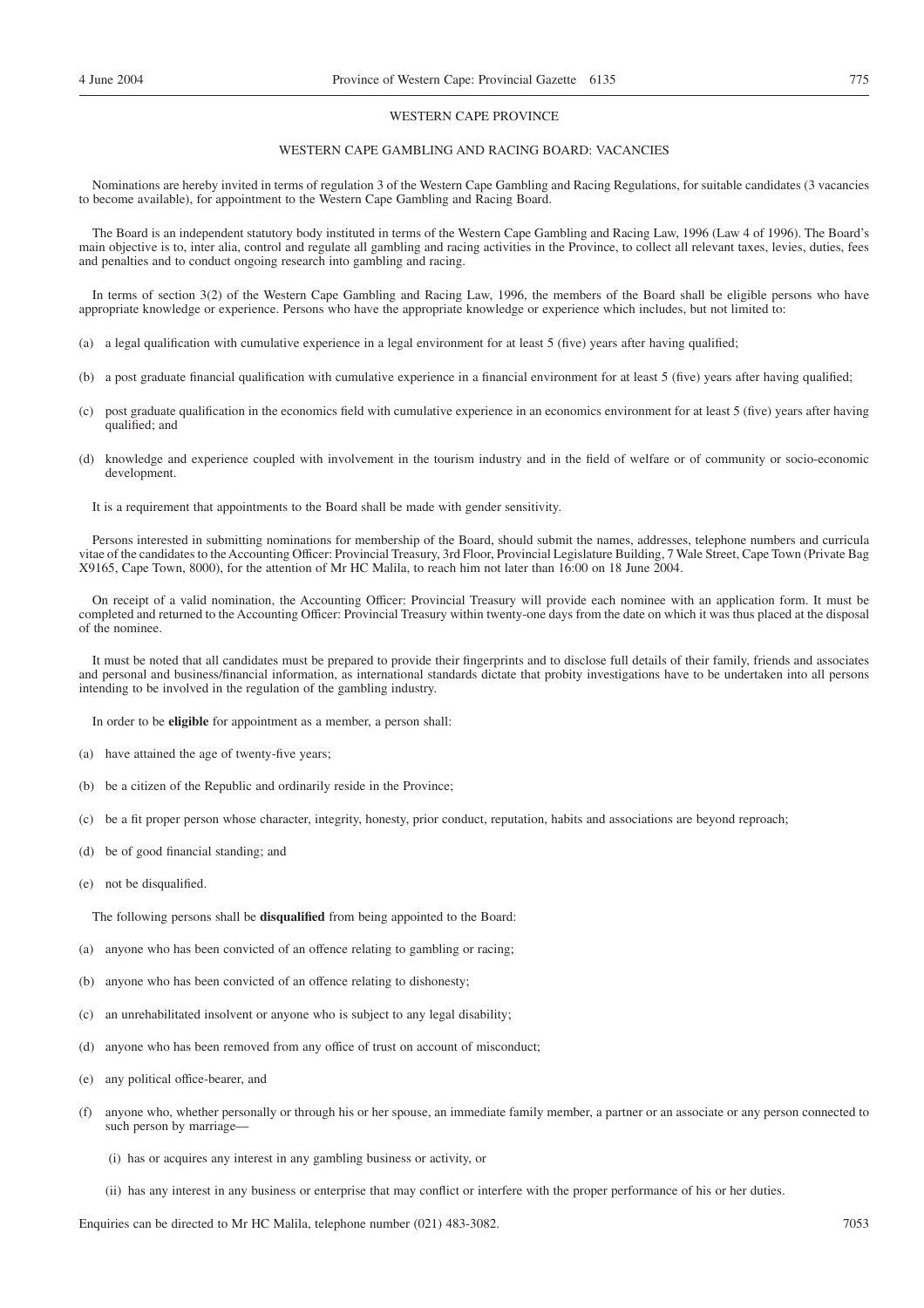# WES-KAAP PROVINSIE

# WES-KAAPSE RAAD OP DOBBELARY EN WEDRENNE: VAKATURE

Ingevolge Regulasie 3 van die Wes-Kaapse Regulasies op Dobbelary en Wedrenne, word nominasies vir geskikte kandidate (3 vakature sal beskikbaar word) om op die Wes-Kaapse Raad op Dobbelary en Wedrenne te dien, hiermee aangevra.

Die Raad is 'n onafhanklike statutêre liggaam wat ingevolge die Wes-Kaapse Wet op Dobbelary en Wedrenne, 1996 (Wet 4 van 1996) ingestel is. Die hoofoogmerk van die Raad is om onder andere alle aktiwiteite met betrekking tot dobbelary en wedrenne in die Provinsie te beheer en reguleer, om alle relevante belastings, heffings, belastingregte, gelde en boetes in te vorder en om deurlopende navorsing te doen op die terrein van dobbelary en wedrenne.

In terme van Artikel 3(2) van die Wes-Kaapse Wet op Dobbelary en Wedrenne, 1996, die lede van die Raad is bevoegde persone wat oor toepaslike kennis of ondervinding beskik. Persone wie oor die toepaslike kennis of ondervinding beskik sluit in, maar is nie beperk tot:

- (a) 'n regskwalifikasie met kumulatiewe ervaring in 'n regsomgewing van ten minste 5 (vyf) jaar nadat die kwalifikasie verwerf is;
- (b) 'n nagraadse finansiële kwalifikasie met kumulatiewe ervaring in 'n finansiële-omgewing van ten minste 5 (vyf) jaar nadat die kwalifikasie verwerf is;
- (c) 'n nagraadse kwalifikasie in ekonomie met kumulatiewe ervaring in 'n ekonomiese-omgewing van ten minste 5 (vyf) jaar nadat die kwalifikasie verwerf is; en
- (d) kennis en ervaring, tesame met betrokkenheid in die toerisme omgewing, maatskaplike en/of gemeenskap en sosio-ekonomiese ontwikkeling.

Dit is 'n vereiste dat aanstellings tot die Raad op 'n geslagsensitiewe wyse sal geskied.

Persone wat belangstel om nominasies om lidmaatskap van die Raad voor te lê, moet die name, adresse, telefoonnommers en curricula vitae van die kandidate aan die Rekenpligtige Beampte: Provinsiale Tesourie, 3de Vloer, Provinsiale Wetgewer-gebou, Waalstraat 7, Kaapstad (Privaatsak X9165, Kaapstad, 8000) rig, vir aandag mnr HC Malila, om hom nie later nie as 16:00 op 18 Junie 2004 te bereik.

By ontvangs van 'n geldige nominasie sal die Rekenpligtige Beampte: Provinsiale Tesourie 'n aansoekvorm aan elke genomineerde beskikbaar stel. Genomineerdes moet die voltooide aansoekvorm binne een-en-twintig dae vanaf die datum waarop die vorm beskikbaar gestel is, terugstuur aan die Rekenpligtige Beampte: Provinsiale Tesourie.

Let daarop dat alle kandidate bereid moet wees om hul vingerafdrukke te laat neem en om volle besonderhede van hul familie, vriende en medewerkers asook persoonlike en besigheids/finansiële inligting te verskaf, aangesien internasionale standaarde voorskryf dat karakterondersoeke onderneem moet word in verband met alle persone wat van voorneme is om by die regulering van die dobbelarybedryf betrokke te wees.

Ten einde **bevoeg** te wees vir aanstelling as 'n lid van die Raad moet 'n persoon:

- (a) die ouderdom van vyf-en-twintig jaar bereik het;
- (b) 'n burger van die Republiek wees en normaalweg in die Provinsie woonagtig wees;
- (c) 'n geskikte en gepaste persoon wees wie se karakter, integriteit, eerlikheid, vorige gedrag, reputasie, gewoontes en verbintenisse bo verdenking staan;
- (d) goeie kredietwaardigheid hê, en
- (e) nie gediskwalifiseer wees nie.

Die volgende persone word **gediskwalifiseer** as lede van die Raad:

- (a) enigeen wat skuldig bevind was aan 'n misdryf wat met dobbelary en wedrenne verband hou;
- (b) enigeen wat skuldig bevind was aan 'n misdryf wat oneerlikheid behels;
- (c) 'n insolvente persoon wat nie gerehabiliteer is nie of enigeen wat onderhewig is aan enige handelsonbevoegdheid;
- (d) enigeen wat uit enige vertrouenspos ontslaan was as gevolg van wangedrag;
- (e) enige politieke ampsdraer, en
- (f) enigeen wat, hetsy persoonlik of deur middel van sy of haar gade, 'n direkte familielid, 'n vennoot of 'n medewerker of enige aangetroude familie van sodanige persoon—
	- (i) enige belang het of verkry in enige dobbelarybesigheid of -aktiwiteit, of
	- (ii) enige belang het of enige besigheid of onderneming wat strydig kan wees of kan inmeng met die behoorlike uitvoering van sy of haar pligte.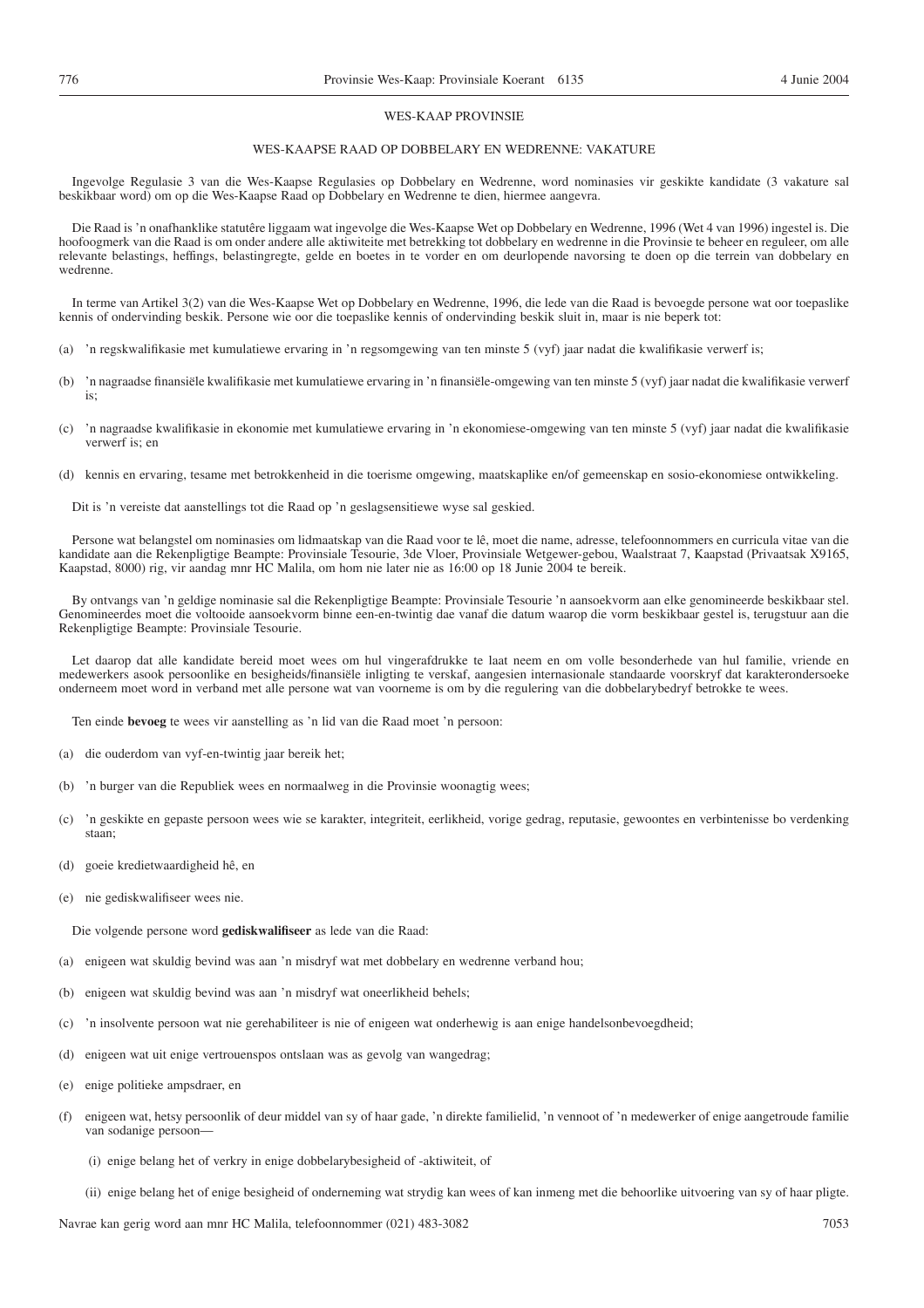# IPHONDO LENTSHONA-KOLONI

# IBHODI YONGCAKAZO NOKHUPHISWANO YENTSHONA-KOLONI: IZITHUBA

Ngokomqathango we-3 kwiMiqathango yoNgcakazo noKhuphiswano yeNtshona-Koloni, apha kwenziwa iziphakamiso kubagqatswa abafanelekileyo, kwizikhundla (zezithuba ezizokuvuleleka ezintathu) ezikwiBhodi yoNgcakazo noKhuphiswano yeNtshona-Koloni.

Le Bhodi iliqumrhu elizimeleyo nelisemthethweni elamiselwa ngokoMthetho woNgcakazo noKhuphiswano weNtshona-Koloni ka1996 (uMthetho we-4 ka1996). Phakathi kweenjongo eziphambili zale bhodi, kukulawula nokumisela yonke imicimbi enxulumene nongcakazo kweli Phondo, ukuqokelela yonke irhafu, imisebenzi, imirhumo nezohlwayo kwanokwenza uphando olusoloko luqhubeka malunga nongcakazo nokhuphiswano.

Umthetho ophantsi kwesigqeba 3(2) sonyaka ka 1996 waseNtshona Koloni wokugembula nowomdlalo wamahashi uthi, onke amalungu ebhunga fanele abengachubekileyo nanolwazi nobuchwepheshe. Abantu abanolwazi nobuchwepheshe olongezelelweyo fanele babenako noku kulandelayo:

- (a) ilungelo elisemthethweni olunolwazi oluphangaleleyo emthwethweni kangangeminyaka emihlanu;
- (b) ilungu elinesidanga kwizifundo zobalo nonolwazi lokusebenza kwindawo yezobalo kangangeminyaka emihlanu;
- (c) ilungu elinesidanga kwicandelo lezimali nonolwazi lokusebenza kwindawo yezimali kangangeminyaka emihlanu;
- (d) ulwazi nobuchwepheshe oluhamba nolwazi oluphangaleleyo kwicandelo lezokhenketho okanye kwicandelo elijongene nentlalo yabantu.okanye kwindwo ezihlala abantu okanye.

Sisinyanzelo esoba izicelo eziya kwibhunga zijongwe ngokohlanga.

Abantu abomdla wokwenza iziphakamiso-magama zabantu abaya kuba ngamalungu eBhodi, mabathumele amagama, iidilesi, iinombolo zeminxeba, ii-cv zabagqatswa zifike phambi ko-16:00 ngomhla wama-18 ku-June 2004, kule dilesi, igosa lobalo-mali: unondyebo wephondo, thumla isicelo sakho kuMnumzana HC Malila, 3rd Floor, eProvincial Legislature Building, 7 Wale Street, Cape Town (Private Bag X9165, Cape Town, 8000).

Xa sele ezi ziphakamiso zifikelele esandleni igosa lobalo-mali: unondyebo wephondo, uya kuthi anike umtyunjwa ngamnye ifomu yokwenza isicelo. Le fomu mayizaliswe ibuyiselwe igosa lobalo-mali: unondyebo wephondo phakathi kwesithuba seentsuku ezingamashumi mabini ananye ukususela ngomhla ayifumene ngawo umtyunjwa.

Makuqatshelwe ukuba bonke abagqatswa kufuneka belulungele ugximfiso-minwe bekwanika iinkcukacha ezizeleyo zeentsapho zabo, abahlobo kwanezalamane kunye nengcombolo engeshishini/imali yabo, njengoko imigangatho yamazwe ifuna kwenziwe uphando olunzulu ngabantu abajonge ukuthatha inxaxheba ekumiseleni ishishini longcakazo.

Ukuze umntu abe ukufanele ukutyunjwa, kufuneka abe:

- (a) uneminyaka engamashumi amabini anesihlanu;
- (b) abe ngummi woMzantsi Afrika ohlala kweli Phondo;
- (c) abe ngumntu onesimilo, esisulungekileyo, othembekileyo, oziphethe kakuhle, ondilisekileyo, onemikhwa nobudlelwane obungenazintsolo;
- (d) abe akaxakekanga ngokwasemalini;
- (e) angabi nasithintelo.

Aba bantu balandelayo baya kuthintelwa ekutyunjelweni iBhodi:

- (a) nabani na owakha wabanjelwa isityholo esinxulumene nongcakazo okanye ukhuphiswano;
- (b) nabani na owakha wabanjelwa isityholo esinxulumene nobutshijolo;
- (c) owayekhe wasilelela ekuhlawuleni amatyala, okanye nabani na onembali yokujongana nomthetho;
- (d) nabani na owakha washenxiswa esikhundleni sorhwebo ngenxa yokungaziphathi ngandlela;
- (e) nawuphi na umntu okwisikhundla sopolitiko;
- (f) nabani na owakha wasibona sel' esengxakini okanye ngenxa yomlingani wakhe, isihlobo sakhe, iqabane lakhe okanye isalamane sakhe nokuba ngowuphi na umntu osondele kuye ngokwasemtshatweni—
	- (i) ochaphazeleka nakweliphi kwishishini longcakazo;
	- (ii) ochaphazeleka kulo naliphi na ishishini elinokuphazamisana nomsebenzi wakhe.

Ukuba ufuna ingcaciso ethe vetshe, tsalela kuMnumzana HC Malila, (021) 483-3082. 7053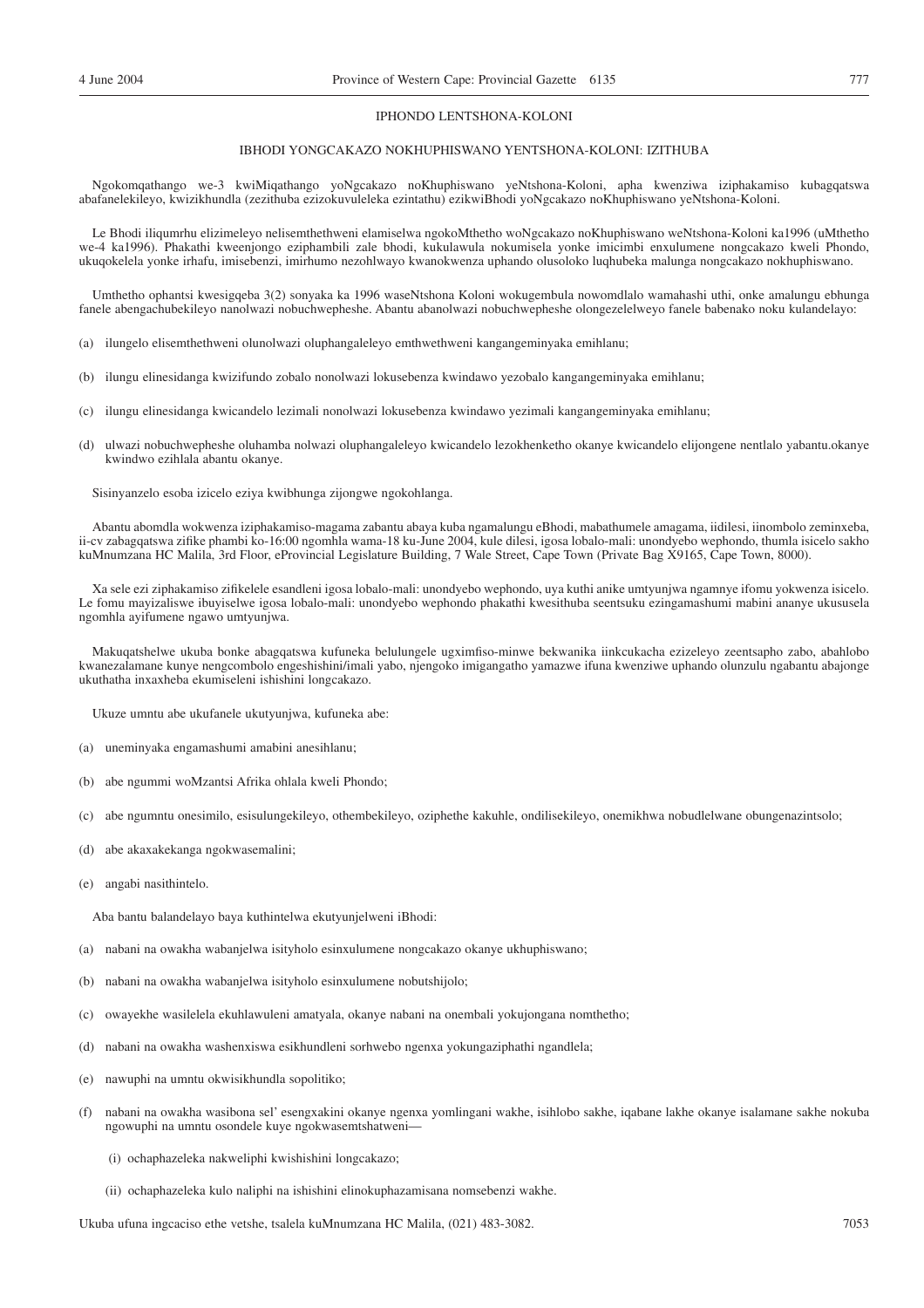# *SUID-AFRIKA EERSTE –* KOOP SUID-AFRIKAANS VERVAARDIGDE GOEDERE

# *SOUTH AFRICA FIRST –* BUY SOUTH AFRICAN MANUFACTURED GOODS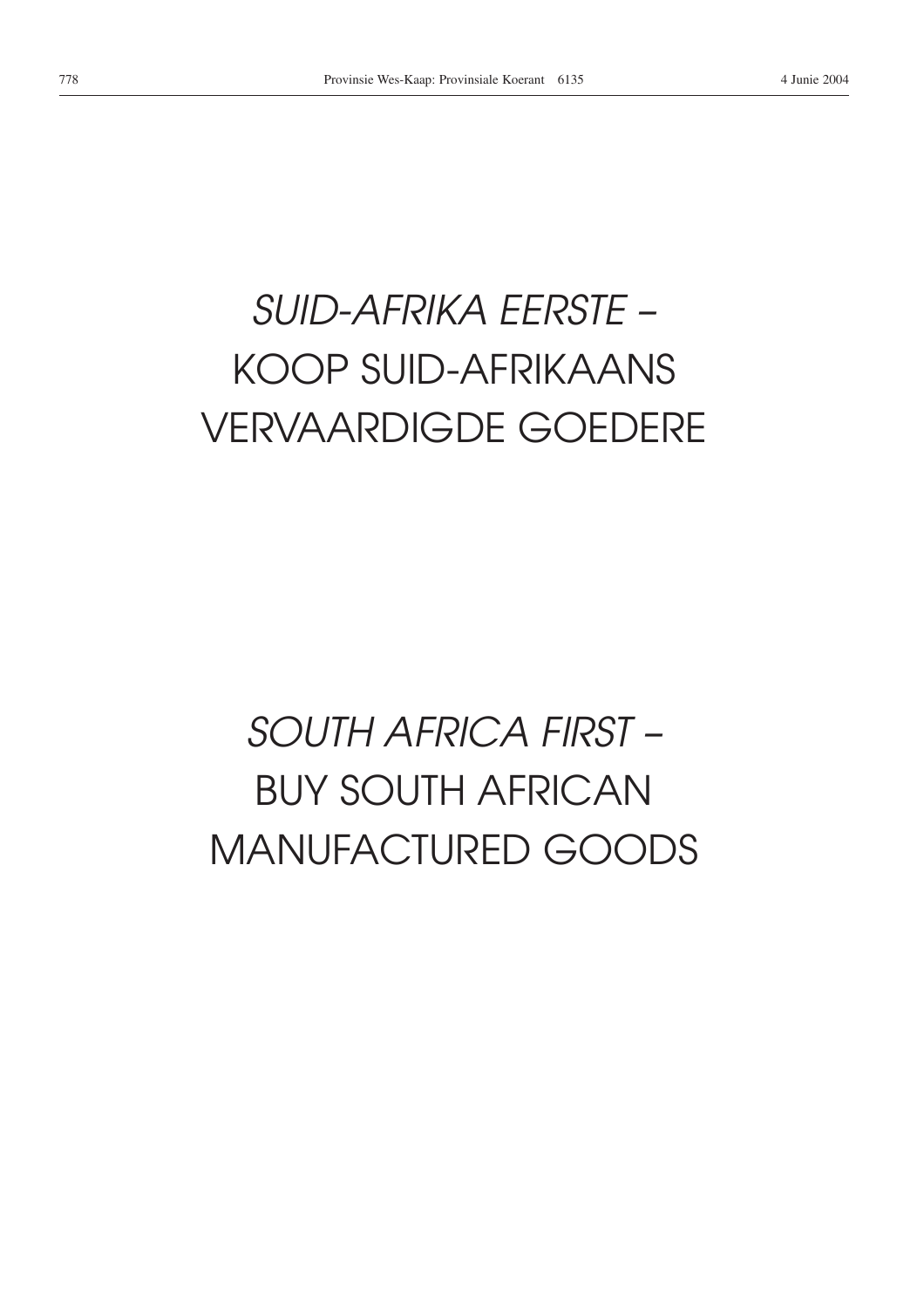# **The ''Provincial Gazette'' of the Western Cape** appears every Friday, or if that day is a public holiday, on the last preceding working day. ———— *Subscription Rates* R46,00 per half-year, throughout the Republic of South Africa. R46,00 + postage per half-year, Foreign Countries. R92,00 per annum, throughout the Republic of South Africa. R92,00 + postage per annum, Foreign Countries. Subscriptions are payable in advance. *Single copies* are obtainable at Room 12-06, Provincial Building, 4 Dorp Street, Cape Town 8001, at R3,00 per copy. ———— *Advertisement Tariff* First insertion, R13,00 per cm, double column. Repeats R10,00 per cm, double column. Fractions of cm are reckoned as a cm. ———— Notices must reach the Director-General not later than 10:00 on the last working day but one before the issue of the *Gazette*. Whilst every effort will be made to ensure that notices are published as submitted and on the date desired, the Administration does not accept responsibility for **Die ''Provinsiale Koerant'' van die Wes-Kaap** verskyn elke Vrydag of, as die dag 'n openbare vakansiedag is, op die laaste vorige werkdag. ———— *Tarief van Intekengelde* R46,00 per halfjaar, in the Republiek van Suid-Afrika. R46,00 + posgeld per halfjaar, Buiteland. R92,00 per jaar, in die Republiek van Suid-Afrika. R92,00 + posgeld per jaar, Buiteland. Intekengeld moet vooruitbetaal word. *Los eksemplare* is verkrygbaar by Kamer 12-06, Provinsiale-gebou, Dorpstraat 4, Kaapstad 8001, teen R3,00 per eksemplaar. ———— *Advertensietarief* Eerste plasing, R13,00 per cm, dubbelkolom. Herhaling, R10,00 per cm, dubbelkolom. Gedeeltes van 'n cm word as een cm beskou. ———— Kennisgewings moet die Direkteur-generaal uiterlik om 10:00 op die voorlaaste werkdag voor die uitgawe van die *Koerant* bereik. Hoewel alle pogings aangewend sal word om te sorg dat kennisgewings soos ingedien en op die verlange datum gepubliseer word, aanvaar die Administrasie nie 4 June 2004 Province of Western Cape: Provincial Gazette 6135 779

publiseer nie.

All correspondence must be addressed to the Director-General, P.O. Box 659, Cape Town 8000, and cheques, bank drafts, postal orders and money orders must be made payable to the Provincial Administration Western Cape.

errors, omissions, late publications or failure to publish.

Alle briefwisseling moet aan die Direkteur-generaal, Posbus 659, Kaapstad 8000, gerig word en tjeks, bankwissels, posorders en poswissels moet aan die Provinsiale Administrasie Wes-Kaap.

verantwoordelikheid vir foute, weglatings, laat publikasies of versuim om dit te